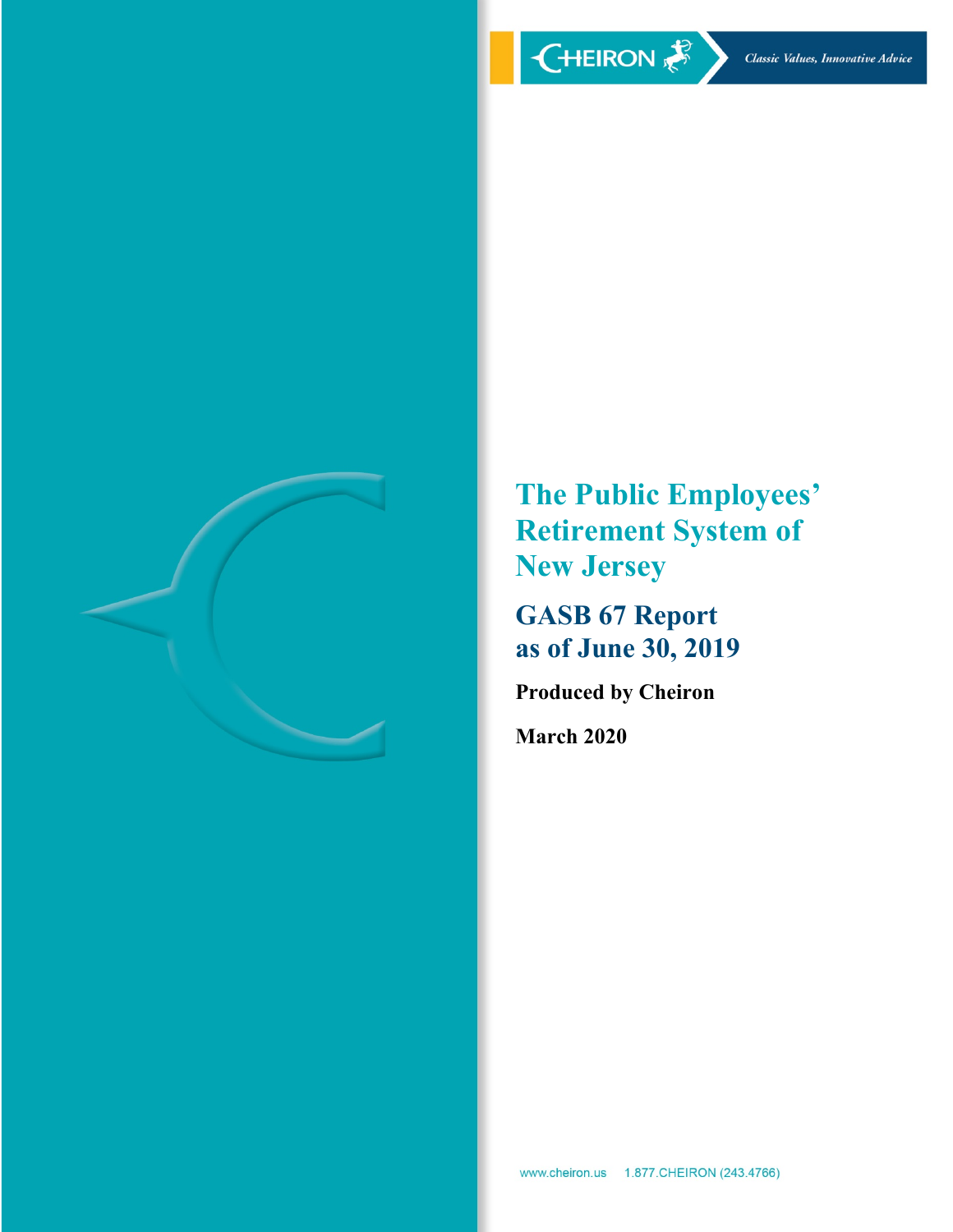# **TABLE OF CONTENTS**

| <b>Section</b>                  | <u>Page</u> |
|---------------------------------|-------------|
| Section I                       |             |
| Section II                      |             |
| Section III                     |             |
| Section IV                      |             |
| Section V                       |             |
| Section VI                      |             |
|                                 |             |
| <i><u><b>Appendices</b></u></i> |             |
| Appendix A                      |             |
| Appendix B                      |             |
| Appendix C                      |             |
| Appendix D                      |             |
| Appendix E                      |             |

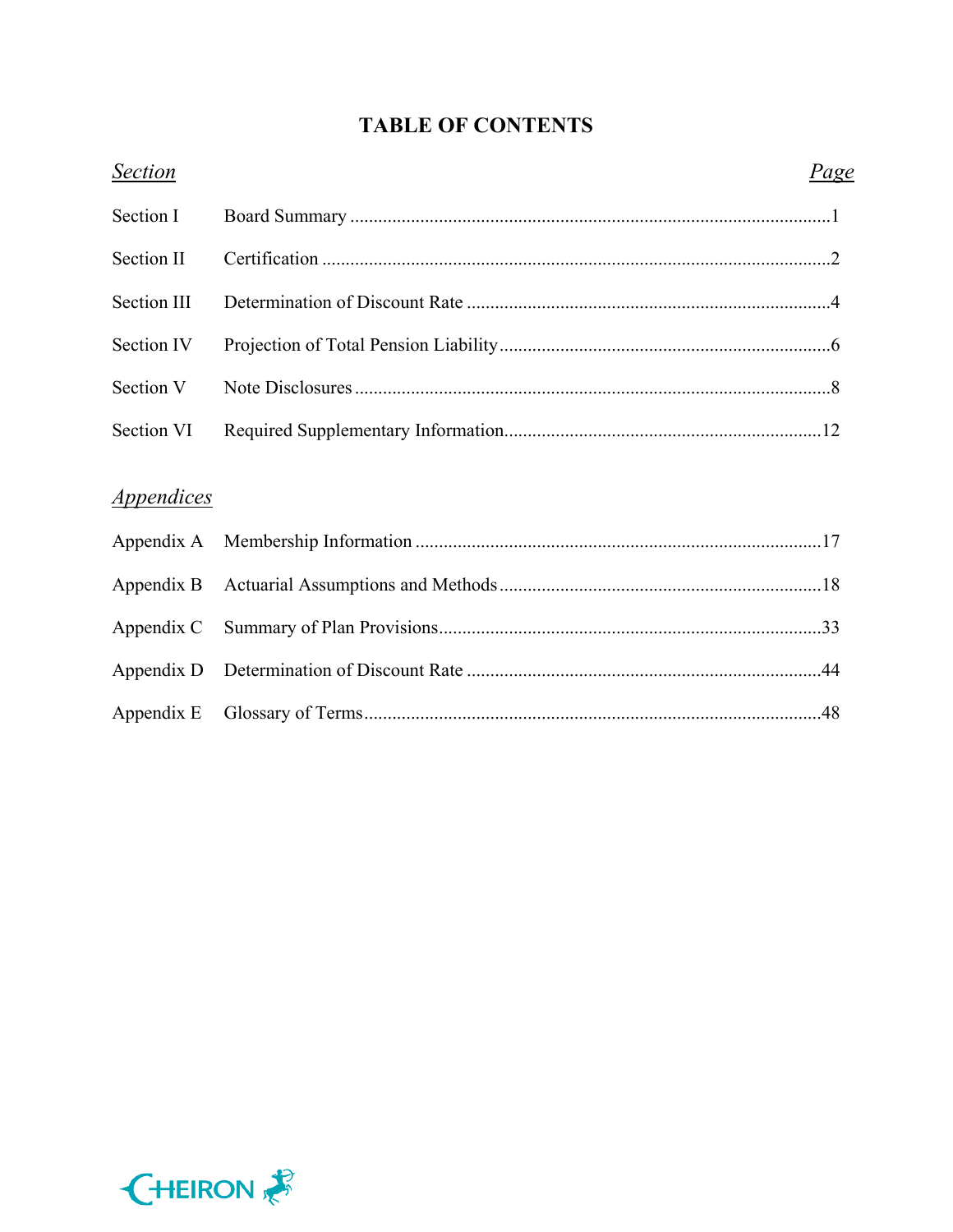# **SECTION I – BOARD SUMMARY**

The purpose of this report is to provide accounting and financial disclosure information under Governmental Accounting Standards Board Statement 67 for the Public Employees' Retirement System of New Jersey (PERS, Plan or System). This information includes:

- Projection of the Total Pension Liability from the valuation date to the measurement date,
- Calculation of the Net Pension Liability at the discount rate as well as discount rates 1% higher and lower than the discount rate, and
- Changes in the Net Pension Liability.

# **Highlights**

The reporting date for the PERS is June 30, 2019. Measurements as of the reporting date are based on the fair value of assets as of June 30, 2019 and the Total Pension Liability as of the valuation date, July 1, 2018, updated to June 30, 2019. As a result of the Experience Study covering the period July 1, 2014 – June 30, 2018, the assumed rates of termination, retirement, mortality, disability, salary increases, and inflation were updated. To see a detailed comparison of the changes refer to the Experience Study. The assumed discount rate used to measure the Total Pension Liability was also changed as of the measurement date. We are not aware of any other significant events between the valuation date and the measurement date so the update procedures only include the addition of service cost and interest cost offset by actual benefit payments, and an adjustment to reflect the changes in assumptions.

The following table provides a summary of the key results during this reporting period broken out by State, Local Employers and in Total for the System.

| <b>Table I-1</b><br><b>Summary of Results</b>                                          |                                                        |                                                        |  |  |  |  |  |  |
|----------------------------------------------------------------------------------------|--------------------------------------------------------|--------------------------------------------------------|--|--|--|--|--|--|
| <b>Measurement Date</b>                                                                | <b>June 30, 2019</b>                                   | <b>June 30, 2018</b>                                   |  |  |  |  |  |  |
| <b>State</b>                                                                           |                                                        |                                                        |  |  |  |  |  |  |
| <b>Total Pension Liability</b><br>Plan Fiduciary Net Position                          | \$29,512,766,255<br>6,500,345,915                      | \$30,434,600,657<br>6,730,302,564                      |  |  |  |  |  |  |
| Net Pension Liability                                                                  | \$23,012,420,340                                       | \$23,704,298,093                                       |  |  |  |  |  |  |
| <b>Local Employers</b>                                                                 |                                                        |                                                        |  |  |  |  |  |  |
| <b>Total Pension Liability</b><br>Plan Fiduciary Net Position                          | \$41,491,463,886<br>23, 347, 631, 751                  | \$42,431,573,511<br>22,742,071,972                     |  |  |  |  |  |  |
| Net Pension Liability                                                                  | \$18,143,832,135                                       | \$19,689,501,539                                       |  |  |  |  |  |  |
| <b>Total</b>                                                                           |                                                        |                                                        |  |  |  |  |  |  |
| <b>Total Pension Liability</b><br>Plan Fiduciary Net Position<br>Net Pension Liability | \$71,004,230,141<br>29,847,977,666<br>\$41,156,252,475 | \$72,866,174,168<br>29,472,374,536<br>\$43,393,799,632 |  |  |  |  |  |  |

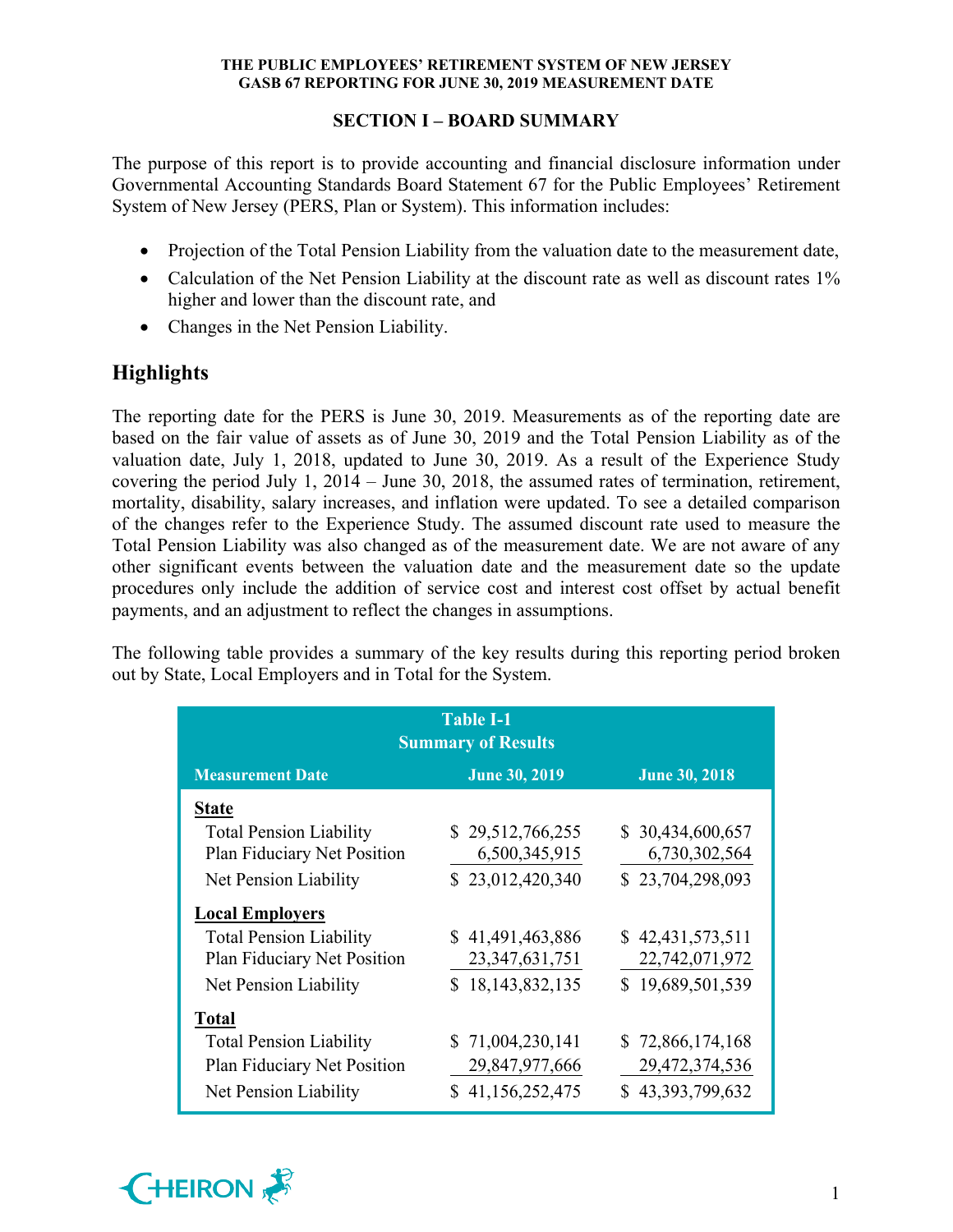# **SECTION II – CERTIFICATION**

The purpose of this report is to provide accounting and financial reporting information under GASB 67 for the Public Employees' Retirement System of New Jersey (PERS). This report is for the use of PERS, the Division of Pensions and Benefits (DPB) and their auditors in preparing financial reports in accordance with applicable law and accounting requirements. This report is not appropriate for other purposes, including the measurement of funding requirements for PERS and estimating the price to settle PERS's obligations.

In preparing our report, we relied on information (some oral and some written) supplied by the Division of Pensions and Benefits. This information includes, but is not limited to, the plan provisions, employee data, and financial information. We performed an informal examination of the obvious characteristics of the data for reasonableness and consistency in accordance with Actuarial Standard of Practice No. 23.

Future actuarial measurements may differ significantly from the current measurements due to such factors as the following: plan experience differing from that anticipated by the economic or demographic assumptions; changes in economic or demographic assumptions; and changes in plan provisions or applicable law.

For purposes of this report, the projection of the Plan's contributions and projected benefit payments as of June 30, 2019 was based on the recommended demographic assumptions of the July 1, 2014 – June 30, 2018 Experience Study, approved by the Board of Trustees on February 19, 2020. The calculation of the Total Pension Liability as of June 30, 2019 was based on the same demographic assumptions except for the mortality assumption, which was based on the SOA's MP-2019 mortality improvement scale upon direction from the DPB. While we do not find the use of the SOA's Scale MP-2019 unreasonable, it does not reflect the analysis of actual mortality experience from our Experience Study which was the basis for our recommended mortality assumptions, including the mortality improvement scale.

Based on the State Treasurer's recommendation the following investment return assumptions are used to determine the actuarially determined contributions:

- Effective with the July 1, 2017 valuation: 7.50% per annum,
- Effective with the July 1, 2019 valuation: 7.30% per annum,
- Effective with the July 1, 2021 valuation: 7.00% per annum,

In accordance with Paragraph 40 of GASB Statement No. 67, the projection of the Plan's fiduciary net position is based on a long-term expected rate of return of 7.00% per annum.

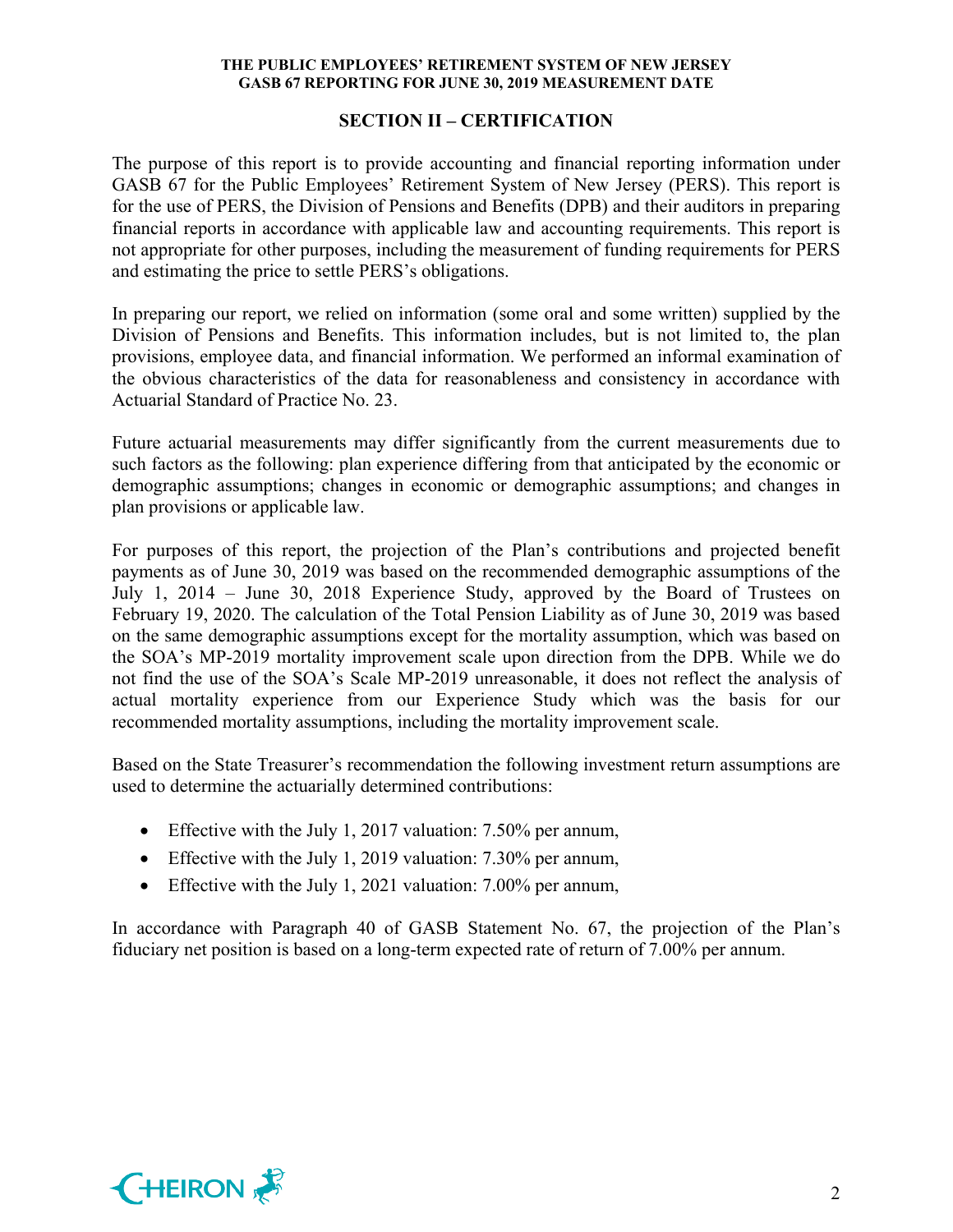# **SECTION II – CERTIFICATION**

This report and its contents have been prepared in accordance with generally recognized and accepted actuarial principles and practices and our understanding of the Code of Professional Conduct and applicable Actuarial Standards of Practice set out by the Actuarial Standards Board as well as applicable laws and regulations. Furthermore, as credentialed actuaries, we meet the Qualification Standards of the American Academy of Actuaries to render the opinion contained in this report. This report does not address any contractual or legal issues. We are not attorneys and our firm does not provide any legal services or advice.

This report was prepared for PERS for the purposes described herein and for the use by the plan auditor in completing an audit related to the matters herein. Other users of this report are not intended users as defined in the Actuarial Standards of Practice, and Cheiron assumes no duty or liability to such other users.

Janet Cranna, FSA, FCA, MAAA, EA Anu Patel, FSA, MAAA, EA Principal Consulting Actuary Principal Consulting Actuary

Anu Patil

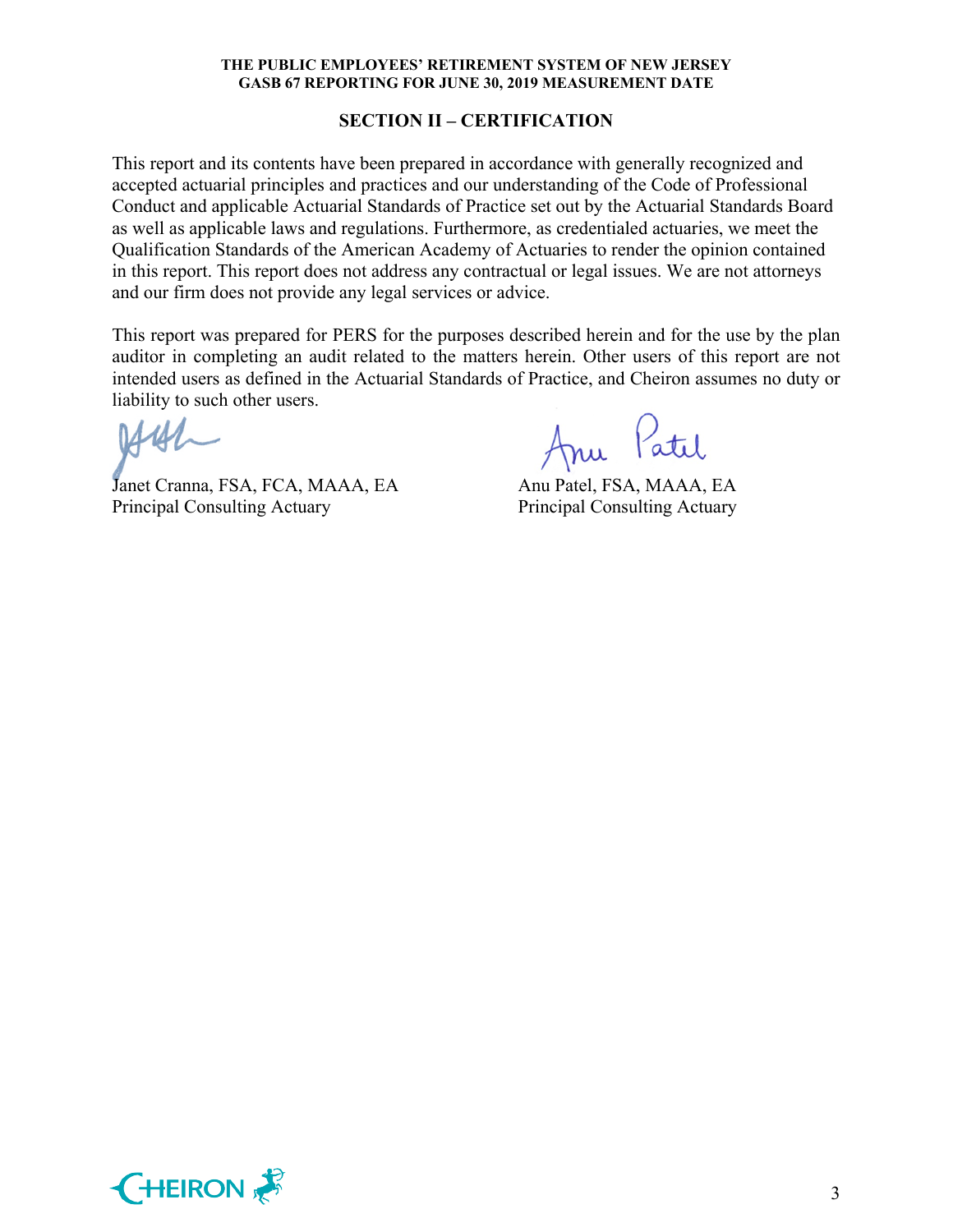# **SECTION III – DETERMINATION OF DISCOUNT RATE**

The discount rate used to measure the Total Pension Liability was 5.66% as of June 30, 2018 and 6.28% as of June 30, 2019. As discussed with the Division of Pensions and Benefits, the projection of cash flows used to determine the discount rate as of June 30, 2019 assumed:

- In accordance with Paragraph 40 of GASB Statement No. 67, the projection of the Plan's fiduciary net position is based on a long-term expected rate of return of 7.00% per annum.
- In accordance with Paragraph 37 of GASB Statement No. 67, the projection of the Plan's contributions and projected benefit payments are based on the same assumptions used to determine the expected contributions for the System. The demographic assumptions are based on the recommendations of the July 1, 2014 – June 30, 2018 Experience Study as approved by the Board of Trustees on February 19, 2020.

Based on the State Treasurer's recommendation the following investment return assumptions are used to determine the actuarially determined contributions:

- o Effective with the July 1, 2017 valuation: 7.50% per annum,
- o Effective with the July 1, 2019 valuation: 7.30% per annum,
- o Effective with the July 1, 2021 valuation: 7.00% per annum,
- It is assumed that the Local employers will contribute 100% of their actuarially determined contribution and 100% of their Non-Contributory Group Insurance Premium Fund (NCGIPF) contribution while the State will contribute 70% of their actuarially determined contribution and 100% of their NCGIPF contribution for all years of the projection. The 70% contribution rate is the total State contribution rate expected to be paid in fiscal year ending June 30, 2020 with respect to the actuarially determined contribution for the fiscal year ending June 30, 2020 for all State administered retirement systems.
- Consistent with Chapter 83, P.L. 2016, it is assumed that the State will make pension contributions in equal amounts at the end of each quarter.
- Annual administrative expenses are assumed to be 0.36% and 0.63% of expected pension benefit payments for State and Local employers, respectively.
- In accordance with Chapter 98, P. L. 2017, PERS receives 21.02% of the proceeds of the Lottery Enterprise for a period of 30 years. Revenues received from lottery proceeds are assumed to be contributed to the System on a monthly basis.
- It is assumed that Local employers' contributions, including the NCGIPF contributions, are expected to be received on April  $1<sup>st</sup>$ , 21 months after the associated valuation date.
- The State NCGIPF contributions are assumed to be paid monthly.

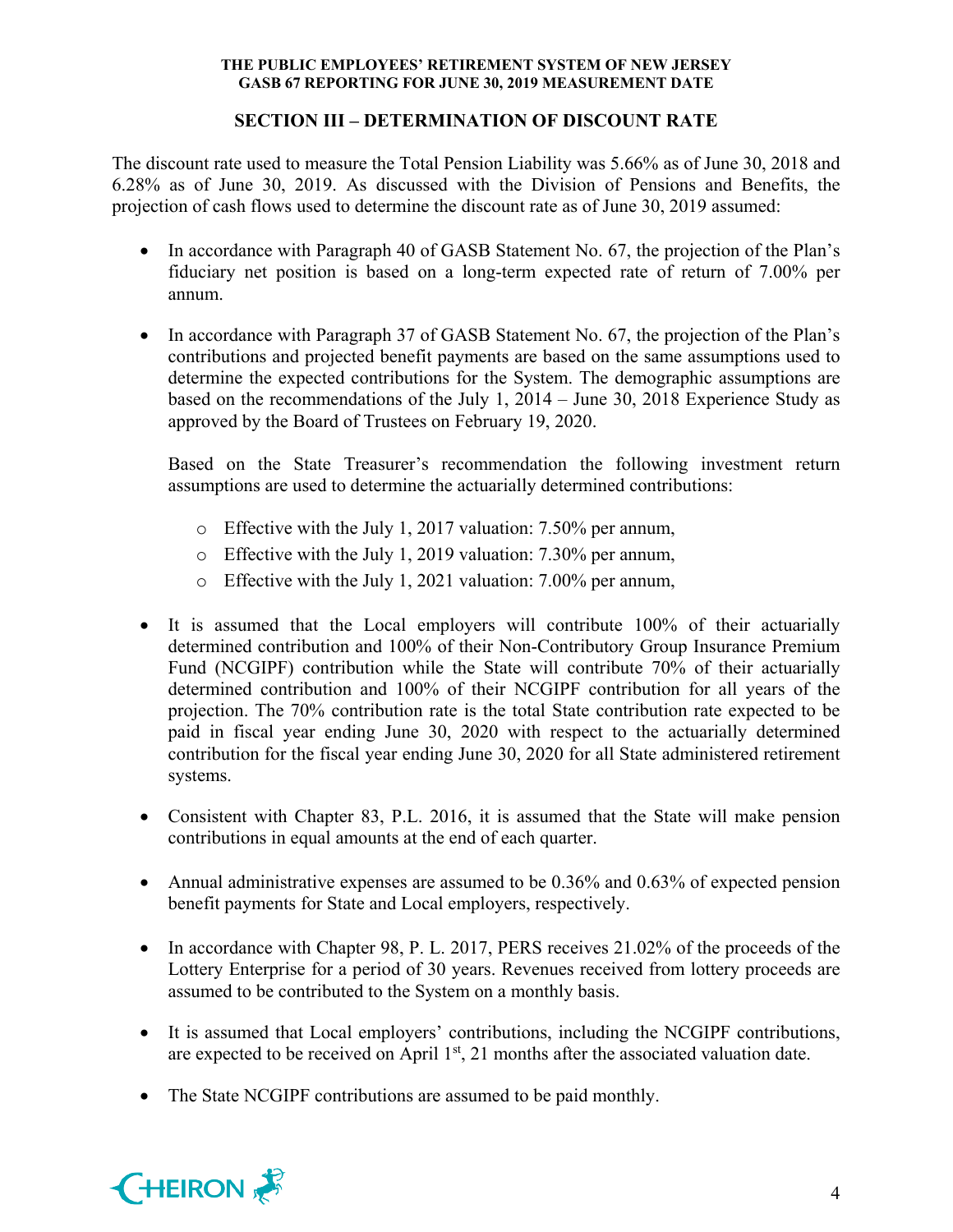#### **SECTION III – DETERMINATION OF DISCOUNT RATE**

The Fiduciary Net Position (FNP) includes Local employers' contributions receivable as reported in the financial statements provided to us by the Division of Pensions and Benefits. In determining the discount rate in Appendix D, the FNP at the beginning of each year does not reflect receivable contributions as those amounts are not available at the beginning of the year to pay benefits. The receivable contributions for the current year and prior year are shown below:

- For FYE June 30, 2018, the FNP includes receivable contributions of \$1,073,054,740 (\$949,447,522 for appropriations, \$45,229,397 for NCGIPF, \$34,249,798 for Chapter 19 and \$44,128,023 for ERI).
- For FYE June 30, 2019, the FNP includes receivable contributions of \$1,038,892,124 (\$922,973,395 for appropriations, \$49,732,041 for NCGIPF, \$29,002,502 for Chapter 19 and \$37,184,186 for ERI).

Based on these assumptions, the pension Plan's fiduciary net position was projected to be available to make all projected future benefit payments of current Plan members through fiscal year 2057. Municipal bond rates of 3.87% as of June 30, 2018 and 3.50% as of June 30, 2019 were used in the development of the blended GASB discount rate after the Plan's fiduciary net position was no longer sufficient to make future benefit payments. As selected by the State Treasurer, the rates are based on the Bond Buyer GO 20-Bond Municipal Bond Index. Based on the long-term rate of return of 7.00% and the municipal bond rate of 3.87% as of June 30, 2018 and the long-term rate of return of 7.00% and the municipal bond rate of 3.50% as of June 30, 2019, the blended GASB discount rates are 5.66% as of June 30, 2018 and **6.28%** as of June 30, 2019. The assumed discount rates have been determined in accordance with the method prescribed by GASB Statement No. 67.

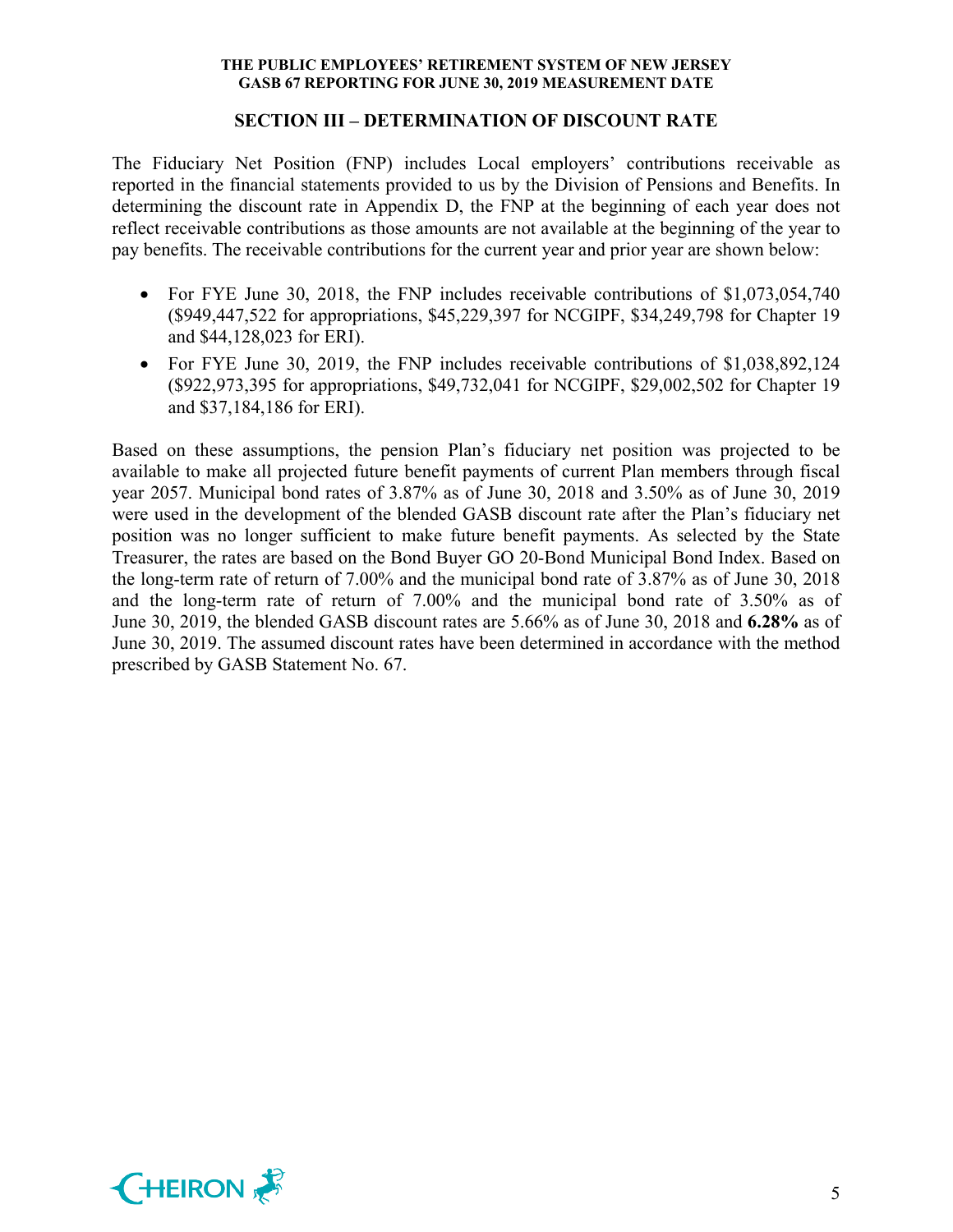# **SECTION IV – PROJECTION OF TOTAL PENSION LIABILITY**

The Total Pension Liability (TPL) at the end of the measurement year, June 30, 2019, is measured as of a valuation date of July 1, 2018 and projected to June 30, 2019. The TPL and service cost were calculated using the Entry Age Normal Cost Method as prescribed by GASB 67. All TPL amounts shown in Tables IV-1A to IV-1C below include liabilities attributable to the NCGIPF. In addition, net employer transfer contributions and net member transfer contributions with accumulated interest are added to the June 30, 2019 TPL.

During the measurement year there was a change in assumptions. There were no other significant events during the projection period of which we are aware. Because the TPL shown in the prior report was measured as of July 1, 2017 and projected to June 30, 2018, it will not match the amounts measured as of July 1, 2018 that are shown in this exhibit.

The following tables show the projection of the TPL, broken out by State, Local employers and in Total for the System, and at discount rates equal to the rate used for disclosure and plus and minus one percent from the rate used for disclosure.

| <b>Table IV-1A</b><br>Projection of Total Pension Liability from Valuation to Measurement Date<br><b>State</b> |     |                 |              |                 |              |                   |  |  |
|----------------------------------------------------------------------------------------------------------------|-----|-----------------|--------------|-----------------|--------------|-------------------|--|--|
| <b>Discount Rate</b>                                                                                           |     | 5.28%           |              | 6.28%           |              | 7.28%             |  |  |
| <b>Total Pension Liability, 7/1/2018</b>                                                                       |     |                 |              |                 |              |                   |  |  |
| Actives                                                                                                        | \$  | 13,949,570,520  | -S           | 12,012,021,777  | -SS          | 10,415,108,649    |  |  |
| Deferred Vested                                                                                                |     | 28,346,893      |              | 24,831,602      |              | 21,948,027        |  |  |
| Retirees                                                                                                       |     | 18,501,505,867  |              | 16,998,509,600  |              | 15,706,900,692    |  |  |
| <b>Total</b>                                                                                                   | \$  | 32,479,423,280  | $\mathbf{s}$ | 29,035,362,979  | $\mathbf{s}$ | 26, 143, 957, 368 |  |  |
| <b>Service Cost</b>                                                                                            |     | 603,879,478     |              | 486,265,506     |              | 397,874,362       |  |  |
| <b>Benefit Payments</b>                                                                                        |     | (1,806,861,504) |              | (1,806,861,504) |              | (1,806,861,504)   |  |  |
| <b>Transfer Contributions - Employer</b>                                                                       |     | (610, 050)      |              | (610,050)       |              | (610, 050)        |  |  |
| <b>Transfer Contributions - Member</b>                                                                         |     | 525,298         |              | 525,298         |              | 525,298           |  |  |
| Interest                                                                                                       |     | 1,699,708,594   |              | 1,798,084,026   |              | 1,867,627,886     |  |  |
| <b>Total Pension Liability, 6/30/2019</b>                                                                      | \$. | 32,976,065,096  | \$.          | 29,512,766,255  | -S           | 26,602,513,360    |  |  |

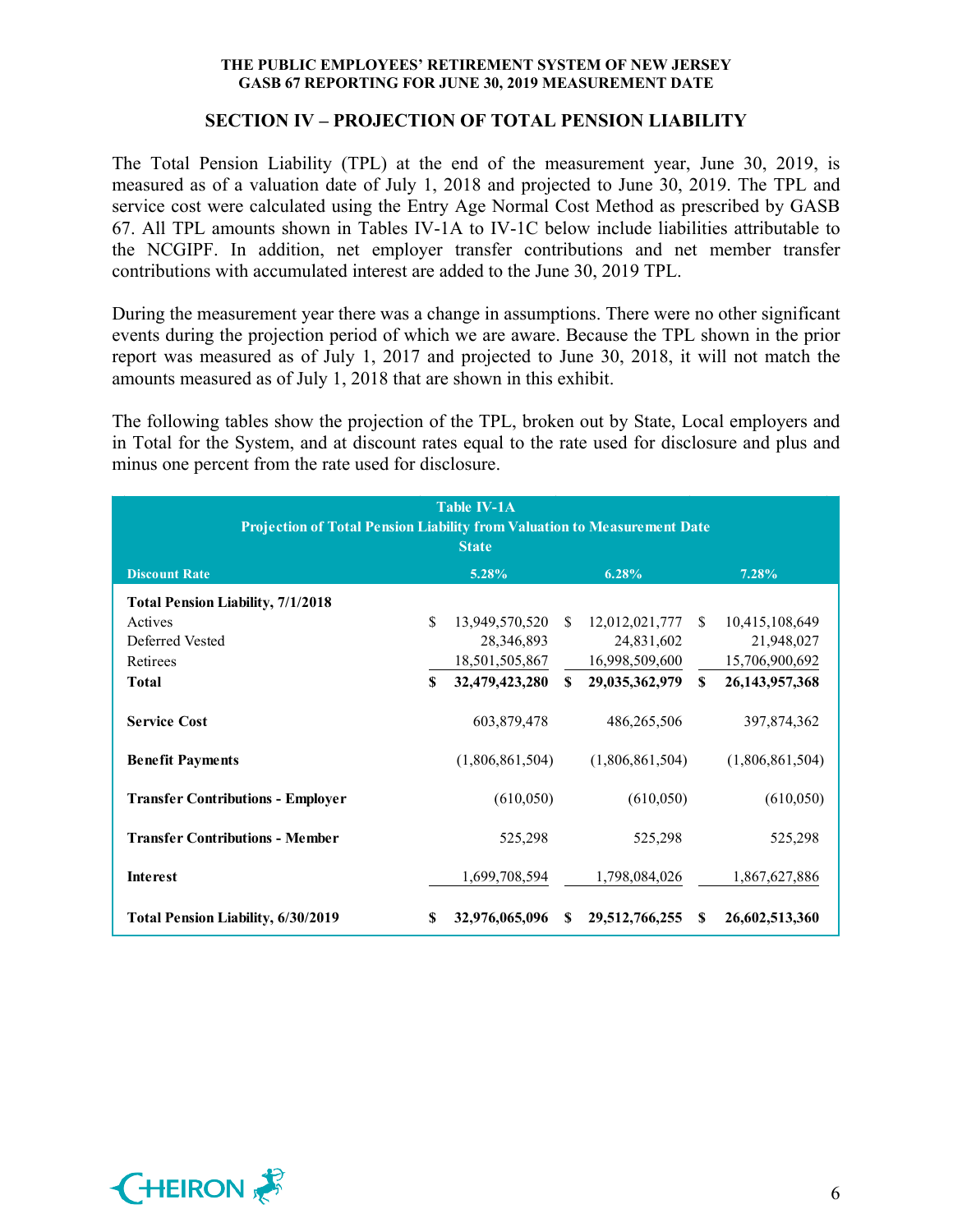# **SECTION IV – PROJECTION OF TOTAL PENSION LIABILITY**

| <b>Table IV-1B</b><br>Projection of Total Pension Liability from Valuation to Measurement Date<br><b>Local Employers</b> |              |                   |               |                 |               |                 |  |  |  |
|--------------------------------------------------------------------------------------------------------------------------|--------------|-------------------|---------------|-----------------|---------------|-----------------|--|--|--|
| <b>Discount Rate</b>                                                                                                     |              | 5.28%             |               | 6.28%           |               | 7.28%           |  |  |  |
| <b>Total Pension Liability, 7/1/2018</b>                                                                                 |              |                   |               |                 |               |                 |  |  |  |
| Actives                                                                                                                  | $\mathbf S$  | 21,302,650,865    | <sup>\$</sup> | 18,454,554,213  | <sup>\$</sup> | 16,094,526,537  |  |  |  |
| Deferred Vested                                                                                                          |              | 51,064,839        |               | 44,913,645      |               | 39,847,340      |  |  |  |
| Retirees                                                                                                                 |              | 23,899,701,532    |               | 22,013,954,957  |               | 20,388,350,329  |  |  |  |
| <b>Total</b>                                                                                                             | $\mathbf{s}$ | 45, 253, 417, 236 | \$            | 40,513,422,815  | $\mathbf{s}$  | 36,522,724,206  |  |  |  |
| <b>Service Cost</b>                                                                                                      |              | 956,849,734       |               | 780,036,005     |               | 645,904,374     |  |  |  |
| <b>Benefit Payments</b>                                                                                                  |              | (2,311,509,918)   |               | (2,311,509,918) |               | (2,311,509,918) |  |  |  |
| <b>Transfer Contributions - Employer</b>                                                                                 |              | (2,266,863)       |               | (2,266,863)     |               | (2,266,863)     |  |  |  |
| <b>Transfer Contributions - Member</b>                                                                                   |              | (9,603,979)       |               | (9,603,979)     |               | (9,603,979)     |  |  |  |
| <b>Interest</b>                                                                                                          |              | 2,379,353,801     |               | 2,521,385,826   |               | 2,622,790,694   |  |  |  |
| Total Pension Liability, 6/30/2019                                                                                       | S            | 46,266,240,011    | <sup>\$</sup> | 41,491,463,886  | <b>S</b>      | 37,468,038,514  |  |  |  |

| <b>Table IV-1C</b>                                                       |          |                   |               |                 |               |                 |  |  |
|--------------------------------------------------------------------------|----------|-------------------|---------------|-----------------|---------------|-----------------|--|--|
| Projection of Total Pension Liability from Valuation to Measurement Date |          |                   |               |                 |               |                 |  |  |
| <b>Total</b>                                                             |          |                   |               |                 |               |                 |  |  |
| <b>Discount Rate</b>                                                     |          | 5.28%             |               | 6.28%           |               | 7.28%           |  |  |
| <b>Total Pension Liability, 7/1/2018</b>                                 |          |                   |               |                 |               |                 |  |  |
| Actives                                                                  | \$.      | 35, 252, 221, 385 | <sup>\$</sup> | 30,466,575,990  | -S            | 26,509,635,186  |  |  |
| Deferred Vested                                                          |          | 79,411,732        |               | 69,745,247      |               | 61,795,367      |  |  |
| Retirees                                                                 |          | 42,401,207,399    |               | 39,012,464,557  |               | 36,095,251,021  |  |  |
| <b>Total</b>                                                             | <b>S</b> | 77, 732, 840, 516 | S.            | 69,548,785,794  | <sup>\$</sup> | 62,666,681,574  |  |  |
| <b>Service Cost</b>                                                      |          | 1,560,729,212     |               | 1,266,301,511   |               | 1,043,778,736   |  |  |
| <b>Benefit Payments</b>                                                  |          | (4,118,371,422)   |               | (4,118,371,422) |               | (4,118,371,422) |  |  |
| <b>Transfer Contributions - Employer</b>                                 |          | (2,876,913)       |               | (2,876,913)     |               | (2,876,913)     |  |  |
| <b>Transfer Contributions - Member</b>                                   |          | (9,078,681)       |               | (9,078,681)     |               | (9,078,681)     |  |  |
| <b>Interest</b>                                                          |          | 4,079,062,395     |               | 4,319,469,852   |               | 4,490,418,580   |  |  |
| <b>Total Pension Liability, 6/30/2019</b>                                | \$       | 79,242,305,107    | \$.           | 71,004,230,141  | <sup>\$</sup> | 64,070,551,874  |  |  |

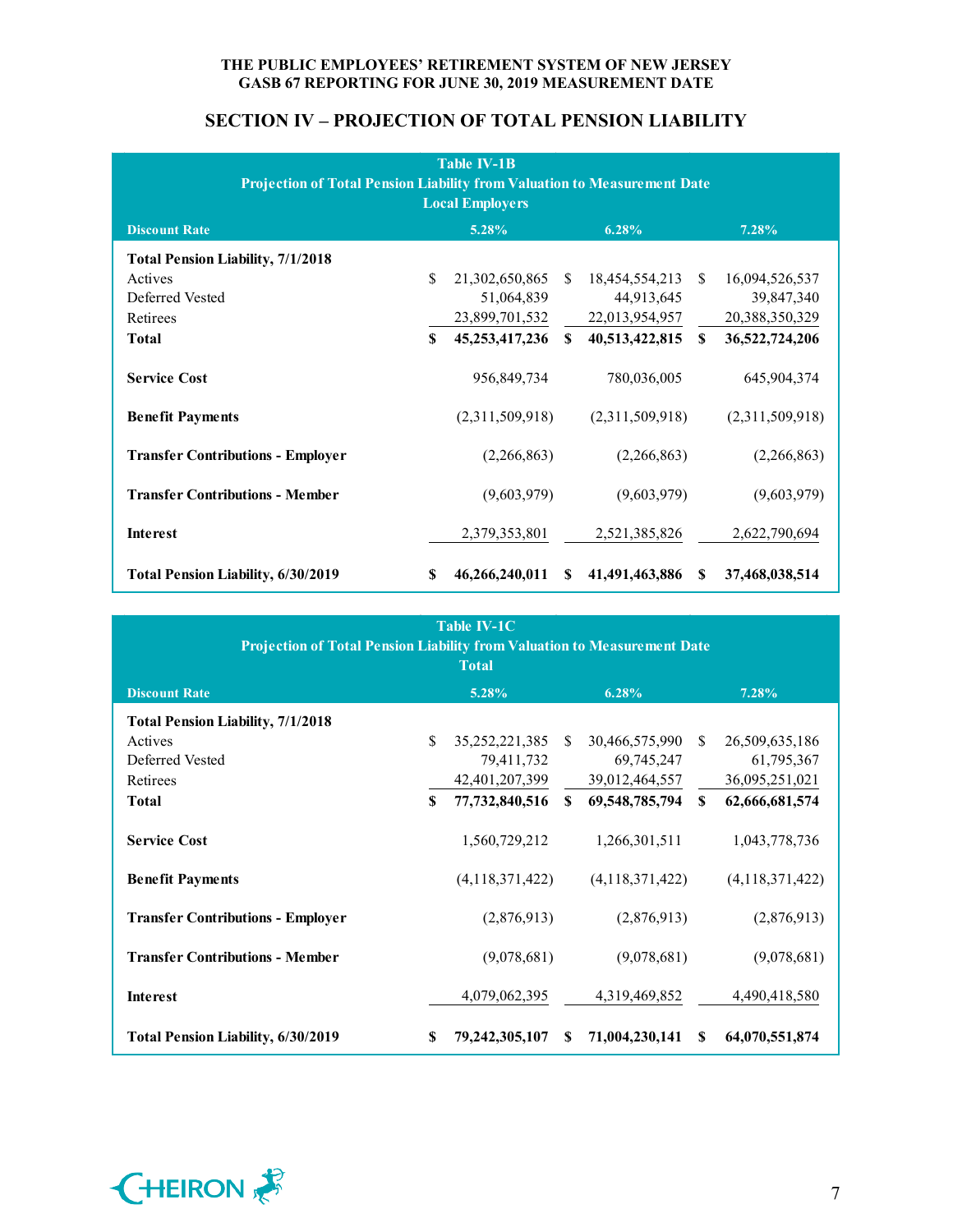#### **SECTION V – NOTE DISCLOSURES**

The following tables show the changes in the Total Pension Liability, the Plan Fiduciary Net Position (i.e., fair value of System assets), and the Net Pension Liability during the Measurement Year. There were changes in assumptions including the assumed rates of termination, retirement, mortality, disability, salary increases, and inflation as a result of the July 1, 2014 – June 30, 2018 Experience Study. The mortality rates used for the TPL were based on the MP-2019 mortality improvement scale as directed by the DPB. In addition, the discount rate was increased from 5.66% as of June 30, 2018 to 6.28% as of June 30, 2019 in accordance with the method prescribed by GASB Statement No. 67. The impact of these changes is displayed below.

| <b>Table V-1A</b><br><b>Change in Net Pension Liability</b><br><b>State</b> |    |                                                 |             |                                                     |    |                                                       |
|-----------------------------------------------------------------------------|----|-------------------------------------------------|-------------|-----------------------------------------------------|----|-------------------------------------------------------|
|                                                                             |    |                                                 |             | <b>Increase (Decrease)</b>                          |    |                                                       |
|                                                                             |    | <b>Total Pension</b><br><b>Liability</b><br>(a) |             | <b>Plan Fiduciary</b><br><b>Net Position</b><br>(b) |    | <b>Net Pension</b><br><b>Liability</b><br>$(a) - (b)$ |
| <b>Balances at 6/30/2018</b>                                                | \$ | 30,434,600,657                                  | \$          | 6,730,302,564                                       | \$ | 23,704,298,093                                        |
| Changes for the year:                                                       |    |                                                 |             |                                                     |    |                                                       |
| Service cost                                                                |    | 526,757,589                                     |             |                                                     |    | 526,757,589                                           |
| Interest                                                                    |    | 1,701,980,100                                   |             |                                                     |    | 1,701,980,100                                         |
| Changes of benefits                                                         |    | 0                                               |             |                                                     |    |                                                       |
| Differences between expected and actual experience                          |    | (12,049,899)                                    |             |                                                     |    | (12,049,899)                                          |
| Changes of assumptions                                                      |    | (1,331,575,936)                                 |             |                                                     |    | (1,331,575,936)                                       |
| Contributions - employer (appropriations)                                   |    |                                                 |             | 621,170,866                                         |    | (621, 170, 866)                                       |
| Contributions - employer (NCGI)                                             |    |                                                 |             | 36,559,347                                          |    | (36, 559, 347)                                        |
| Contributions - employer (lottery)                                          |    |                                                 |             | 232,271,000                                         |    | (232, 271, 000)                                       |
| Contributions - member                                                      |    |                                                 |             | 355,581,371                                         |    | (355, 581, 371)                                       |
| Transfers from other systems - employer                                     |    | (610, 050)                                      |             | (610, 050)                                          |    | $_{0}$                                                |
| Transfers from other systems - member                                       |    | 525,298                                         |             | 525,298                                             |    | $\Omega$                                              |
| Employer contribution - delayed enrollment                                  |    | $\theta$                                        |             | 194,089                                             |    | (194,089)                                             |
| Employer contribution - delayed appropriations                              |    | 0                                               |             | 43,788                                              |    | (43, 788)                                             |
| Employer contribution - retroactive                                         |    | 0                                               |             | 0                                                   |    | 0                                                     |
| Employer contribution - additional                                          |    | 0                                               |             | $\theta$                                            |    |                                                       |
| Other - NCGIPF adjustment                                                   |    | $\Omega$                                        |             | $\theta$                                            |    | 0                                                     |
| Net investment income                                                       |    |                                                 |             | 337, 762, 489                                       |    | (337,762,489)                                         |
| Benefit payments                                                            |    | (1,806,861,504)                                 |             | (1,806,861,504)                                     |    | $\Omega$                                              |
| Administrative expense                                                      |    |                                                 |             | (6, 593, 343)                                       |    | 6,593,343                                             |
| Net changes                                                                 |    | (921, 834, 402)                                 |             | (229, 956, 649)                                     |    | (691, 877, 753)                                       |
| <b>Balances at 6/30/2019</b>                                                |    | 29,512,766,255                                  | $\mathbb S$ | 6,500,345,915                                       | \$ | 23,012,420,340                                        |

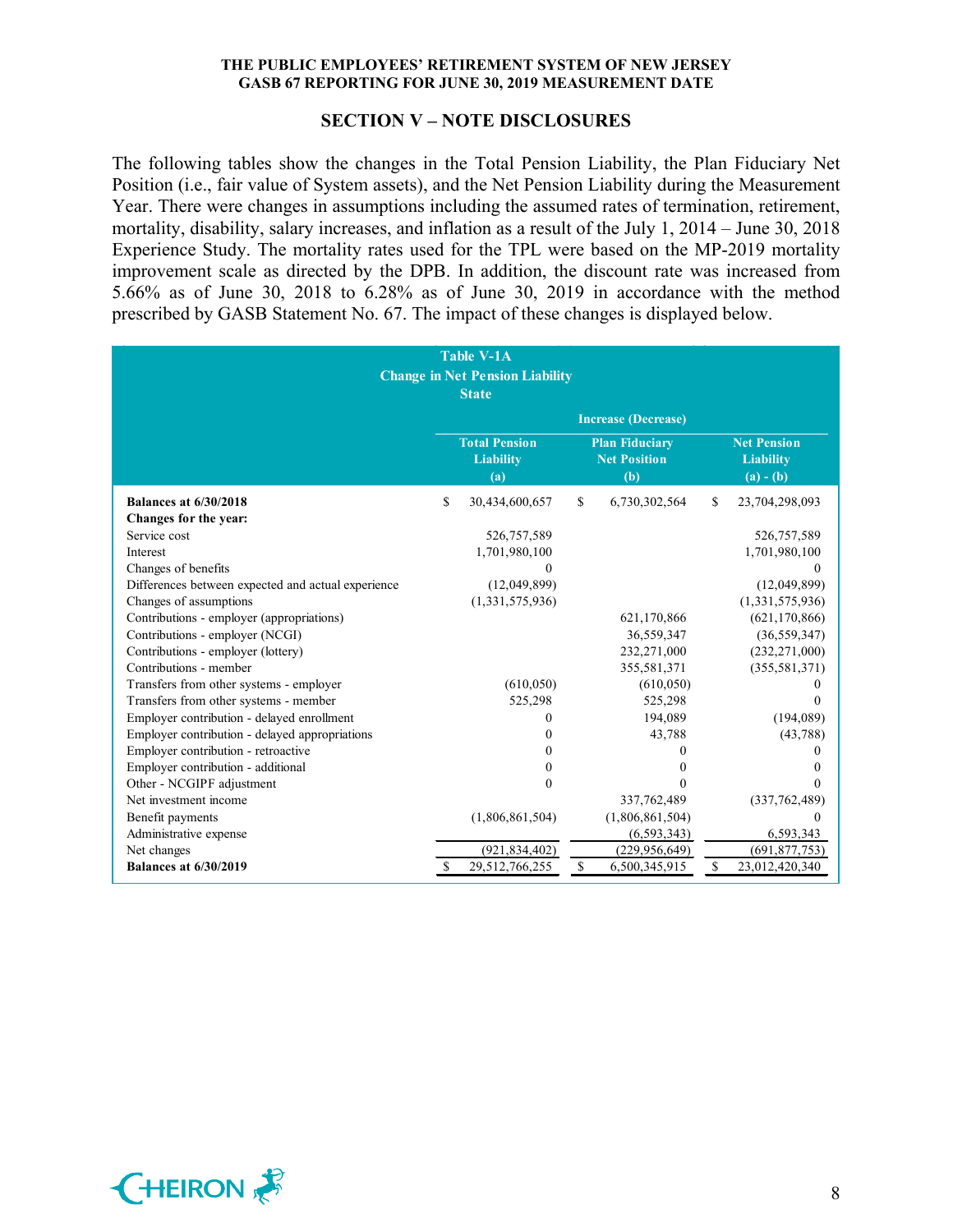# **SECTION V – NOTE DISCLOSURES**

| <b>Table V-1B</b><br><b>Change in Net Pension Liability</b><br><b>Local Employers</b> |    |                                                 |    |                                                     |    |                                                       |
|---------------------------------------------------------------------------------------|----|-------------------------------------------------|----|-----------------------------------------------------|----|-------------------------------------------------------|
|                                                                                       |    |                                                 |    | <b>Increase (Decrease)</b>                          |    |                                                       |
|                                                                                       |    | <b>Total Pension</b><br><b>Liability</b><br>(a) |    | <b>Plan Fiduciary</b><br><b>Net Position</b><br>(b) |    | <b>Net Pension</b><br><b>Liability</b><br>$(a) - (b)$ |
| <b>Balances at 6/30/2018</b>                                                          | \$ | 42, 431, 573, 511                               | S  | 22,742,071,972                                      | S. | 19,689,501,539                                        |
| Changes for the year:                                                                 |    |                                                 |    |                                                     |    |                                                       |
| Service cost                                                                          |    | 803,761,000                                     |    |                                                     |    | 803,761,000                                           |
| Interest                                                                              |    | 2,382,273,210                                   |    |                                                     |    | 2,382,273,210                                         |
| Changes of benefits                                                                   |    | $\theta$                                        |    |                                                     |    | $\mathbf{0}$                                          |
| Differences between expected and actual experience                                    |    | 149,209,849                                     |    |                                                     |    | 149,209,849                                           |
| Changes of assumptions                                                                |    | (1,951,972,924)                                 |    |                                                     |    | (1,951,972,924)                                       |
| Contributions - employer (appropriations)                                             |    |                                                 |    | 922, 973, 395                                       |    | (922, 973, 395)                                       |
| Contributions - employer (NCGI)                                                       |    |                                                 |    | 49,732,041                                          |    | (49, 732, 041)                                        |
| Contributions - employer (paid by State on behalf of locals)                          |    |                                                 |    | 6,829,134                                           |    | (6,829,134)                                           |
| Contributions - member                                                                |    |                                                 |    | 553,610,183                                         |    | (553, 610, 183)                                       |
| Transfers from other systems - employer                                               |    | (2,266,863)                                     |    | (2,266,863)                                         |    | 0                                                     |
| Transfers from other systems - member                                                 |    | (9,603,979)                                     |    | (9,603,979)                                         |    | 0                                                     |
| Employer contribution - delayed enrollment                                            |    | $\Omega$                                        |    | 463,612                                             |    | (463, 612)                                            |
| Employer contribution - delayed appropriations                                        |    | $\theta$                                        |    | 1,732,038                                           |    | (1,732,038)                                           |
| Employer contribution - retroactive                                                   |    | $\Omega$                                        |    | 4,623,577                                           |    | (4,623,577)                                           |
| Employer contribution - additional                                                    |    | $\Omega$                                        |    | 103,872                                             |    | (103, 872)                                            |
| Other - NCGIPF adjustment                                                             |    | $\theta$                                        |    | 2,387                                               |    | (2,387)                                               |
| Net investment income                                                                 |    |                                                 |    | 1,403,534,398                                       |    | (1,403,534,398)                                       |
| Benefit payments                                                                      |    | (2,311,509,918)                                 |    | (2,311,509,918)                                     |    | 0                                                     |
| Administrative expense                                                                |    |                                                 |    | (14, 664, 098)                                      |    | 14,664,098                                            |
| Net changes                                                                           |    | (940, 109, 625)                                 |    | 605,559,779                                         |    | (1,545,669,404)                                       |
| <b>Balances at 6/30/2019</b>                                                          | \$ | 41,491,463,886                                  | \$ | 23, 347, 631, 751                                   | \$ | 18, 143, 832, 135                                     |

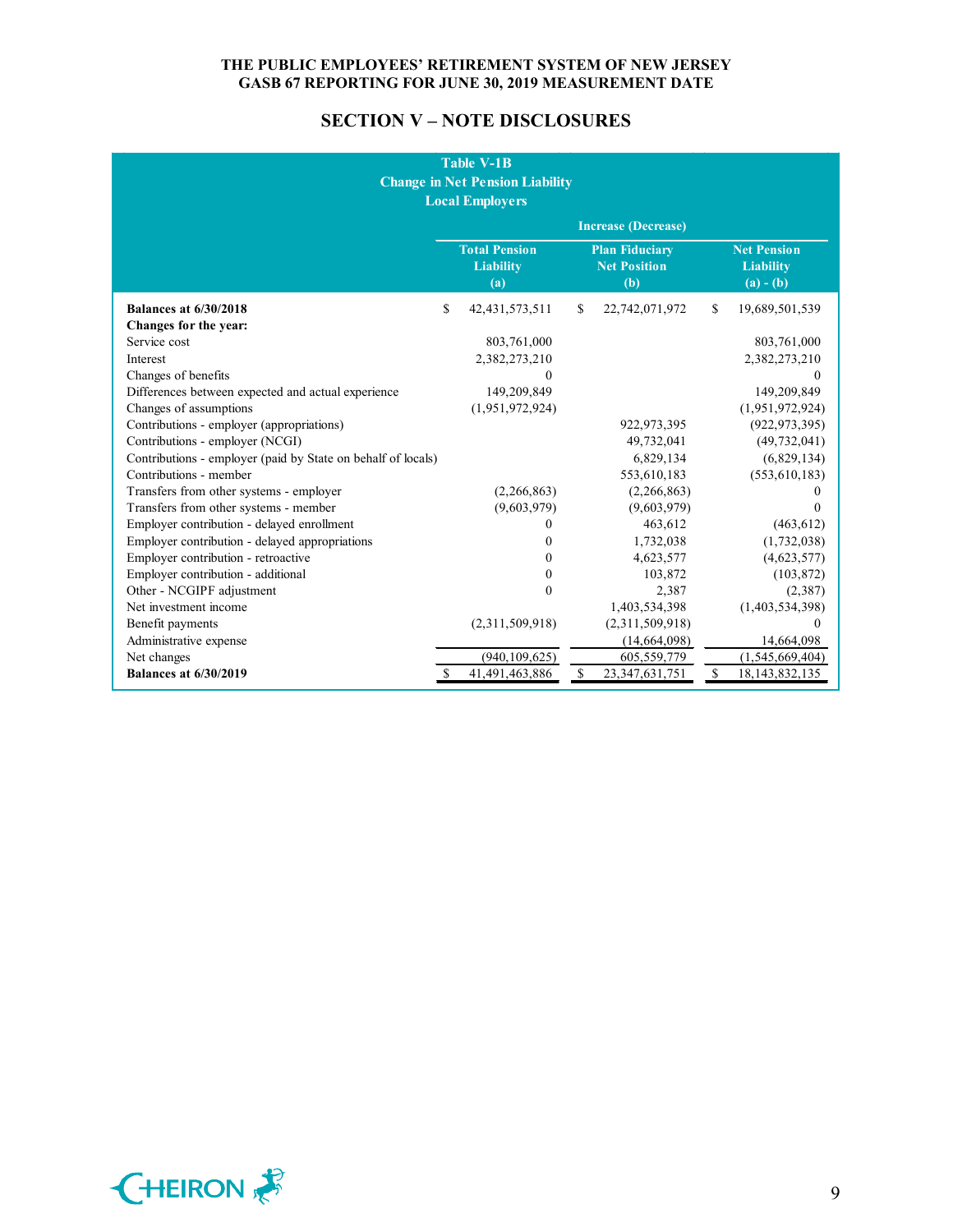# **SECTION V – NOTE DISCLOSURES**

| <b>Table V-1C</b><br><b>Change in Net Pension Liability</b><br><b>Total</b> |               |                                                 |    |                                                     |                           |                                                       |
|-----------------------------------------------------------------------------|---------------|-------------------------------------------------|----|-----------------------------------------------------|---------------------------|-------------------------------------------------------|
|                                                                             |               |                                                 |    | <b>Increase (Decrease)</b>                          |                           |                                                       |
|                                                                             |               | <b>Total Pension</b><br><b>Liability</b><br>(a) |    | <b>Plan Fiduciary</b><br><b>Net Position</b><br>(b) |                           | <b>Net Pension</b><br><b>Liability</b><br>$(a) - (b)$ |
| <b>Balances at 6/30/2018</b>                                                | \$            | 72,866,174,168                                  | S. | 29,472,374,536                                      | S.                        | 43,393,799,632                                        |
| Changes for the year:                                                       |               |                                                 |    |                                                     |                           |                                                       |
| Service cost                                                                |               | 1,330,518,589                                   |    |                                                     |                           | 1,330,518,589                                         |
| Interest                                                                    |               | 4,084,253,310                                   |    |                                                     |                           | 4,084,253,310                                         |
| Changes of benefits                                                         |               | $\Omega$                                        |    |                                                     |                           | $\Omega$                                              |
| Differences between expected and actual experience                          |               | 137,159,950                                     |    |                                                     |                           | 137,159,950                                           |
| Changes of assumptions                                                      |               | (3,283,548,860)                                 |    |                                                     |                           | (3,283,548,860)                                       |
| Contributions - employer (appropriations)                                   |               |                                                 |    | 1,544,144,261                                       |                           | (1, 544, 144, 261)                                    |
| Contributions - employer (NCGI)                                             |               |                                                 |    | 86,291,388                                          |                           | (86, 291, 388)                                        |
| Contributions - employer (lottery)                                          |               |                                                 |    | 232,271,000                                         |                           | (232, 271, 000)                                       |
| Contributions - employer (paid by State on behalf of locals)                |               |                                                 |    | 6,829,134                                           |                           | (6,829,134)                                           |
| Contributions - member                                                      |               |                                                 |    | 909,191,554                                         |                           | (909, 191, 554)                                       |
| Transfers from other systems - employer                                     |               | (2,876,913)                                     |    | (2,876,913)                                         |                           | 0                                                     |
| Transfers from other systems - member                                       |               | (9,078,681)                                     |    | (9,078,681)                                         |                           | 0                                                     |
| Employer contribution - delayed enrollment                                  |               | $\Omega$                                        |    | 657,701                                             |                           | (657,701)                                             |
| Employer contribution - delayed appropriations                              |               | $\theta$                                        |    | 1,775,826                                           |                           | (1,775,826)                                           |
| Employer contribution - retroactive                                         |               | $\theta$                                        |    | 4,623,577                                           |                           | (4,623,577)                                           |
| Employer contribution - additional                                          |               | $\theta$                                        |    | 103,872                                             |                           | (103, 872)                                            |
| Other - NCGIPF adjustment                                                   |               | $\mathbf{0}$                                    |    | 2,387                                               |                           | (2,387)                                               |
| Net investment income                                                       |               |                                                 |    | 1,741,296,887                                       |                           | (1,741,296,887)                                       |
| Benefit payments                                                            |               | (4, 118, 371, 422)                              |    | (4, 118, 371, 422)                                  |                           | 0                                                     |
| Administrative expense                                                      |               |                                                 |    | (21, 257, 441)                                      |                           | 21,257,441                                            |
| Net changes                                                                 |               | (1,861,944,027)                                 |    | 375,603,130                                         |                           | (2, 237, 547, 157)                                    |
| <b>Balances at 6/30/2019</b>                                                | <sup>\$</sup> | 71,004,230,141                                  | \$ | 29,847,977,666                                      | $\boldsymbol{\mathsf{S}}$ | 41,156,252,475                                        |

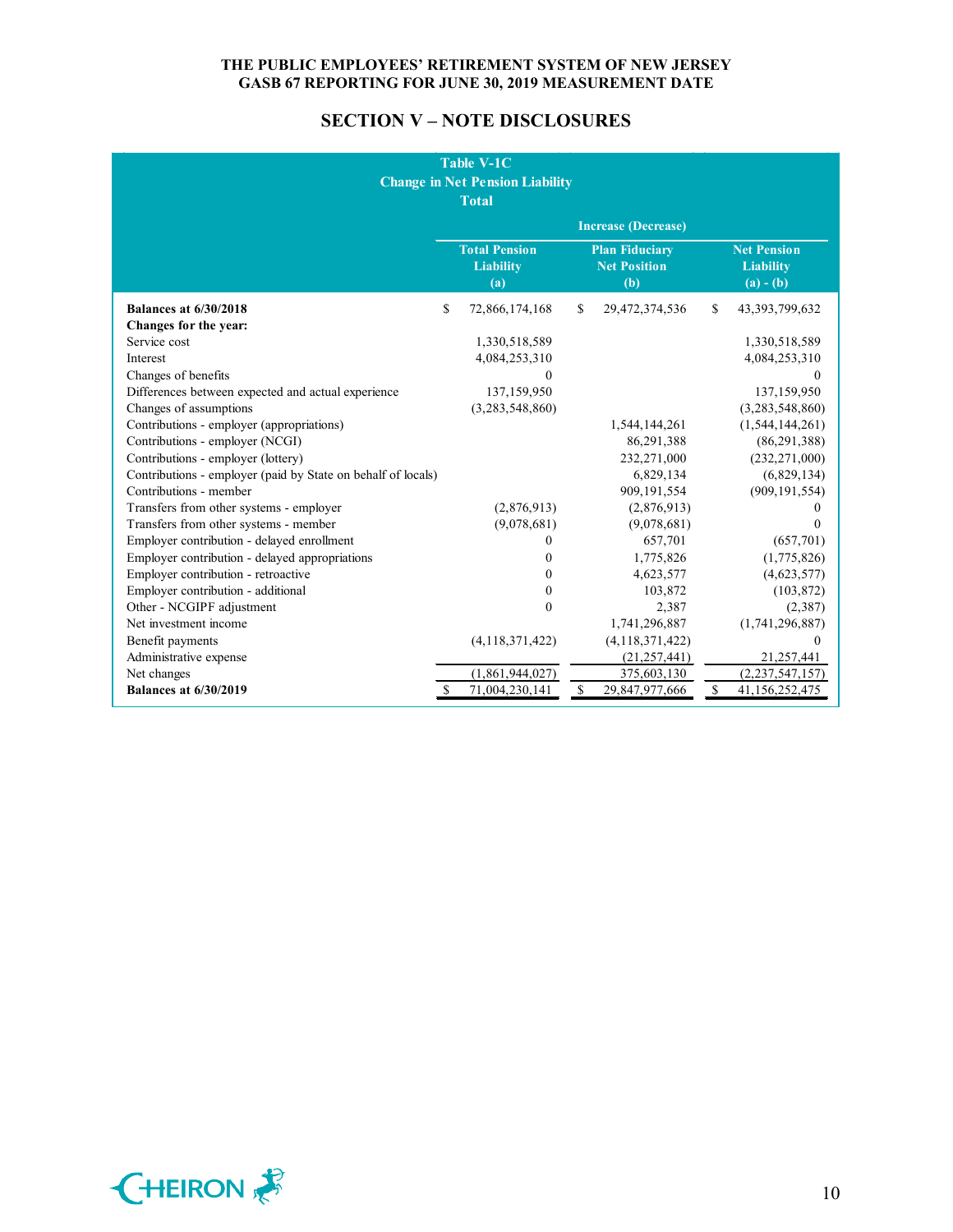### **SECTION V – NOTE DISCLOSURES**

Changes in the discount rate affect the measurement of the TPL. Lower discount rates produce a higher TPL and higher discount rates produce a lower TPL. Because the discount rate does not affect the measurement of assets, the percentage change in the NPL can be very significant for a relatively small change in the discount rate. The following table shows the sensitivity of the NPL to the discount rate.

| <b>Table V-2</b><br><b>Sensitivity of Net Pension Liability to Changes in Discount Rate</b>                      |                                                           |                                                           |                                                           |  |  |  |
|------------------------------------------------------------------------------------------------------------------|-----------------------------------------------------------|-----------------------------------------------------------|-----------------------------------------------------------|--|--|--|
|                                                                                                                  | $1\%$<br><b>Decrease</b><br>5.28%                         | <b>Discount</b><br>Rate<br>6.28%                          | $1\%$<br><b>Increase</b><br>7.28%                         |  |  |  |
| <b>State</b><br><b>Total Pension Liability</b>                                                                   | \$32,976,065,096                                          | \$29,512,766,255                                          | \$26,602,513,360                                          |  |  |  |
| Plan Fiduciary Net Position<br>Net Pension Liability                                                             | 6,500,345,915<br>26,475,719,181<br>S.                     | 6,500,345,915<br>\$23,012,420,340                         | 6,500,345,915<br>\$20,102,167,445                         |  |  |  |
| Plan Fiduciary Net Position as a Percentage<br>of the Total Pension Liability                                    | 19.7%                                                     | 22.0%                                                     | 24.4%                                                     |  |  |  |
| <b>Local Employers</b><br><b>Total Pension Liability</b><br>Plan Fiduciary Net Position<br>Net Pension Liability | \$46,266,240,011<br>23, 347, 631, 751<br>\$22,918,608,260 | \$41,491,463,886<br>23, 347, 631, 751<br>\$18,143,832,135 | \$37,468,038,514<br>23, 347, 631, 751<br>\$14,120,406,763 |  |  |  |
| Plan Fiduciary Net Position as a Percentage<br>of the Total Pension Liability                                    | 50.5%                                                     | 56.3%                                                     | 62.3%                                                     |  |  |  |
| <b>Total</b><br><b>Total Pension Liability</b><br>Plan Fiduciary Net Position<br>Net Pension Liability           | \$79,242,305,107<br>29,847,977,666<br>\$49,394,327,441    | \$71,004,230,141<br>29,847,977,666<br>\$41,156,252,475    | \$64,070,551,874<br>29,847,977,666<br>\$34,222,574,208    |  |  |  |
| Plan Fiduciary Net Position as a Percentage<br>of the Total Pension Liability                                    | 37.7%                                                     | 42.0%                                                     | 46.6%                                                     |  |  |  |

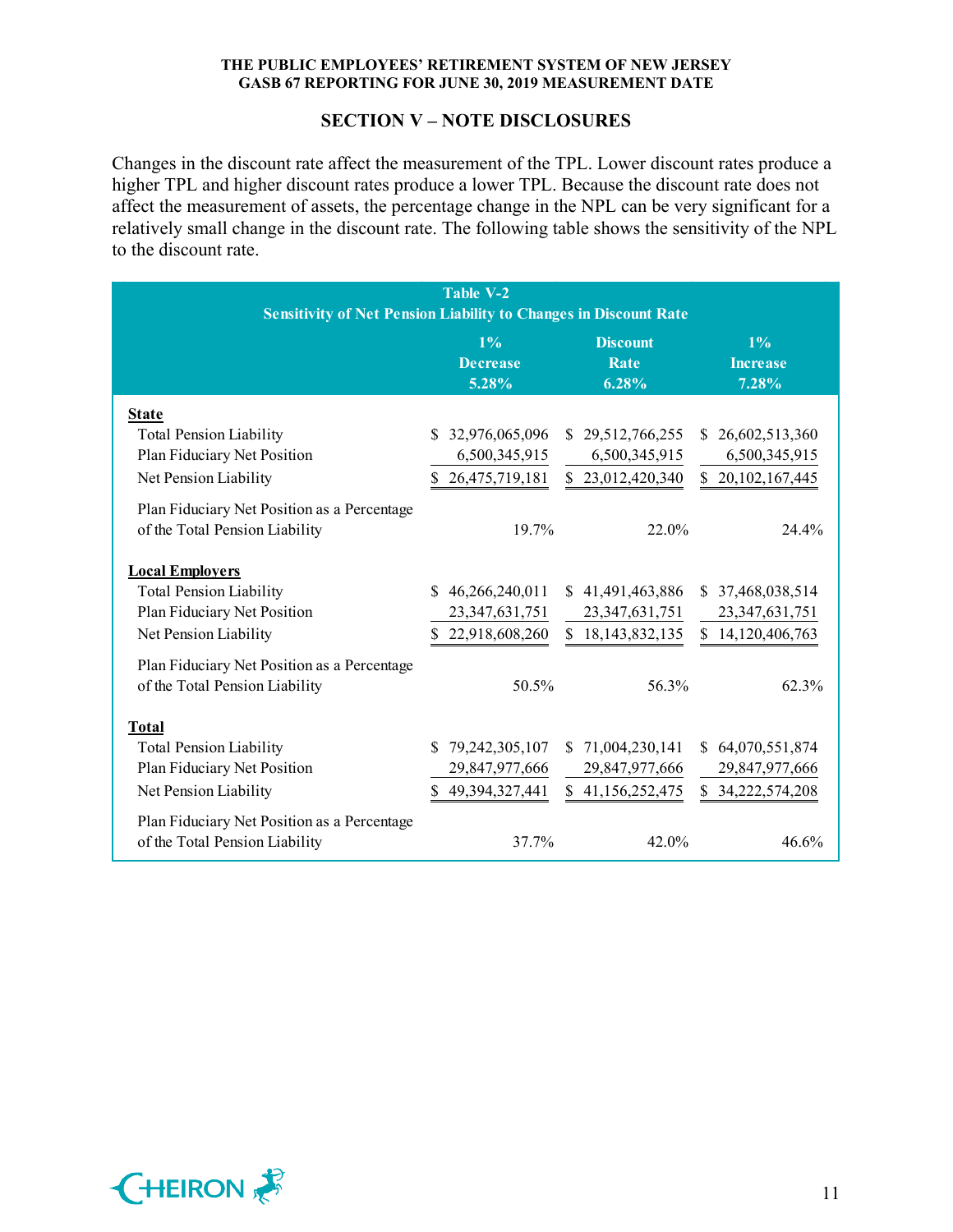# **SECTION VI – REQUIRED SUPPLEMENTARY INFORMATION**

The schedules below show the changes in NPL and related ratios required by GASB for the current and prior year.

| <b>Table VI-1A</b><br><b>Schedule of Changes in Net Pension Liability and Related Ratios</b> |              |                      |    |                  |  |  |
|----------------------------------------------------------------------------------------------|--------------|----------------------|----|------------------|--|--|
| <b>State</b>                                                                                 |              |                      |    |                  |  |  |
|                                                                                              |              | <b>FYE 2019</b>      |    | <b>FYE 2018</b>  |  |  |
| <b>Total Pension Liability</b>                                                               |              |                      |    |                  |  |  |
| Service cost                                                                                 | \$           | 526,757,589          | \$ | 626,034,754      |  |  |
| Interest (includes interest on service cost)                                                 |              | 1,701,980,100        |    | 1,615,364,543    |  |  |
| Changes of benefit terms                                                                     |              | $\boldsymbol{0}$     |    | 0                |  |  |
| Differences between expected and actual experience                                           |              | (12,049,899)         |    | (240, 455, 030)  |  |  |
| Changes of assumptions                                                                       |              | (1,331,575,936)      |    | (2,371,853,533)  |  |  |
| Transfers from other systems - employer                                                      |              | (610, 050)           |    | (486, 062)       |  |  |
| Transfers from other systems - member                                                        |              | 525,298              |    | (1,425,006)      |  |  |
| Benefit payments, including refunds of member contributions                                  |              | (1,806,861,504)      |    | (1,728,475,861)  |  |  |
| Net change in total pension liability                                                        | \$           | $(921, 834, 402)$ \$ |    | (2,101,296,195)  |  |  |
| Total pension liability - beginning                                                          |              | 30,434,600,657       |    | 32,535,896,852   |  |  |
| Total pension liability - ending                                                             | \$           | 29,512,766,255       | \$ | 30,434,600,657   |  |  |
| <b>Plan fiduciary net position</b>                                                           |              |                      |    |                  |  |  |
| Contributions - employer (appropriations)                                                    | $\mathbb{S}$ | 621,170,866          | \$ | 452,380,229      |  |  |
| Contributions - employer (NCGI)                                                              |              | 36,559,347           |    | 28,418,599       |  |  |
| Contributions - employer (lottery)                                                           |              | 232,271,000          |    | 205, 155, 662    |  |  |
| Contributions - member                                                                       |              | 355,581,371          |    | 320,487,632      |  |  |
| Transfers from other systems - employer                                                      |              | (610, 050)           |    | (486, 062)       |  |  |
| Transfers from other systems - member                                                        |              | 525,298              |    | (1,425,006)      |  |  |
| Employer contribution - delayed enrollment                                                   |              | 194,089              |    | 205,300          |  |  |
| Employer contribution - delayed appropriations                                               |              | 43,788               |    | 44,183           |  |  |
| Employer contribution - retroactive                                                          |              | $\mathbf{0}$         |    | $\mathbf{0}$     |  |  |
| Employer contribution - additional                                                           |              | $\mathbf{0}$         |    | $\boldsymbol{0}$ |  |  |
| Other - NCGIPF adjustment                                                                    |              | $\Omega$             |    | $\Omega$         |  |  |
| Net investment income                                                                        |              | 337,762,489          |    | 570,308,126      |  |  |
| Benefit payments, including refunds of member contributions                                  |              | (1,806,861,504)      |    | (1,728,475,861)  |  |  |
| Administrative expense                                                                       |              | (6, 593, 343)        |    | (6, 584, 293)    |  |  |
| Net change in plan fiduciary net position                                                    | S            | $(229, 956, 649)$ \$ |    | (159, 971, 491)  |  |  |
| Plan fiduciary net position - beginning                                                      |              | 6,730,302,564        |    | 6,890,274,055    |  |  |
| Plan fiduciary net position - ending                                                         | \$           | 6,500,345,915        | \$ | 6,730,302,564    |  |  |
| Net pension liability - ending                                                               | \$           | 23,012,420,340       | \$ | 23,704,298,093   |  |  |
| Plan fiduciary net position as a percentage of the total pension liability                   |              | 22.03%               |    | 22.11%           |  |  |
| Covered payroll                                                                              | $\mathbb S$  | 4, 333, 772, 974     | S  | 4,338,076,575    |  |  |
| Net pension liability as a percentage of covered payroll                                     |              | 531.00%              |    | 546.42%          |  |  |

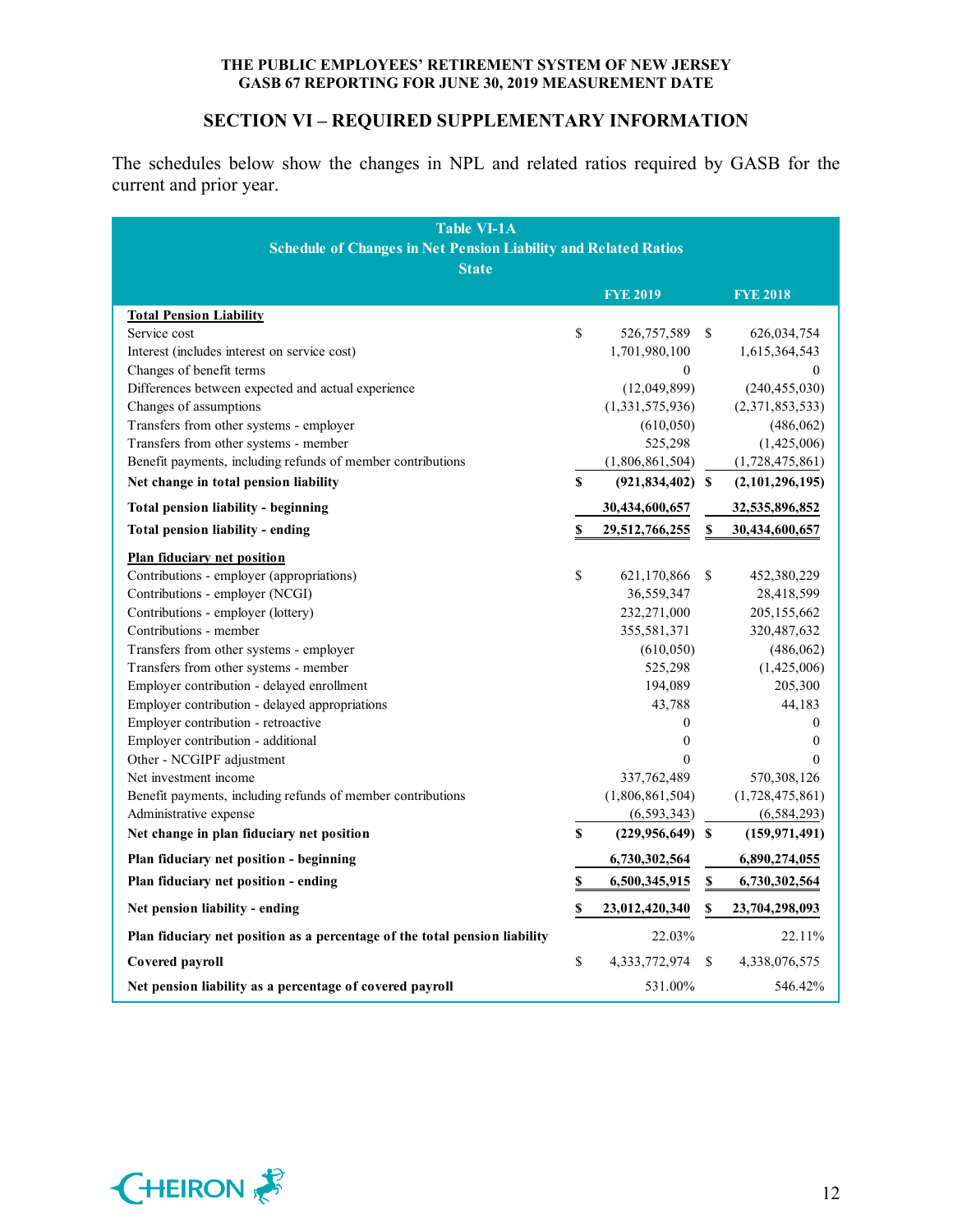# **SECTION VI – REQUIRED SUPPLEMENTARY INFORMATION**

| Table VI-1B<br><b>Schedule of Changes in Net Pension Liability and Related Ratios</b><br><b>Local Employers</b> |    |                      |               |                   |  |  |  |
|-----------------------------------------------------------------------------------------------------------------|----|----------------------|---------------|-------------------|--|--|--|
|                                                                                                                 |    | <b>FYE 2019</b>      |               | <b>FYE 2018</b>   |  |  |  |
| <b>Total Pension Liability</b>                                                                                  |    |                      |               |                   |  |  |  |
| Service cost                                                                                                    | \$ | 803,761,000          | <sup>\$</sup> | 929,389,291       |  |  |  |
| Interest (includes interest on service cost)                                                                    |    | 2,382,273,210        |               | 2, 234, 285, 722  |  |  |  |
| Changes of benefit terms                                                                                        |    | $\bf{0}$             |               | 0                 |  |  |  |
| Differences between expected and actual experience                                                              |    | 149,209,849          |               | (123, 453, 186)   |  |  |  |
| Changes of assumptions                                                                                          |    | (1,951,972,924)      |               | (3,241,864,721)   |  |  |  |
| Transfers from other systems - employer                                                                         |    | (2,266,863)          |               | (2,111,973)       |  |  |  |
| Transfers from other systems - member                                                                           |    | (9,603,979)          |               | (9,193,959)       |  |  |  |
| Benefit payments, including refunds of member contributions                                                     |    | (2,311,509,918)      |               | (2,207,844,714)   |  |  |  |
| Net change in total pension liability                                                                           | \$ | $(940, 109, 625)$ \$ |               | (2,420,793,540)   |  |  |  |
| <b>Total pension liability - beginning</b>                                                                      |    | 42, 431, 573, 511    |               | 44,852,367,051    |  |  |  |
| Total pension liability - ending                                                                                | \$ | 41,491,463,886       | \$            | 42, 431, 573, 511 |  |  |  |
| <b>Plan fiduciary net position</b>                                                                              |    |                      |               |                   |  |  |  |
| Contributions - employer (appropriations)                                                                       | \$ | 922,973,395          | <sup>\$</sup> | 949,447,522       |  |  |  |
| Contributions - employer (NCGI)                                                                                 |    | 49,732,041           |               | 45,229,397        |  |  |  |
| Contributions - employer (paid by State on behalf of locals)                                                    |    | 6,829,134            |               | $\theta$          |  |  |  |
| Contributions - member                                                                                          |    | 553,610,183          |               | 533,691,158       |  |  |  |
| Transfers from other systems - employer                                                                         |    | (2,266,863)          |               | (2, 111, 973)     |  |  |  |
| Transfers from other systems - member                                                                           |    | (9,603,979)          |               | (9, 193, 959)     |  |  |  |
| Employer contribution - delayed enrollment                                                                      |    | 463,612              |               | 726,311           |  |  |  |
| Employer contribution - delayed appropriations                                                                  |    | 1,732,038            |               | 2,643,784         |  |  |  |
| Employer contribution - retroactive                                                                             |    | 4,623,577            |               | 4,818,841         |  |  |  |
| Employer contribution - additional                                                                              |    | 103,872              |               | 28,566            |  |  |  |
| Other - NCGIPF adjustment                                                                                       |    | 2,387                |               | $\Omega$          |  |  |  |
| Net investment income                                                                                           |    | 1,403,534,398        |               | 1,865,455,433     |  |  |  |
| Benefit payments, including refunds of member contributions                                                     |    | (2,311,509,918)      |               | (2,207,844,714)   |  |  |  |
| Administrative expense                                                                                          |    | (14, 664, 098)       |               | (14, 783, 857)    |  |  |  |
| Net change in plan fiduciary net position                                                                       | \$ | 605,559,779          | S             | 1,168,106,509     |  |  |  |
| Plan fiduciary net position - beginning                                                                         |    | 22,742,071,972       |               | 21,573,965,463    |  |  |  |
| Plan fiduciary net position - ending                                                                            | \$ | 23,347,631,751       | \$            | 22,742,071,972    |  |  |  |
| Net pension liability - ending                                                                                  | \$ | 18, 143, 832, 135    | \$            | 19,689,501,539    |  |  |  |
| Plan fiduciary net position as a percentage of the total pension liability                                      |    | 56.27%               |               | 53.60%            |  |  |  |
| Covered payroll                                                                                                 | \$ | 7,106,248,788        | \$            | 7,022,568,096     |  |  |  |
| Net pension liability as a percentage of covered payroll                                                        |    | 255.32%              |               | 280.37%           |  |  |  |

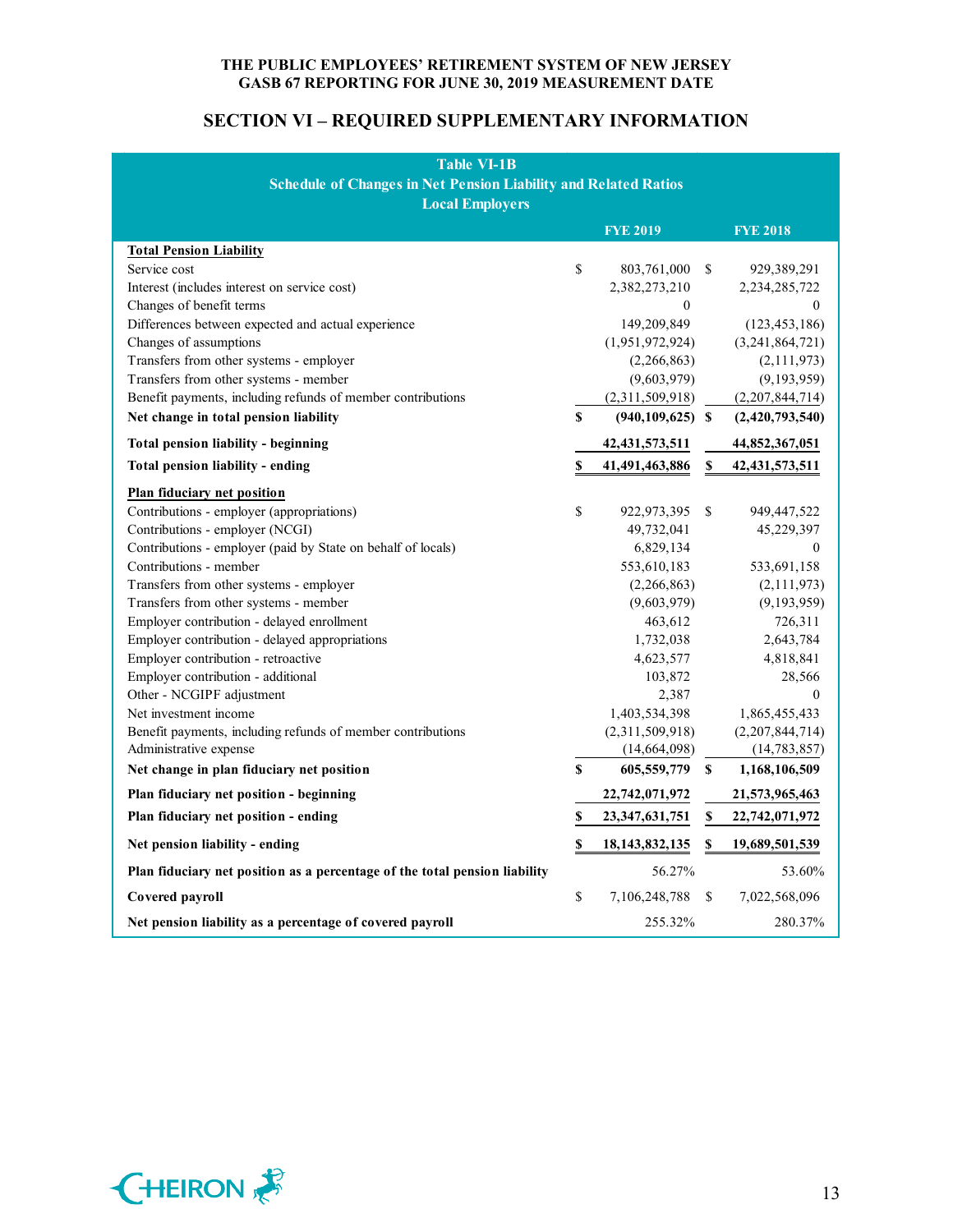# **SECTION VI – REQUIRED SUPPLEMENTARY INFORMATION**

| <b>Table VI-1C</b>                                                         |    |                      |              |                 |
|----------------------------------------------------------------------------|----|----------------------|--------------|-----------------|
| <b>Schedule of Changes in Net Pension Liability and Related Ratios</b>     |    |                      |              |                 |
| <b>Total</b>                                                               |    |                      |              |                 |
|                                                                            |    | <b>FYE 2019</b>      |              | <b>FYE 2018</b> |
|                                                                            |    |                      |              |                 |
| <b>Total Pension Liability</b><br>Service cost                             | \$ | 1,330,518,589        | S            | 1,555,424,045   |
| Interest (includes interest on service cost)                               |    | 4,084,253,310        |              | 3,849,650,265   |
| Changes of benefit terms                                                   |    | $\boldsymbol{0}$     |              | $\mathbf{0}$    |
| Differences between expected and actual experience                         |    | 137,159,950          |              | (363,908,216)   |
| Changes of assumptions                                                     |    | (3,283,548,860)      |              | (5,613,718,254) |
| Transfers from other systems - employer                                    |    | (2,876,913)          |              | (2,598,035)     |
| Transfers from other systems - member                                      |    | (9,078,681)          |              | (10,618,965)    |
| Benefit payments, including refunds of member contributions                |    | (4, 118, 371, 422)   |              | (3,936,320,575) |
| Net change in total pension liability                                      | S  | $(1,861,944,027)$ \$ |              | (4,522,089,735) |
| <b>Total pension liability - beginning</b>                                 |    | 72,866,174,168       |              | 77,388,263,903  |
|                                                                            |    |                      |              |                 |
| <b>Total pension liability - ending</b>                                    | S  | 71,004,230,141       | $\mathbf S$  | 72,866,174,168  |
| Plan fiduciary net position                                                |    |                      |              |                 |
| Contributions - employer (appropriations)                                  | \$ | 1,544,144,261        | S.           | 1,401,827,751   |
| Contributions - employer (NCGI)                                            |    | 86,291,388           |              | 73,647,996      |
| Contributions - employer (lottery)                                         |    | 232,271,000          |              | 205, 155, 662   |
| Contributions - employer (paid by State on behalf of locals)               |    | 6,829,134            |              | $\mathbf{0}$    |
| Contributions - member                                                     |    | 909,191,554          |              | 854,178,790     |
| Transfers from other systems - employer                                    |    | (2,876,913)          |              | (2,598,035)     |
| Transfers from other systems - member                                      |    | (9,078,681)          |              | (10,618,965)    |
| Employer contribution - delayed enrollment                                 |    | 657,701              |              | 931,611         |
| Employer contribution - delayed appropriations                             |    | 1,775,826            |              | 2,687,967       |
| Employer contribution - retroactive                                        |    | 4,623,577            |              | 4,818,841       |
| Employer contribution - additional                                         |    | 103,872              |              | 28,566          |
| Other - NCGIPF adjustment                                                  |    | 2,387                |              | $\mathbf{0}$    |
| Net investment income                                                      |    | 1,741,296,887        |              | 2,435,763,559   |
| Benefit payments, including refunds of member contributions                |    | (4, 118, 371, 422)   |              | (3,936,320,575) |
| Administrative expense                                                     |    | (21, 257, 441)       |              | (21,368,150)    |
| Net change in plan fiduciary net position                                  | \$ | 375,603,130          | S            | 1,008,135,018   |
| Plan fiduciary net position - beginning                                    |    | 29,472,374,536       |              | 28,464,239,518  |
| Plan fiduciary net position - ending                                       | \$ | 29,847,977,666 \$    |              | 29,472,374,536  |
| Net pension liability - ending                                             | \$ | 41, 156, 252, 475    | -S           | 43,393,799,632  |
| Plan fiduciary net position as a percentage of the total pension liability |    | 42.04%               |              | 40.45%          |
| Covered payroll                                                            | \$ | 11,440,021,762       | <sup>S</sup> | 11,360,644,671  |
| Net pension liability as a percentage of covered payroll                   |    | 359.76%              |              | 381.97%         |

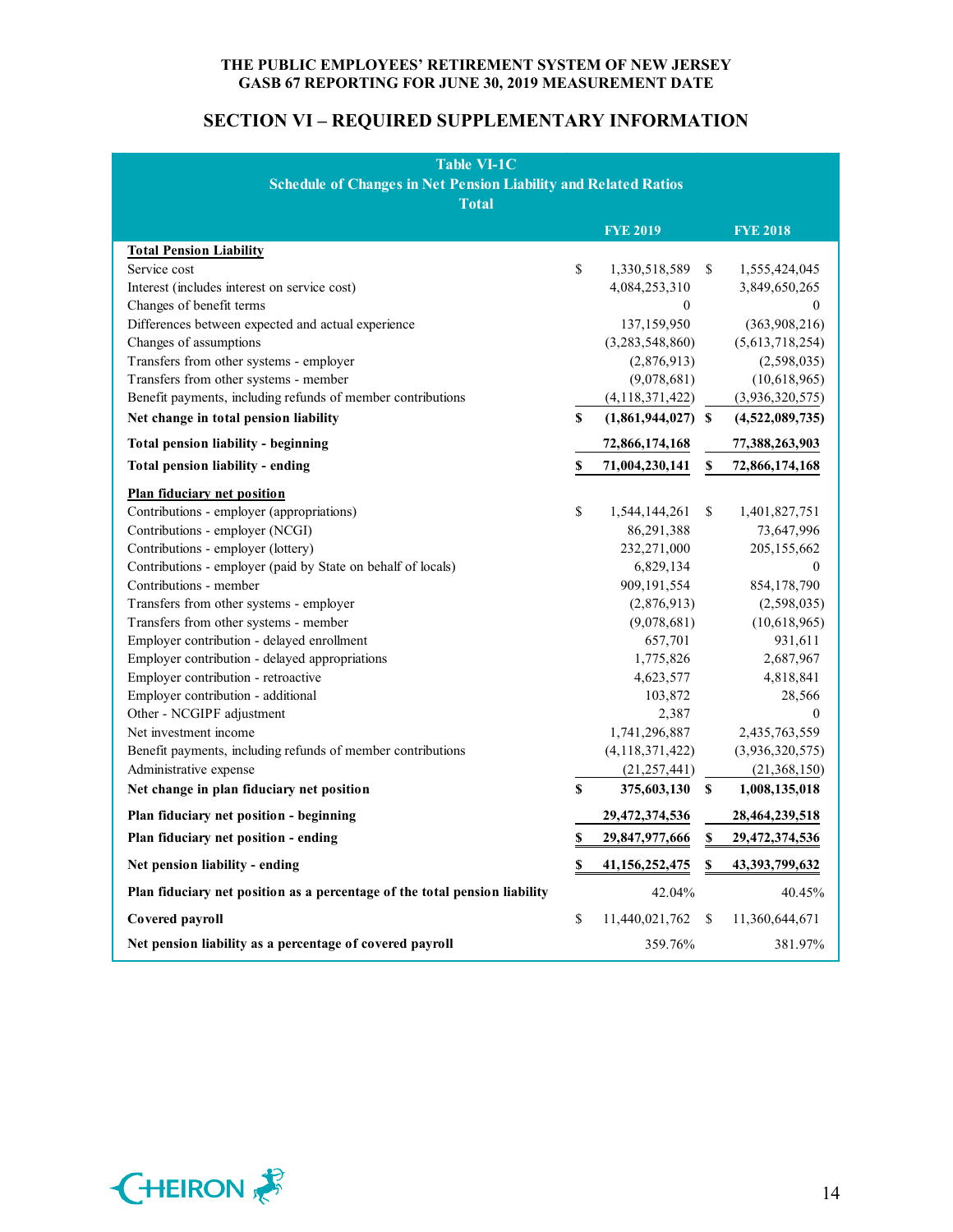#### **SECTION VI – REQUIRED SUPPLEMENTARY INFORMATION**

If an Actuarially Determined Contribution (ADC) is calculated, the following schedule is required. An ADC is a contribution amount determined in accordance with Actuarial Standards of Practice. Amounts shown for the ADC and actual contributions in the table below include the Non-Contributory Group Insurance Premium Fund costs.

| <b>Table VI-2</b>                                                    |    |                 |               |                 |  |  |
|----------------------------------------------------------------------|----|-----------------|---------------|-----------------|--|--|
| <b>Schedule of Employer Contributions</b>                            |    |                 |               |                 |  |  |
|                                                                      |    | <b>FYE 2019</b> |               | <b>FYE 2018</b> |  |  |
| <b>State</b>                                                         |    |                 |               |                 |  |  |
| Actuarially Determined Contribution                                  | \$ | 1,442,424,952   | <sup>\$</sup> | 1,359,355,058   |  |  |
| Contributions in Relation to the Actuarially Determined Contribution |    | 896,830,347     |               | 685,954,490     |  |  |
| Contribution Deficiency/(Excess)                                     | \$ | 545,594,605     | \$            | 673,400,568     |  |  |
| Covered Payroll                                                      | \$ | 4,333,772,974   | <sup>\$</sup> | 4,338,076,575   |  |  |
| Contributions as a Percentage of Covered Payroll                     |    | 20.69%          |               | 15.81%          |  |  |
| <b>Local Employers</b>                                               |    |                 |               |                 |  |  |
| Actuarially Determined Contribution                                  | \$ | 1,015,348,667   | -S            | 946,932,034     |  |  |
| Contributions in Relation to the Actuarially Determined Contribution |    | 1,015,379,570   |               | 947,016,582     |  |  |
| Contribution Deficiency/(Excess)                                     | \$ | (30, 903)       | <sup>\$</sup> | (84, 548)       |  |  |
| Covered Payroll                                                      | \$ | 7,106,248,788   | <sup>\$</sup> | 7,022,568,096   |  |  |
| Contributions as a Percentage of Covered Payroll                     |    | 14.29%          |               | 13.49%          |  |  |
| <b>System Total</b>                                                  |    |                 |               |                 |  |  |
| Actuarially Determined Contribution                                  | \$ | 2,457,773,619   | <sup>\$</sup> | 2,306,287,092   |  |  |
| Contributions in Relation to the Actuarially Determined Contribution |    | 1,912,209,917   |               | 1,632,971,072   |  |  |
| Contribution Deficiency/(Excess)                                     | \$ | 545,563,702     | \$            | 673,316,020     |  |  |
| Covered Payroll                                                      | \$ | 11,440,021,762  | <sup>\$</sup> | 11,360,644,671  |  |  |
| Contributions as a Percentage of Covered Payroll                     |    | 16.72%          |               | 14.37%          |  |  |

\* Includes NCGIPF

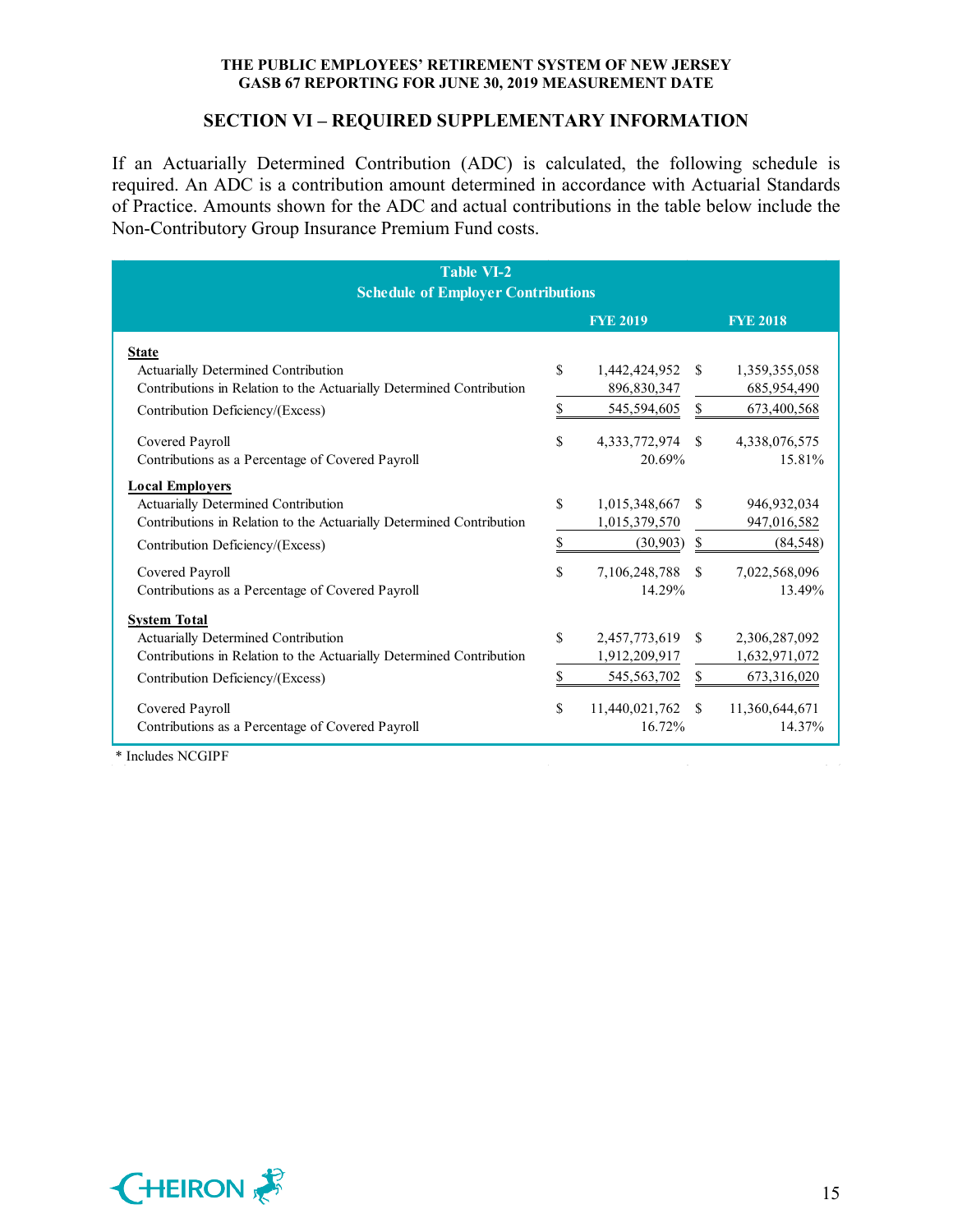# **SECTION VI – REQUIRED SUPPLEMENTARY INFORMATION**

The following summarizes key methods and assumptions used to determine the Actuarially Determined Contribution for FYE 2019.

| Valuation Date:                | July 1, 2017                                                                                                                  |  |  |  |  |  |  |
|--------------------------------|-------------------------------------------------------------------------------------------------------------------------------|--|--|--|--|--|--|
| Timing:                        | Actuarial determined contributions are calculated as of the July 1 preceding the fiscal year in which                         |  |  |  |  |  |  |
|                                | contributions are made.                                                                                                       |  |  |  |  |  |  |
| Actuarial cost method:         | Projected Unit Credit                                                                                                         |  |  |  |  |  |  |
| Amortization method:           | Level dollar                                                                                                                  |  |  |  |  |  |  |
| Remaining amortization period: | Open 30-year period                                                                                                           |  |  |  |  |  |  |
| Asset valuation method:        | 5-year smoothing of difference between market value and expected actuarial value                                              |  |  |  |  |  |  |
| Investment rate of return:     | 7.50%                                                                                                                         |  |  |  |  |  |  |
| Salary increases:              | Age-based rates scaling from 4.15% at age 20 to 1.65% at age 69 through period ending June 30, 2026;                          |  |  |  |  |  |  |
|                                | Age-based rates scaling from 5.15% at age 20 to 2.65% at age 69 following June 30, 2026                                       |  |  |  |  |  |  |
| Mortality:                     | Pre-Retirement: RP-2000 Employee Mortality Tables. For State, the tables are set back four years for males                    |  |  |  |  |  |  |
|                                | and females. For Local employers, the tables are set back two years for males and seven years for females.                    |  |  |  |  |  |  |
|                                | The tables are projected on a generational basis from the base year of 2013 using the Conduent Modified                       |  |  |  |  |  |  |
|                                | 2014 Projection Scale.                                                                                                        |  |  |  |  |  |  |
|                                | Post-Retirement Healthy Lives: RP-2000 Combined Healthy Mortality Tables, set back one year for males                         |  |  |  |  |  |  |
|                                | and females, projected on a generational basis using Projection Scale AA from the base year of 2012 to 2013                   |  |  |  |  |  |  |
|                                | and the Conduent Modified 2014 Projection Scale thereafter.                                                                   |  |  |  |  |  |  |
|                                |                                                                                                                               |  |  |  |  |  |  |
|                                | Disabled Retirees: RP-2000 Disabled Mortality Tables, set back three years for males and set forward one<br>year for females. |  |  |  |  |  |  |

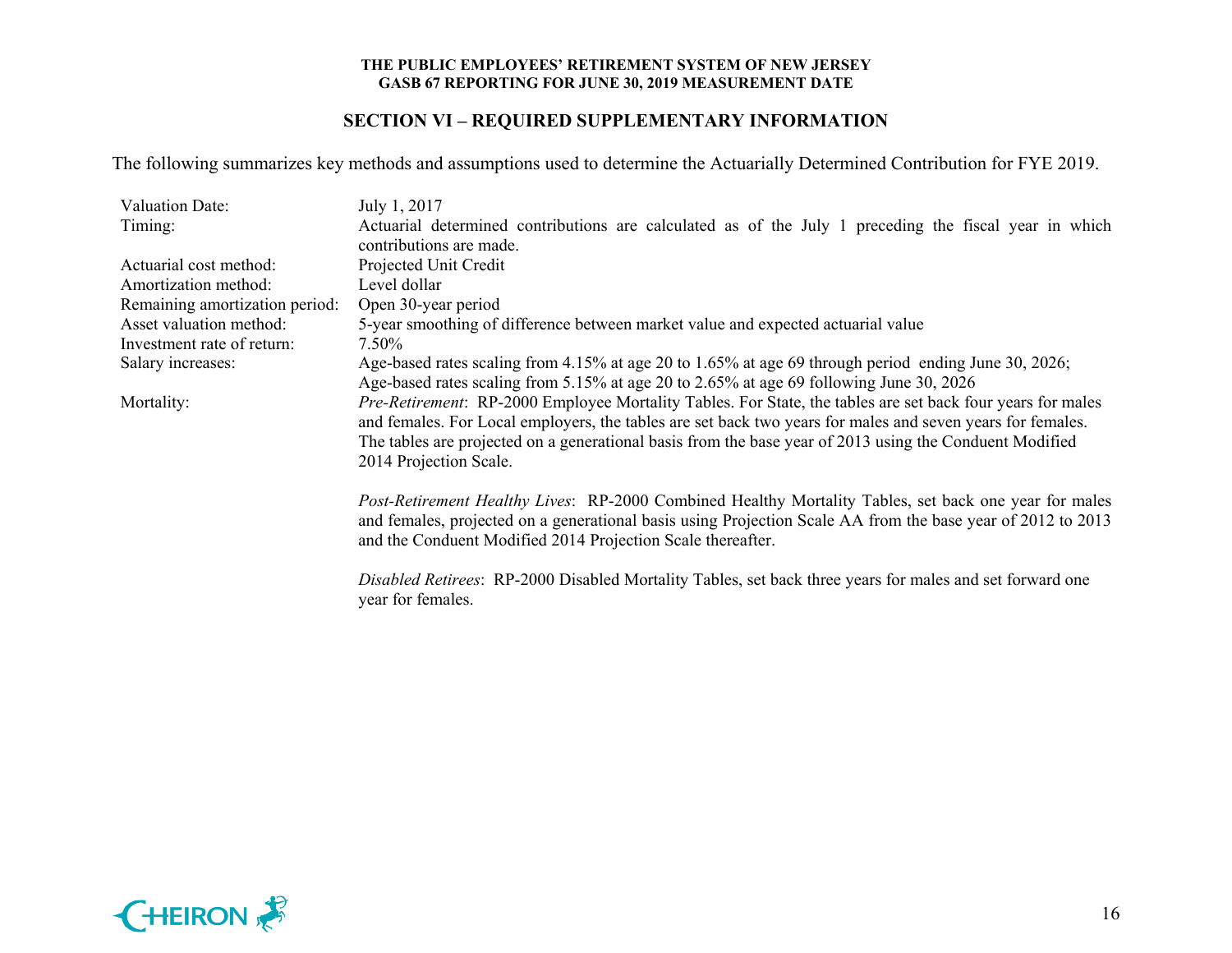# **APPENDIX A – MEMBERSHIP INFORMATION**

| <b>Plan Membership</b>                                                                 |                              |               |    |                  |                     |                     |                 |  |               |                     |
|----------------------------------------------------------------------------------------|------------------------------|---------------|----|------------------|---------------------|---------------------|-----------------|--|---------------|---------------------|
|                                                                                        | <b>July 1, 2018</b><br>Local |               |    |                  |                     | <b>July 1, 2017</b> |                 |  |               |                     |
|                                                                                        |                              | <b>State</b>  |    | <b>Employers</b> | <b>Total</b>        |                     | <b>State</b>    |  | Local         | <b>Total</b>        |
| <b>Contributing Actives</b>                                                            |                              | 68.593        |    | 146.615          | 215,208             |                     | 68,578          |  | 148,757       | 217,335             |
| Non-Contributing Actives                                                               |                              | 9.405         |    | 27,985           | 37,390              |                     | 9,260           |  | 28.185        | 37,445              |
| <b>Terminated Vested</b>                                                               |                              | 169           |    | 440              | 609                 |                     | 176             |  | 413           | 589                 |
| Inactive Receiving Benefits*                                                           |                              | 58,556        |    | 120.192          | 178,748             |                     | 57,262          |  | 117,642       | 174,904             |
| Total                                                                                  |                              | 136,723       |    | 295.232          | 431.955             |                     | 135,276         |  | 294,997       | 430,273             |
| Annual Compensation for Contributing Actives<br>Annual Retirement Allowances for Those | S                            | 4,333,772,974 | S  | 7.106.248.788    | \$11,440,021,762    | S.                  | 4.338.076.575   |  | 7.022.568.096 | \$11,360,644,671    |
| Receiving Benefits<br>.                                                                | S.                           | 1,607,733,796 | S. | 2.157.906.233    | 3.765.640.029<br>S. |                     | \$1,542,787,197 |  | 2.069.390.586 | 3.612.177.783<br>S. |

\* QDRO recipients are excluded from the counts for both years.

The July 1, 2017 membership information shown in the table above is based on Cheiron's processed data and may not match the prior actuary's report. The headcounts reflect all records for multiple members. Active records represent 253,092 distinct members, including 215,694 contributing members, and inactive records represent 174,457 distinct members.

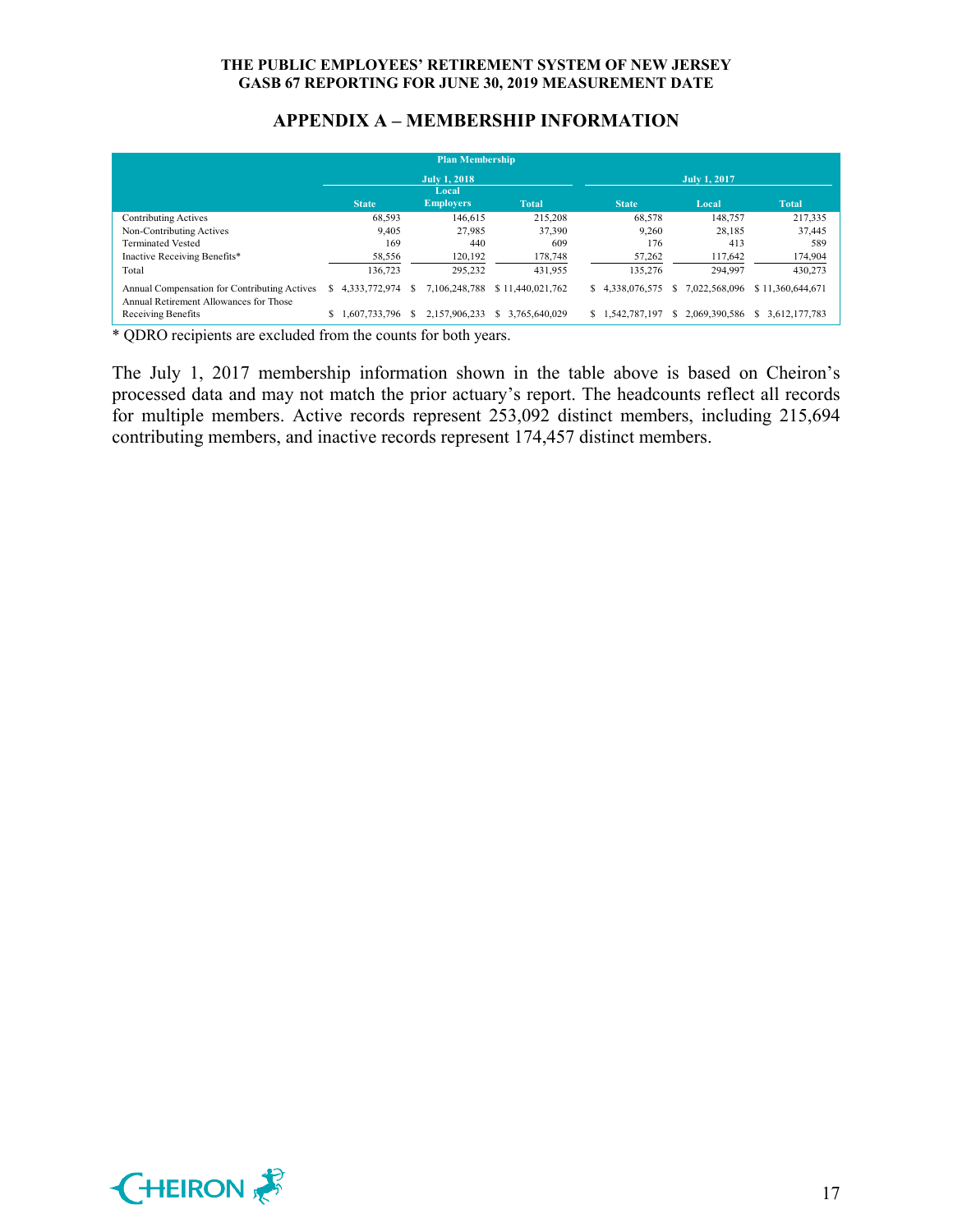# **APPENDIX B – ACTUARIAL ASSUMPTIONS AND METHODS**

# **A. Actuarial Assumptions**

| 1. Investment Rate of<br><b>Return for determining</b><br><b>Actuarially Determined</b><br><b>Contributions</b> | • July 1, 2018 valuation: 7.50% per annum, compounded annually.<br>• July 1, 2019 valuation: 7.30% per annum, compounded annually.<br>• July 1, 2020 valuation: 7.30% per annum, compounded annually.<br>• July 1, 2021 and later valuations: 7.00% per annum, compounded<br>annually. |
|-----------------------------------------------------------------------------------------------------------------|----------------------------------------------------------------------------------------------------------------------------------------------------------------------------------------------------------------------------------------------------------------------------------------|
| 2. Long-Term Expected<br><b>Rate of Return</b>                                                                  | 7.00% per annum, compounded annually.                                                                                                                                                                                                                                                  |
| 3. Interest Crediting Rate<br>on Accumulated<br><b>Deductions</b>                                               | 7.50% per annum, compounded annually.                                                                                                                                                                                                                                                  |
| 4. GASB 67 Effective<br><b>Discount Rate</b>                                                                    | • June 30, 2018: 5.66% per annum, compounded annually.<br>• June 30, 2019: 6.28% per annum, compounded annually.                                                                                                                                                                       |
| <b>5. Price Inflation</b>                                                                                       | • 2.75% per annum, compounded annually.                                                                                                                                                                                                                                                |
| <b>6.</b> Wage Inflation                                                                                        | • 3.25% per annum, compounded annually.                                                                                                                                                                                                                                                |
| 7. Cost-of-Living<br><b>Adjustments (COLAs)</b>                                                                 | No future COLAs are assumed. Previously granted COLAs are<br>included in the data.                                                                                                                                                                                                     |

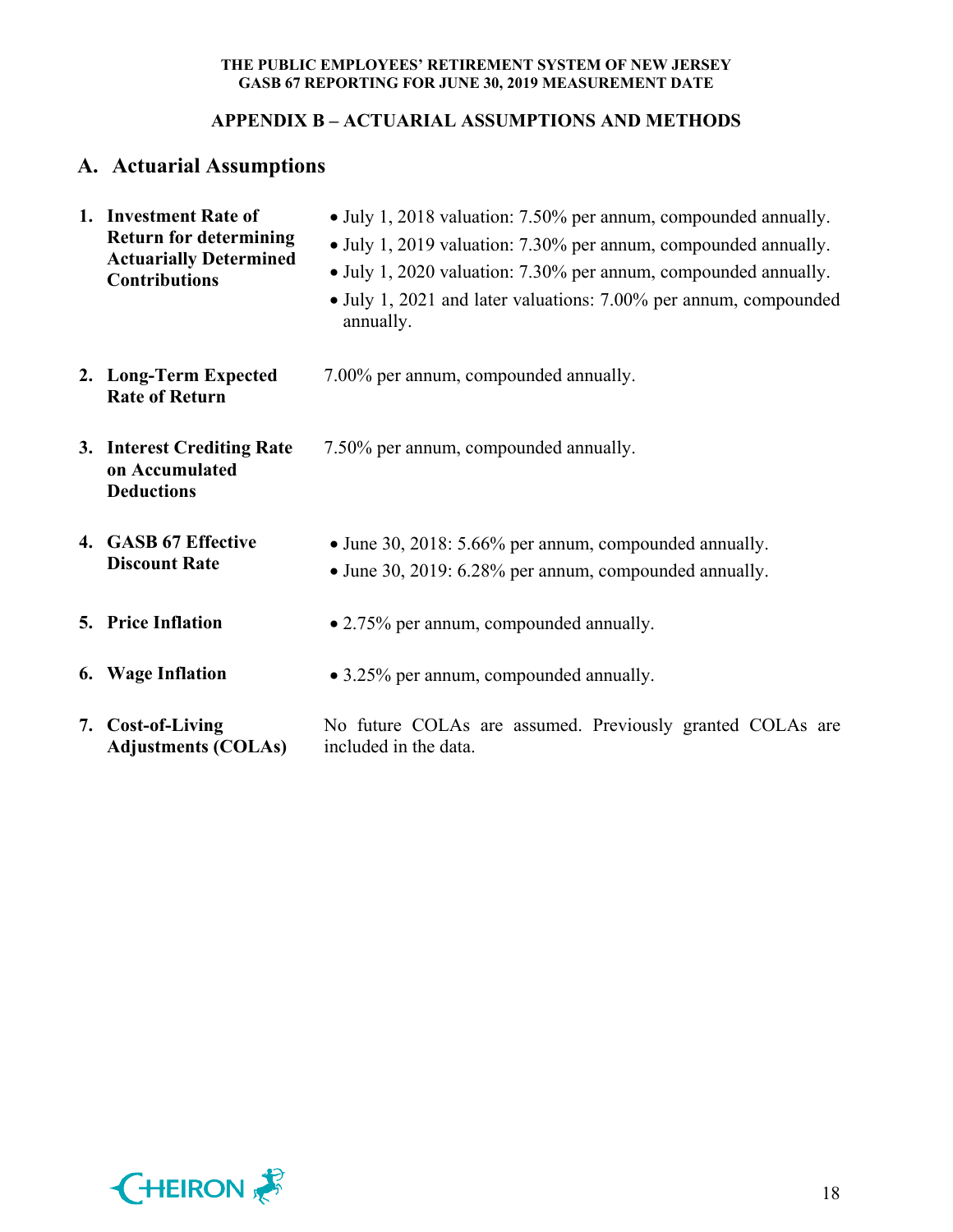## **APPENDIX B – ACTUARIAL ASSUMPTIONS AND METHODS**

**8.** Salary Increases Salary increases vary by years of service and time period. Annual salary increases are shown below.

|                                   | <b>Salary Increases</b>                      |                        |
|-----------------------------------|----------------------------------------------|------------------------|
| <b>Years of</b><br><b>Service</b> | <b>Period Ending</b><br><b>June 30, 2026</b> | <b>Ultimate Period</b> |
| $\boldsymbol{0}$                  | $6.00\%$                                     | 7.00%                  |
| $\mathbf{1}$                      | 6.00                                         | 7.00                   |
| $\overline{c}$                    | 5.75                                         | 6.75                   |
| $\overline{3}$                    | 5.50                                         | 6.50                   |
| $\overline{4}$                    | 5.00                                         | 6.00                   |
| 5                                 | 4.75                                         | 5.75                   |
| 6                                 | 4.50                                         | 5.50                   |
| $\overline{7}$                    | 4.25                                         | 5.25                   |
| 8                                 | 4.00                                         | 5.00                   |
| 9                                 | 3.80                                         | 4.80                   |
| 10                                | 3.60                                         | 4.60                   |
| 11                                | 3.40                                         | 4.40                   |
| 12                                | 3.20                                         | 4.20                   |
| 13                                | 3.00                                         | 4.00                   |
| 14                                | 2.90                                         | 3.90                   |
| 15                                | 2.80                                         | 3.80                   |
| 16                                | 2.70                                         | 3.70                   |
| $17 - 21$                         | 2.60                                         | 3.60                   |
| 22                                | 2.50                                         | 3.50                   |
| $23 - 25$                         | 2.40                                         | 3.40                   |
| 26                                | 2.30                                         | 3.30                   |
| 27                                | 2.20                                         | 3.20                   |
| 28                                | 2.10                                         | 3.10                   |
| $29+$                             | 2.00                                         | 3.00                   |

Salary increases are assumed to occur on July 1.

**9. 401(a)(17) Pay Limit** \$275,000 in 2018 increasing 2.75% per annum, compounded annually.

**10. Social Security Wage Base**

\$128,400 in 2018 increasing 3.25% per annum, compounded annually.

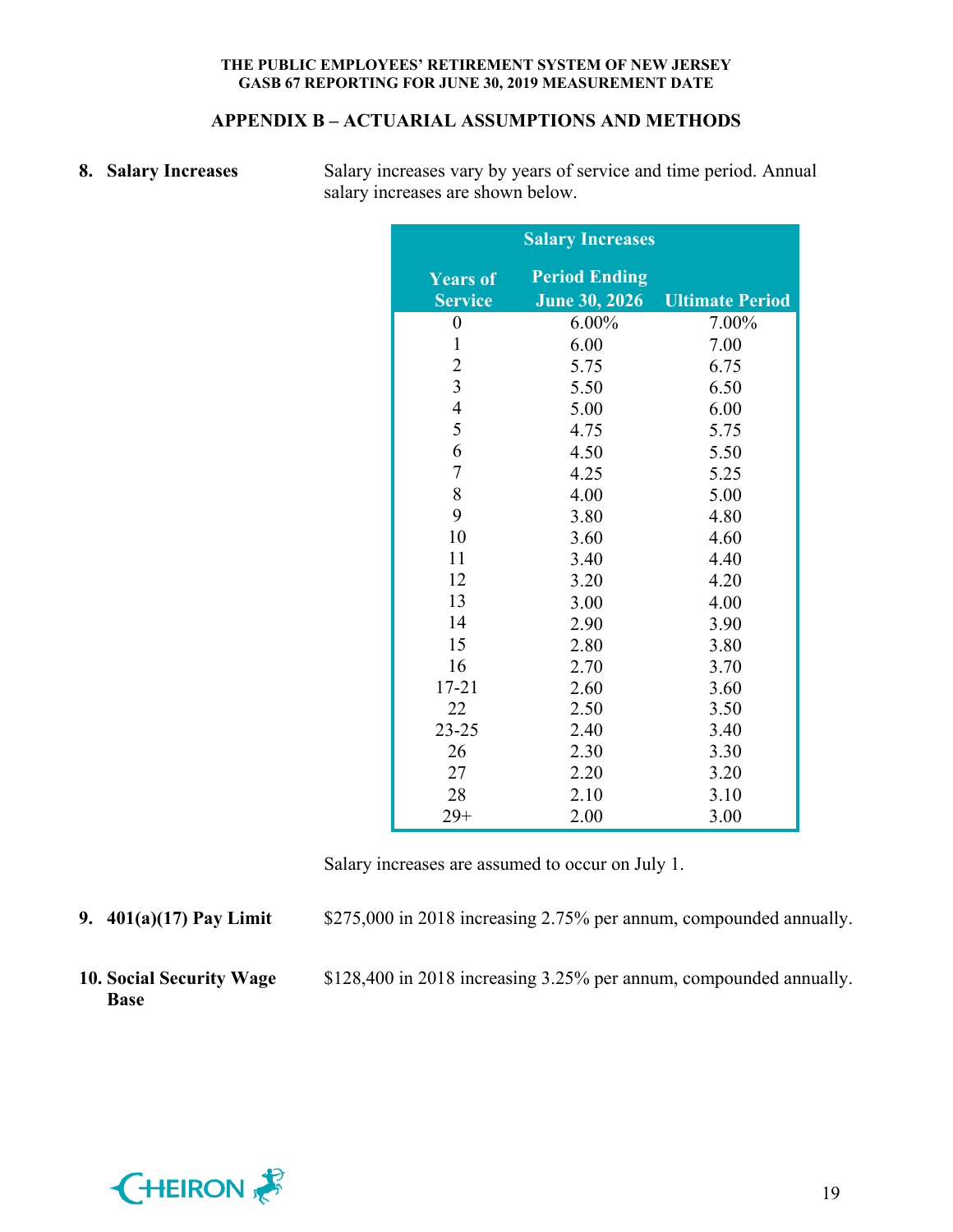# **APPENDIX B – ACTUARIAL ASSUMPTIONS AND METHODS**

11. **Termination** Termination rates for members electing a refund of contributions are as follows:

| <b>Termination Rates for Members Electing a Refund</b> |                     |              |                         |              |  |  |
|--------------------------------------------------------|---------------------|--------------|-------------------------|--------------|--|--|
|                                                        | <b>State</b>        |              | <b>Local Employers'</b> |              |  |  |
|                                                        | <b>Less than 31</b> | 31 Years or  | <b>Less than 31</b>     | 31 Years or  |  |  |
| <b>Service</b>                                         | <b>Years Old</b>    | <b>Older</b> | <b>Years Old</b>        | <b>Older</b> |  |  |
| $\boldsymbol{0}$                                       | 23.00%              | 11.00%       | 21.00%                  | 12.00%       |  |  |
| $\mathbf{1}$                                           | 23.00               | 11.00        | 21.00                   | 12.00        |  |  |
| $\overline{2}$                                         | 12.00               | 8.00         | 16.00                   | 9.00         |  |  |
| $\overline{3}$                                         | 11.00               | 7.00         | 15.00                   | 8.00         |  |  |
| $\overline{4}$                                         | 10.50               | 6.00         | 13.00                   | 7.00         |  |  |
| 5                                                      | 10.00               | 6.00         | 12.00                   | 7.00         |  |  |
| 6                                                      | 7.50                | 6.00         | 10.00                   | 6.50         |  |  |
| $\overline{7}$                                         | 7.50                | 5.00         | 9.00                    | 5.50         |  |  |
| 8                                                      | 7.50                | 4.50         | 9.00                    | 5.00         |  |  |
| 9                                                      | 7.50                | 3.50         | 6.50                    | 4.00         |  |  |
| 10                                                     | 1.70                | 1.70         | 1.70                    | 1.70         |  |  |
| 11                                                     | 1.50                | 1.50         | 1.50                    | 1.50         |  |  |
| 12                                                     | 1.10                | 1.10         | 1.40                    | 1.40         |  |  |
| 13                                                     | 1.10                | 1.10         | 1.20                    | 1.20         |  |  |
| 14                                                     | 0.70                | 0.70         | 1.10                    | 1.10         |  |  |
| 15                                                     | 0.60                | 0.60         | 0.90                    | 0.90         |  |  |
| 16                                                     | 0.60                | 0.60         | 0.80                    | 0.80         |  |  |
| 17                                                     | 0.60                | 0.60         | 0.70                    | 0.70         |  |  |
| 18                                                     | 0.50                | 0.50         | 0.60                    | 0.60         |  |  |
| 19                                                     | 0.50                | 0.50         | 0.60                    | 0.60         |  |  |
| 20                                                     | 0.50                | 0.50         | 0.50                    | 0.50         |  |  |
| 21                                                     | 0.50                | 0.50         | 0.50                    | 0.50         |  |  |
| 22                                                     | 0.40                | 0.40         | 0.50                    | 0.50         |  |  |
| 23                                                     | 0.40                | 0.40         | 0.40                    | 0.40         |  |  |
| 24-29                                                  | 0.30                | 0.30         | 0.30                    | 0.30         |  |  |

No termination is assumed after attainment of retirement eligibility.

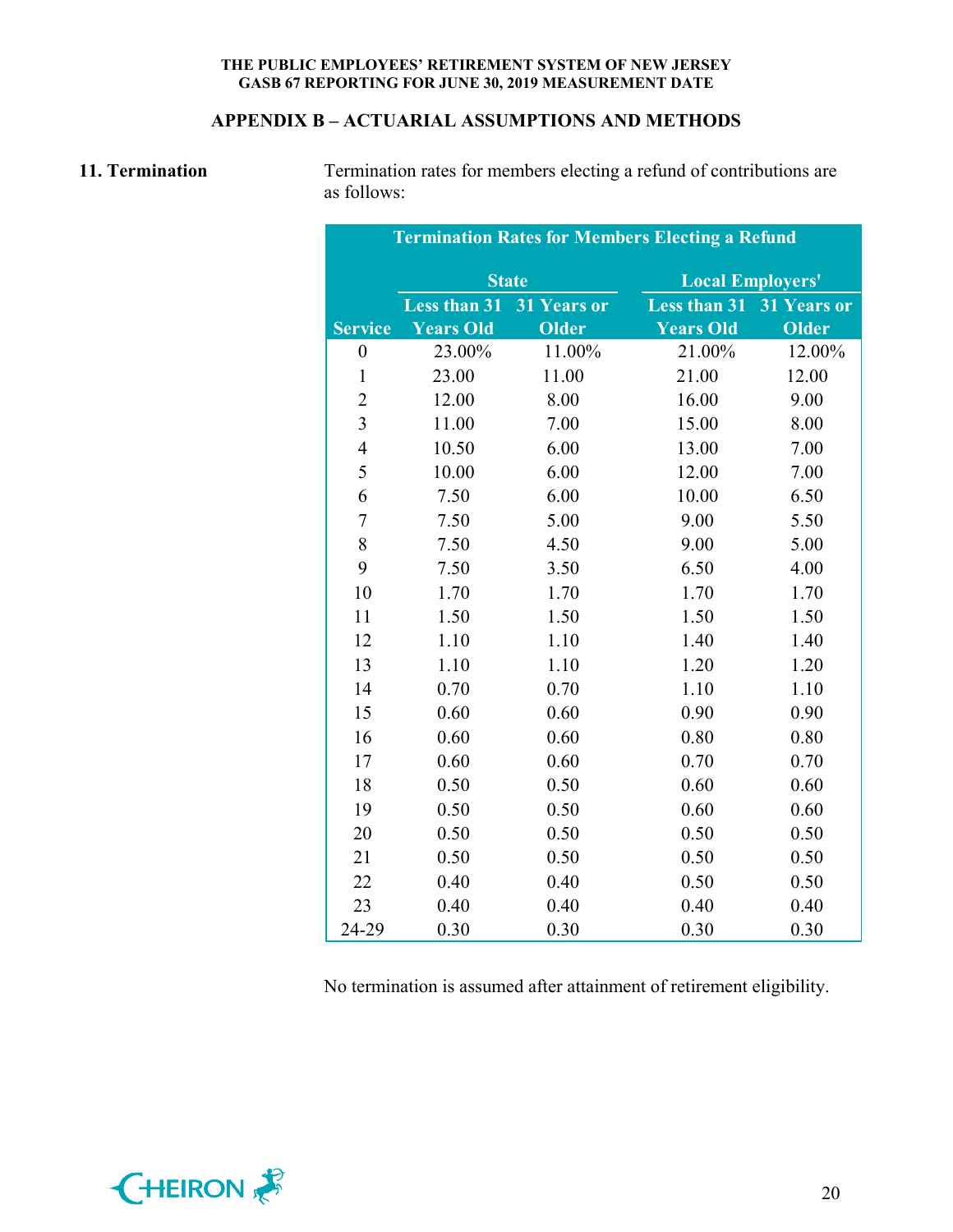# **APPENDIX B – ACTUARIAL ASSUMPTIONS AND METHODS**

Termination rates for members electing a deferred annuity are as follows:

| <b>Termination Rates for Members</b> |              |                  |  |  |  |  |  |
|--------------------------------------|--------------|------------------|--|--|--|--|--|
| <b>Electing a Deferred Annuity</b>   |              |                  |  |  |  |  |  |
|                                      |              | Local            |  |  |  |  |  |
| <b>Service</b>                       | <b>State</b> | <b>Employers</b> |  |  |  |  |  |
| $\leq 10$                            | N/A          | N/A              |  |  |  |  |  |
| 10                                   | 1.60%        | 1.80%            |  |  |  |  |  |
| 11                                   | 1.60         | 1.80             |  |  |  |  |  |
| 12                                   | 1.20         | 1.70             |  |  |  |  |  |
| 13                                   | 1.20         | 1.60             |  |  |  |  |  |
| 14                                   | 1.00         | 1.50             |  |  |  |  |  |
| 15                                   | 0.90         | 1.40             |  |  |  |  |  |
| 16                                   | 0.90         | 1.30             |  |  |  |  |  |
| 17                                   | 0.80         | 1.20             |  |  |  |  |  |
| 18                                   | 0.80         | 1.10             |  |  |  |  |  |
| 19                                   | 0.80         | 1.00             |  |  |  |  |  |
| 20                                   | 0.80         | 1.00             |  |  |  |  |  |
| 21                                   | 0.70         | 0.90             |  |  |  |  |  |
| 22                                   | 0.50         | 0.80             |  |  |  |  |  |
| 23                                   | 0.50         | 0.80             |  |  |  |  |  |
| 24                                   | 0.40         | 0.70             |  |  |  |  |  |

No termination is assumed after attainment of retirement eligibility.

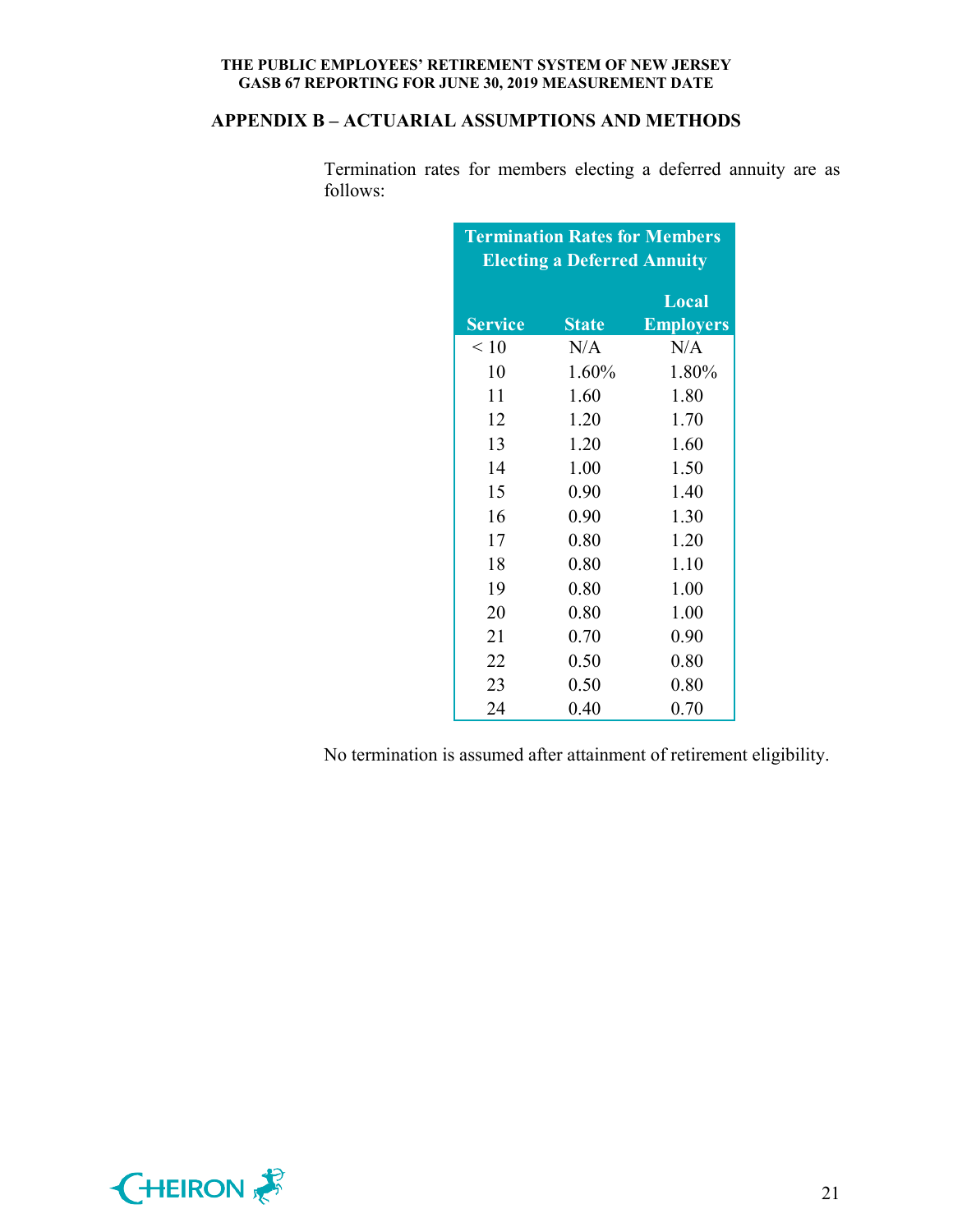#### **APPENDIX B – ACTUARIAL ASSUMPTIONS AND METHODS**

**12. Disability** Ordinary disability rates are as follows:

|     |              | <b>Ordinary Disability Rates</b> |     |              |                  |
|-----|--------------|----------------------------------|-----|--------------|------------------|
|     |              | Local                            |     |              | Local            |
| Age | <b>State</b> | <b>Employers</b>                 | Age | <b>State</b> | <b>Employers</b> |
| 25  | 0.100%       | 0.200%                           | 50  | 0.380%       | 0.390%           |
| 26  | 0.110        | 0.200                            | 51  | 0.395        | 0.405            |
| 27  | 0.120        | 0.200                            | 52  | 0.410        | 0.420            |
| 28  | 0.130        | 0.200                            | 53  | 0.425        | 0.435            |
| 29  | 0.140        | 0.200                            | 54  | 0.440        | 0.450            |
| 30  | 0.150        | 0.205                            | 55  | 0.455        | 0.460            |
| 31  | 0.160        | 0.210                            | 56  | 0.470        | 0.470            |
| 32  | 0.170        | 0.215                            | 57  | 0.485        | 0.480            |
| 33  | 0.180        | 0.220                            | 58  | 0.500        | 0.490            |
| 34  | 0.190        | 0.225                            | 59  | 0.515        | 0.500            |
| 35  | 0.205        | 0.230                            | 60  | 0.530        | 0.510            |
| 36  | 0.220        | 0.235                            | 61  | 0.545        | 0.520            |
| 37  | 0.235        | 0.240                            | 62  | 0.560        | 0.530            |
| 38  | 0.250        | 0.245                            | 63  | 0.575        | 0.540            |
| 39  | 0.265        | 0.250                            | 64  | 0.590        | 0.550            |
| 40  | 0.275        | 0.260                            | 65  | 0.605        | 0.560            |
| 41  | 0.285        | 0.270                            | 66  | 0.620        | 0.570            |
| 42  | 0.295        | 0.280                            | 67  | 0.635        | 0.580            |
| 43  | 0.305        | 0.290                            | 68  | 0.650        | 0.590            |
| 44  | 0.315        | 0.300                            | 69  | 0.665        | 0.600            |
| 45  | 0.325        | 0.315                            | 70  | 0.675        | 0.615            |
| 46  | 0.335        | 0.330                            | 71  | 0.685        | 0.630            |
| 47  | 0.345        | 0.345                            | 72  | 0.695        | 0.645            |
| 48  | 0.355        | 0.360                            | 73  | 0.705        | 0.660            |
| 49  | 0.365        | 0.375                            | 74  | 0.715        | 0.675            |

Accidental disability rates are assumed to be 0.02% for all State members and 0.03% for all Local employers' members.

Ordinary disability rates apply upon attainment of 10 years of service and continue through the ultimate retirement age.

Members are assumed to receive the greater of the applicable disability benefit or the early or service retirement benefit, depending on eligibility.

Tier 4 and Tier 5 members are not eligible for the Ordinary or Accidental Disability benefits but the disability rates still apply. Such members terminating under the disability decrement are assumed to separate from service and elect a Deferred Retirement benefit.

![](_page_23_Picture_9.jpeg)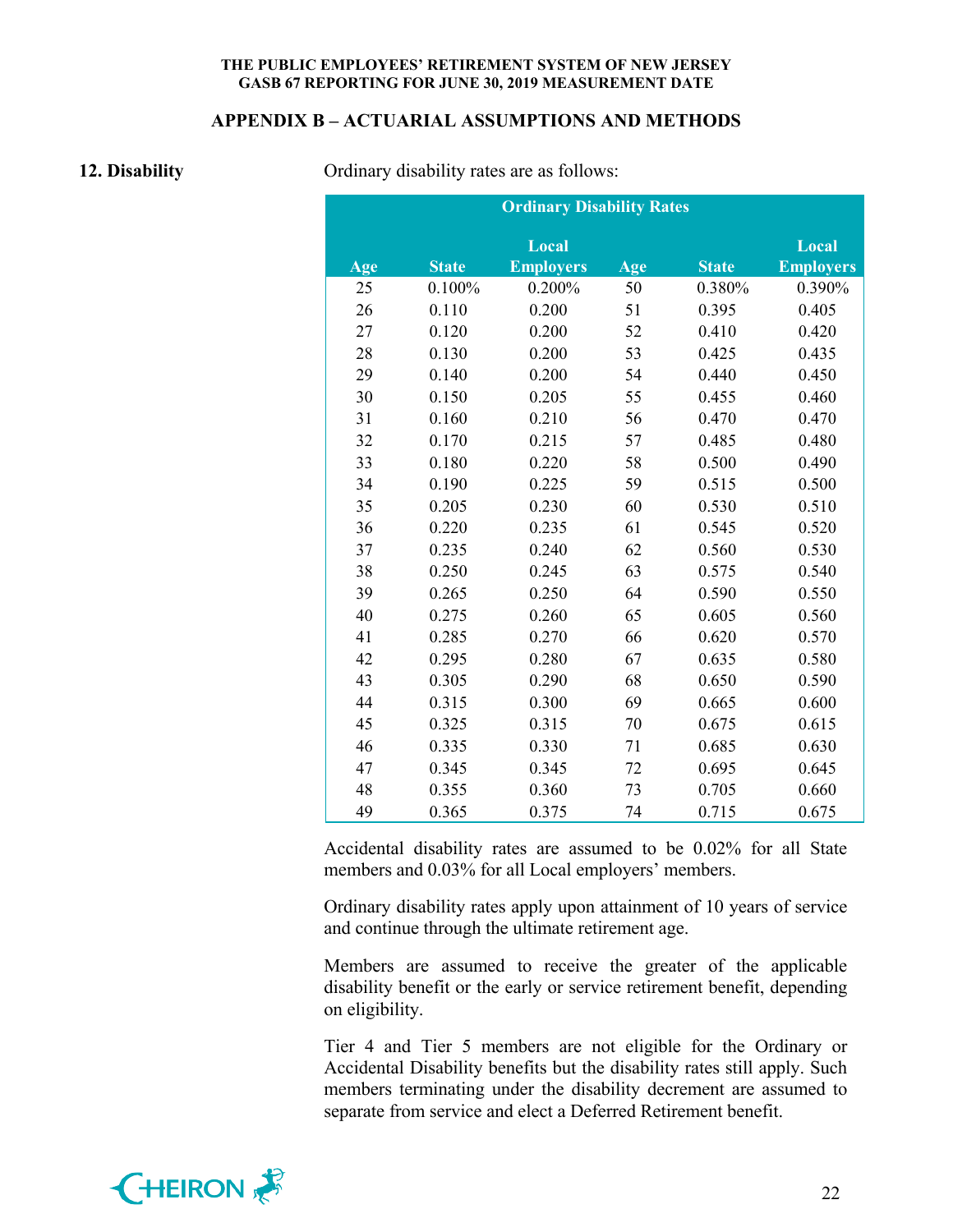#### **APPENDIX B – ACTUARIAL ASSUMPTIONS AND METHODS**

**13. Mortality** Pre-Retirement Mortality: The Pub-2010 General Below-Median Income Employee mortality table *[PubG-2010(B) Employee]* as published by the Society of Actuaries with an 82.2% adjustment for males and 101.4% adjustment for females, and with future improvement from the base year of 2010 on a generational basis. For purposes of calculating projected cash flows used to determine the GASB discount rate, mortality improvement is based on SOA's Scale MP-2018. Upon direction from the DPB, for purposes of calculating the Total Pension Liability, mortality improvement is based on SOA's Scale MP-2019.

All pre-retirement deaths are assumed to be ordinary deaths.

Healthy Retirees and Beneficiaries (Healthy Annuitants): The Pub-2010 General Below-Median Income Healthy Retiree mortality table *[PubG-2010(B) Healthy Retiree]* as published by the Society of Actuaries with a 91.4% adjustment for males and 99.7% adjustment for females, and with future improvement from the base year of 2010 on a generational basis. For purposes of calculating projected cash flows used to determine the GASB discount rate, mortality improvement is based on SOA's Scale MP-2018. Upon direction from the DPB, for purposes of calculating the Total Pension Liability, mortality improvement is based on SOA's Scale MP-2019.

Disabled Retirees (Disabled Annuitants): The Pub-2010 Non-Safety Disabled Retiree mortality table *[PubNS-2010 Disabled Retiree]* as published by the Society of Actuaries with a 127.7% adjustment for males and 117.2% adjustment for females, and with future improvement from the base year of 2010 on a generational basis. For purposes of calculating projected cash flows used to determine the GASB discount rate, mortality improvement is based on SOA's Scale MP-2018. Upon direction from the DPB, for purposes of calculating the Total Pension Liability, mortality improvement is based on SOA's Scale MP-2019.

![](_page_24_Picture_7.jpeg)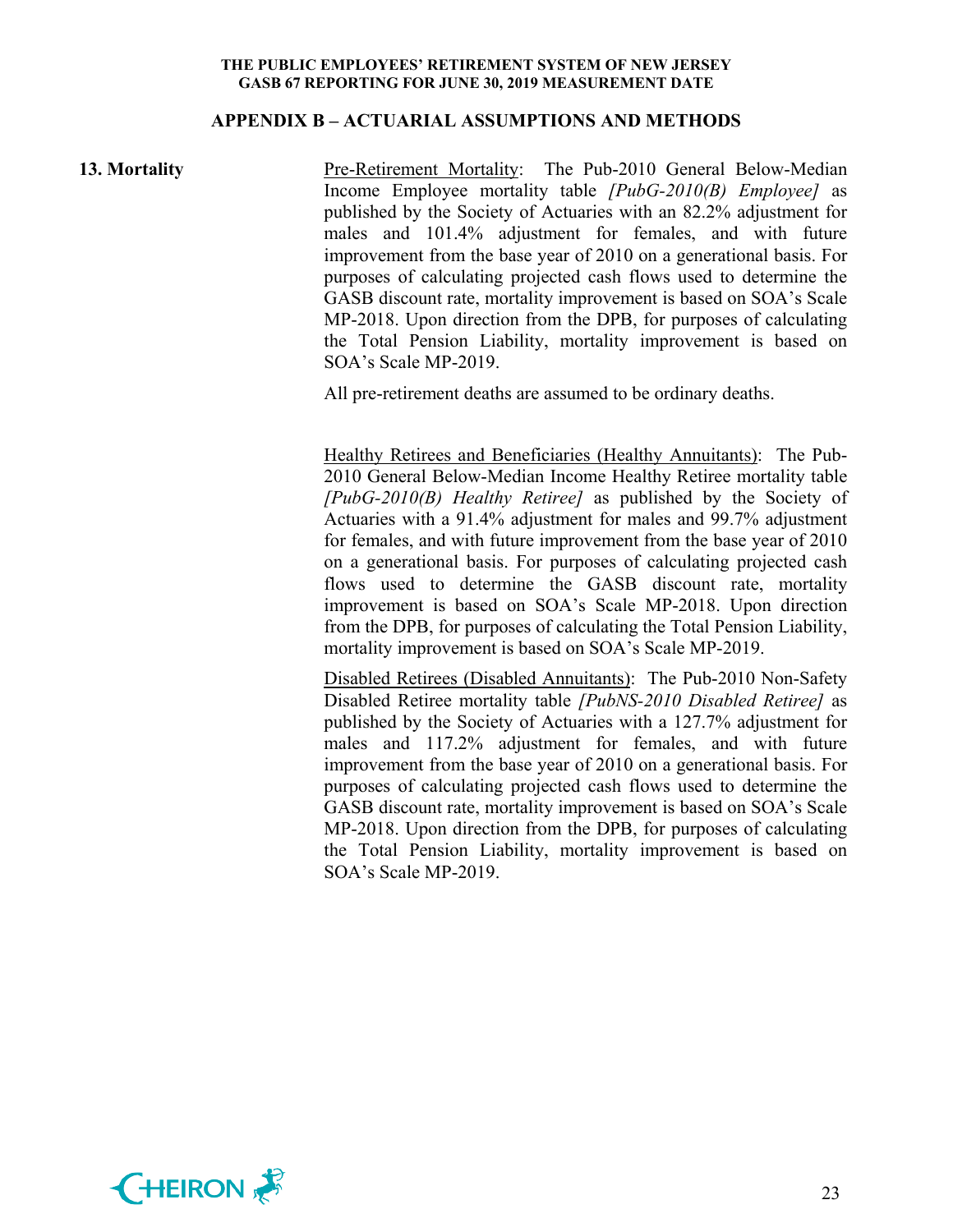# **APPENDIX B – ACTUARIAL ASSUMPTIONS AND METHODS**

**14. Retirement** Retirement rates for State Tier 1-4 members are as follows:

|        | <b>State Tiers 1-4 Retirement Rates</b> |                |                         |  |  |  |
|--------|-----------------------------------------|----------------|-------------------------|--|--|--|
|        | <b>Less Than 25</b>                     | 25 Years of    | <b>26 or More Years</b> |  |  |  |
| Age    | <b>Years of Service</b>                 | <b>Service</b> | of Service              |  |  |  |
| $<$ 49 | N/A                                     | 3.50%          | 2.00%                   |  |  |  |
| 49     | N/A                                     | 3.50           | 2.00                    |  |  |  |
| 50     | N/A                                     | 3.50           | 3.50                    |  |  |  |
| 51     | N/A                                     | 3.50           | 3.50                    |  |  |  |
| 52     | N/A                                     | 6.00           | 4.25                    |  |  |  |
| 53     | N/A                                     | 6.00           | 5.50                    |  |  |  |
| 54     | N/A                                     | 7.00           | 6.75                    |  |  |  |
| 55     | N/A                                     | 17.50          | 18.00                   |  |  |  |
| 56     | N/A                                     | 17.50          | 15.00                   |  |  |  |
| 57     | N/A                                     | 17.50          | 14.00                   |  |  |  |
| 58     | N/A                                     | 20.00          | 14.00                   |  |  |  |
| 59     | N/A                                     | 20.00          | 14.00                   |  |  |  |
| 60     | 5.00                                    | 20.00          | 17.00                   |  |  |  |
| 61     | 5.00                                    | 30.00          | 17.00                   |  |  |  |
| 62     | 8.00                                    | 36.50          | 27.00                   |  |  |  |
| 63     | 8.00                                    | 36.50          | 24.00                   |  |  |  |
| 64     | 8.00                                    | 36.50          | 21.00                   |  |  |  |
| 65     | 12.00                                   | 44.00          | 25.00                   |  |  |  |
| 66     | 17.00                                   | 55.00          | 30.00                   |  |  |  |
| 67     | 16.00                                   | 50.00          | 26.00                   |  |  |  |
| 68     | 15.00                                   | 47.00          | 23.00                   |  |  |  |
| 69     | 15.00                                   | 47.00          | 23.00                   |  |  |  |
| 70     | 15.00                                   | 47.00          | 26.00                   |  |  |  |
| 71     | 15.00                                   | 47.00          | 23.00                   |  |  |  |
| 72     | 15.00                                   | 47.00          | 21.00                   |  |  |  |
| 73     | 15.00                                   | 47.00          | 21.00                   |  |  |  |
| 74     | 15.00                                   | 47.00          | 21.00                   |  |  |  |
| 75     | 100.00                                  | 100.00         | 100.00                  |  |  |  |

Rates apply upon retirement eligibility by tier.

![](_page_25_Picture_6.jpeg)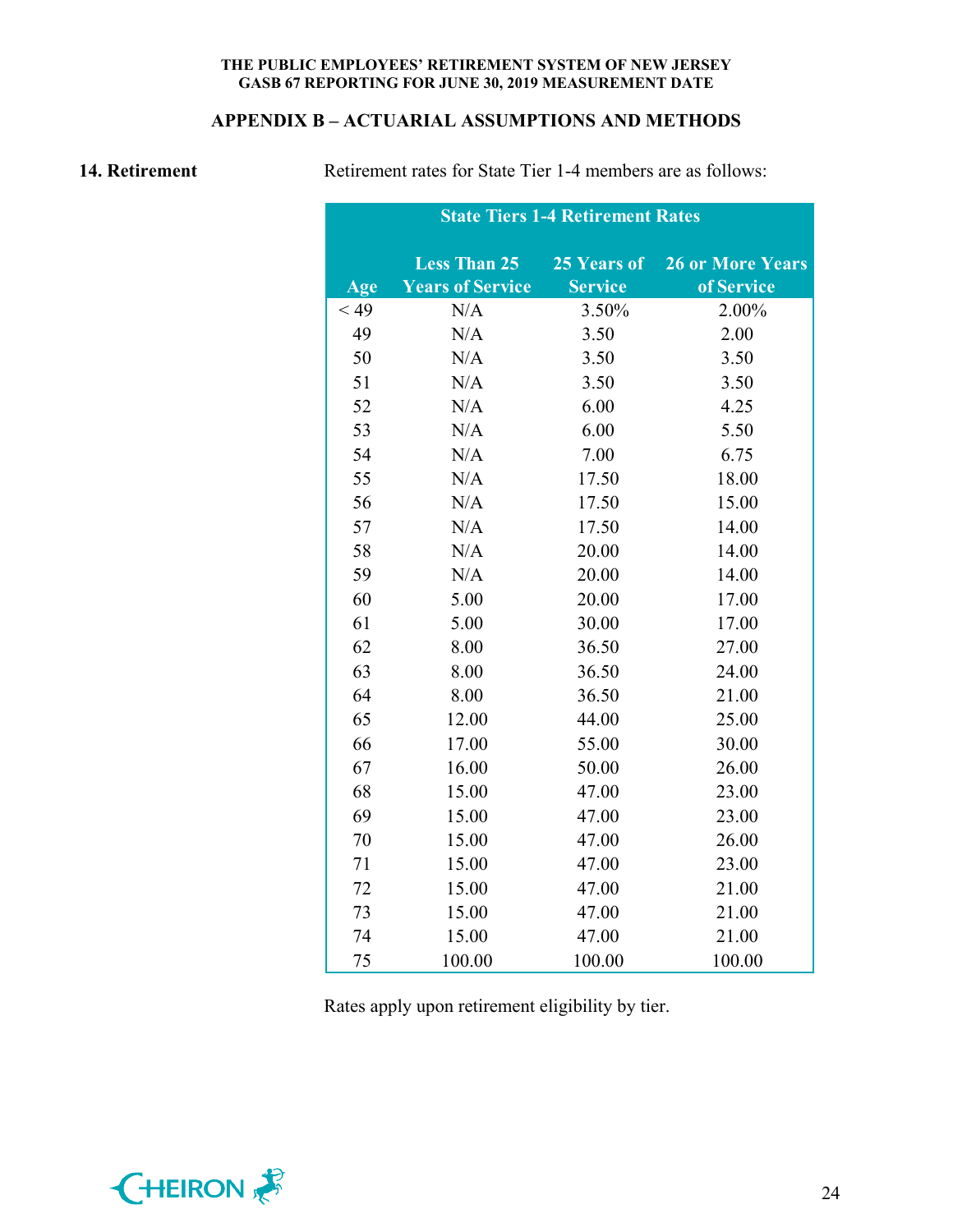# **APPENDIX B – ACTUARIAL ASSUMPTIONS AND METHODS**

|        | <b>Local Employers' Tiers 1-4 Retirement Rates</b> |                |                         |
|--------|----------------------------------------------------|----------------|-------------------------|
|        | <b>Less Than 25</b>                                | 25 Years of    | <b>26 or More Years</b> |
| Age    | <b>Years of Service</b>                            | <b>Service</b> | of Service              |
| $<$ 49 | N/A                                                | 3.00%          | 2.25%                   |
| 49     | N/A                                                | 3.00           | 3.00                    |
| 50     | N/A                                                | 3.50           | 3.50                    |
| 51     | N/A                                                | 4.25           | 3.75                    |
| 52     | N/A                                                | 4.75           | 3.75                    |
| 53     | N/A                                                | 7.00           | 5.00                    |
| 54     | N/A                                                | 7.00           | 6.00                    |
| 55     | N/A                                                | 15.00          | 15.00                   |
| 56     | N/A                                                | 17.00          | 13.00                   |
| 57     | N/A                                                | 18.00          | 12.00                   |
| 58     | N/A                                                | 18.00          | 12.00                   |
| 59     | N/A                                                | 18.00          | 12.00                   |
| 60     | 4.50                                               | 18.00          | 14.00                   |
| 61     | 4.50                                               | 18.00          | 14.00                   |
| 62     | 7.50                                               | 34.00          | 25.00                   |
| 63     | 7.50                                               | 34.00          | 22.00                   |
| 64     | 7.50                                               | 34.00          | 20.00                   |
| 65     | 11.00                                              | 35.00          | 20.00                   |
| 66     | 15.00                                              | 43.00          | 26.00                   |
| 67     | 14.00                                              | 40.00          | 26.00                   |
| 68     | 13.00                                              | 40.00          | 22.00                   |
| 69     | 13.00                                              | 37.00          | 22.00                   |
| 70     | 13.00                                              | 37.00          | 24.00                   |
| 71     | 13.00                                              | 37.00          | 24.00                   |
| 72     | 13.00                                              | 37.00          | 20.00                   |
| 73     | 13.00                                              | 37.00          | 20.00                   |
| 74     | 13.00                                              | 37.00          | 20.00                   |
| 75     | 100.00                                             | 100.00         | 100.00                  |

Retirement rates for Local employers' Tier 1-4 members are as follows:

![](_page_26_Picture_4.jpeg)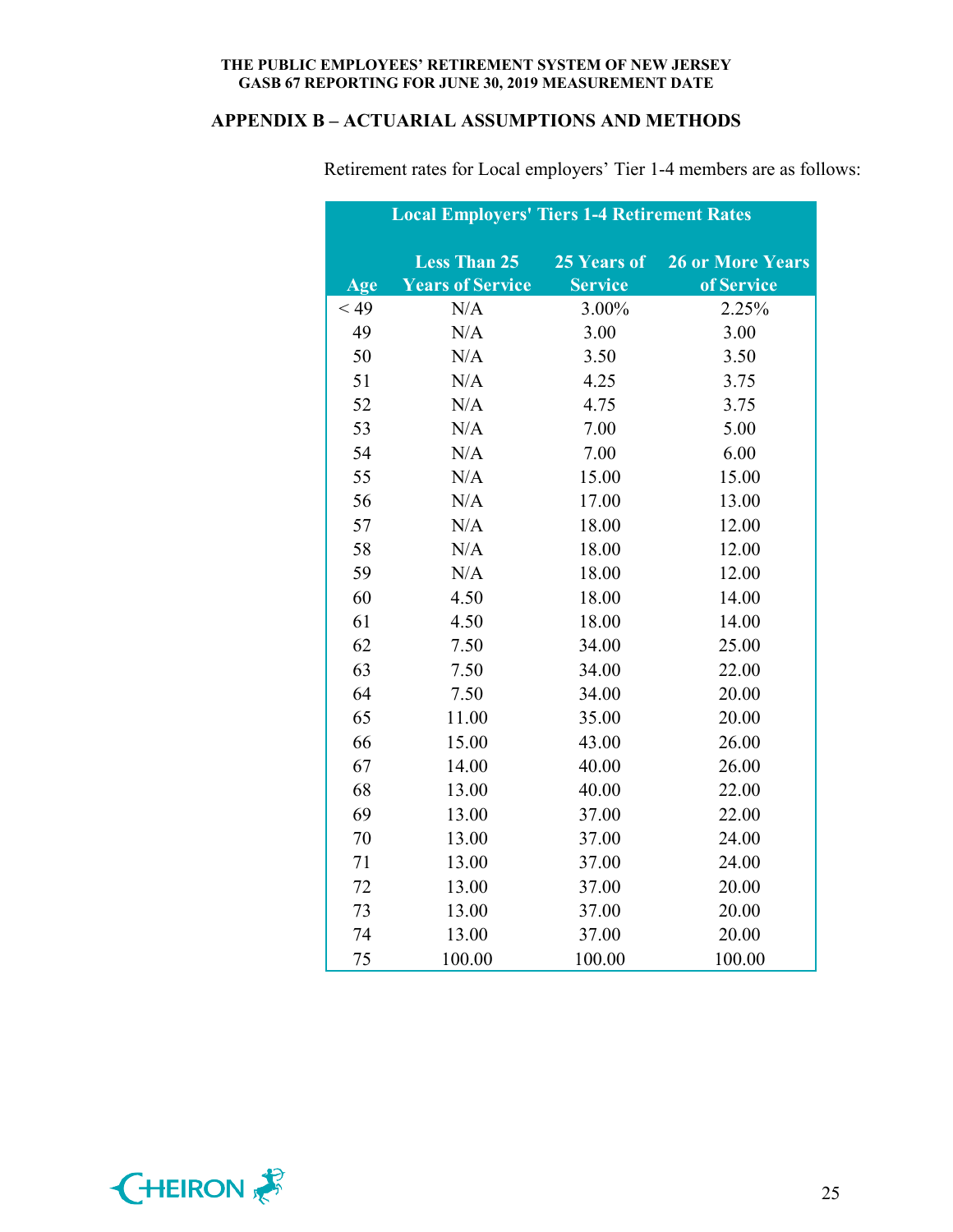# **APPENDIX B – ACTUARIAL ASSUMPTIONS AND METHODS**

|        | <b>State Tier 5 Retirement Rates</b> |                |                       |                    |                         |  |
|--------|--------------------------------------|----------------|-----------------------|--------------------|-------------------------|--|
|        | <b>Less Than 25</b>                  | 25 Years of    | <b>26 to 29 Years</b> | <b>30 Years of</b> | <b>31 or More Years</b> |  |
| Age    | <b>Years of Service</b>              | <b>Service</b> | of Service            | <b>Service</b>     | of Service              |  |
| $<$ 49 | N/A                                  | N/A            | N/A                   | 3.50%              | 2.00%                   |  |
| 49     | N/A                                  | N/A            | N/A                   | 3.50               | 2.00                    |  |
| 50     | N/A                                  | N/A            | N/A                   | 3.50               | 3.50                    |  |
| 51     | N/A                                  | N/A            | N/A                   | 3.50               | 3.50                    |  |
| 52     | N/A                                  | N/A            | N/A                   | 6.00               | 4.25                    |  |
| 53     | N/A                                  | N/A            | N/A                   | 6.00               | 5.50                    |  |
| 54     | N/A                                  | N/A            | N/A                   | 7.00               | 6.75                    |  |
| 55     | N/A                                  | N/A            | N/A                   | 17.50              | 18.00                   |  |
| 56     | N/A                                  | N/A            | N/A                   | 17.50              | 15.00                   |  |
| 57     | N/A                                  | N/A            | N/A                   | 17.50              | 14.00                   |  |
| 58     | N/A                                  | N/A            | N/A                   | 20.00              | 14.00                   |  |
| 59     | N/A                                  | N/A            | N/A                   | 20.00              | 14.00                   |  |
| 60     | N/A                                  | N/A            | N/A                   | 20.00              | 17.00                   |  |
| 61     | N/A                                  | N/A            | N/A                   | 30.00              | 17.00                   |  |
| 62     | N/A                                  | N/A            | N/A                   | 36.50              | 27.00                   |  |
| 63     | N/A                                  | N/A            | N/A                   | 36.50              | 24.00                   |  |
| 64     | N/A                                  | N/A            | N/A                   | 36.50              | 21.00                   |  |
| 65     | 12.00                                | 44.00          | 44.00                 | 44.00              | 25.00                   |  |
| 66     | 17.00                                | 55.00          | 30.00                 | 30.00              | 30.00                   |  |
| 67     | 16.00                                | 50.00          | 26.00                 | 26.00              | 26.00                   |  |
| 68     | 15.00                                | 47.00          | 23.00                 | 23.00              | 23.00                   |  |
| 69     | 15.00                                | 47.00          | 23.00                 | 23.00              | 23.00                   |  |
| 70     | 15.00                                | 47.00          | 26.00                 | 26.00              | 26.00                   |  |
| 71     | 15.00                                | 47.00          | 23.00                 | 23.00              | 23.00                   |  |
| 72     | 15.00                                | 47.00          | 21.00                 | 21.00              | 21.00                   |  |
| 73     | 15.00                                | 47.00          | 21.00                 | 21.00              | 21.00                   |  |
| 74     | 15.00                                | 47.00          | 21.00                 | 21.00              | 21.00                   |  |
| 75     | 100.00                               | 100.00         | 100.00                | 100.00             | 100.00                  |  |

Retirement rates for State Tier 5 members are as follows:

![](_page_27_Picture_4.jpeg)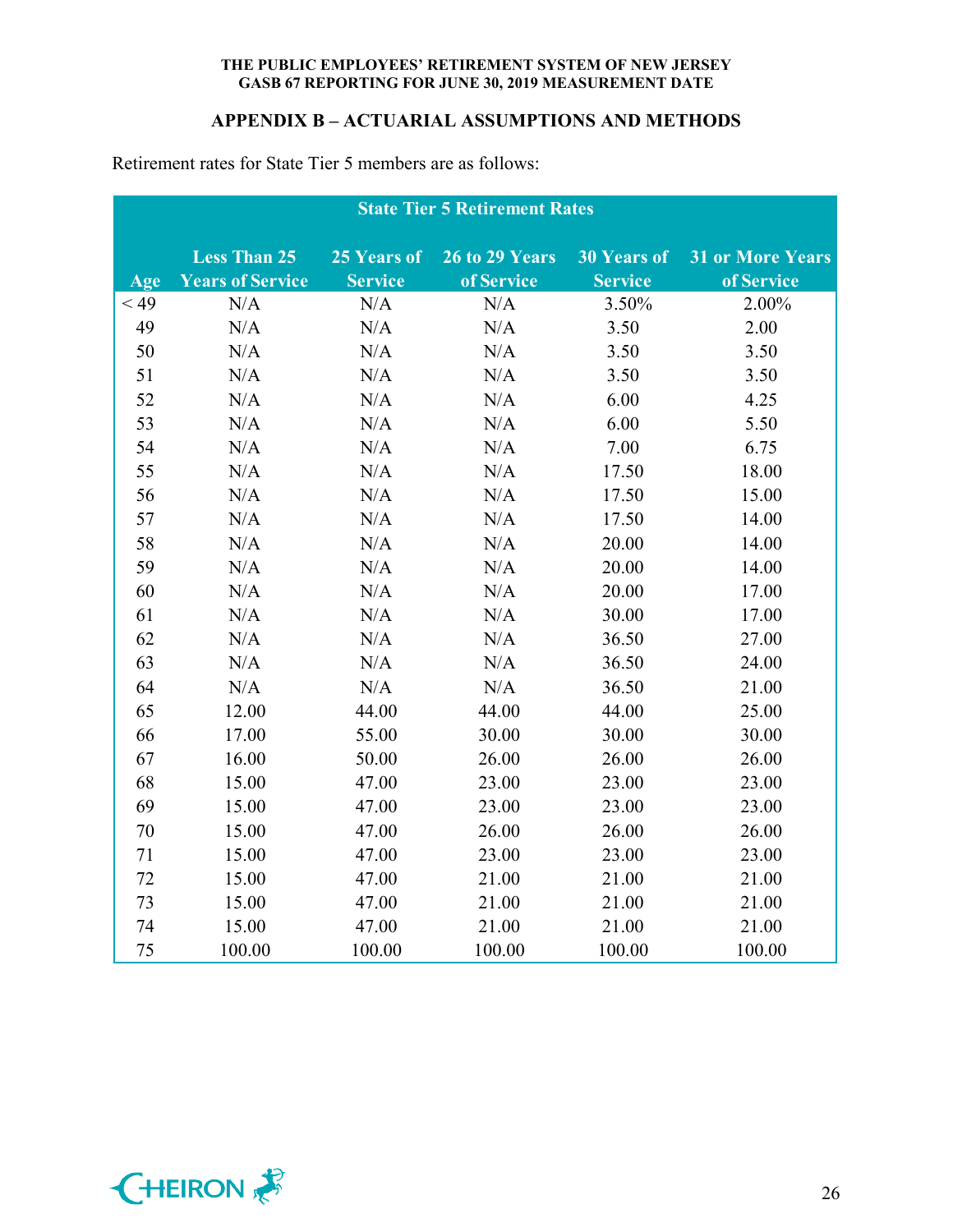# **APPENDIX B – ACTUARIAL ASSUMPTIONS AND METHODS**

| <b>Local Employers' Tier 5 Retirement Rates</b> |                         |                |                |                    |                         |  |  |
|-------------------------------------------------|-------------------------|----------------|----------------|--------------------|-------------------------|--|--|
|                                                 | <b>Less Than 25</b>     | 25 Years of    | 26 to 29 Years | <b>30 Years of</b> | <b>31 or More Years</b> |  |  |
| Age                                             | <b>Years of Service</b> | <b>Service</b> | of Service     | <b>Service</b>     | of Service              |  |  |
| < 49                                            | N/A                     | N/A            | N/A            | 3.00%              | 2.25%                   |  |  |
| 49                                              | N/A                     | N/A            | N/A            | 3.00               | 3.00                    |  |  |
| 50                                              | N/A                     | N/A            | N/A            | 3.50               | 3.50                    |  |  |
| 51                                              | N/A                     | N/A            | N/A            | 4.25               | 3.75                    |  |  |
| 52                                              | N/A                     | N/A            | N/A            | 4.75               | 3.75                    |  |  |
| 53                                              | N/A                     | N/A            | N/A            | 7.00               | 5.00                    |  |  |
| 54                                              | N/A                     | N/A            | N/A            | 7.00               | 6.00                    |  |  |
| 55                                              | N/A                     | N/A            | N/A            | 15.00              | 15.00                   |  |  |
| 56                                              | N/A                     | N/A            | N/A            | 17.00              | 13.00                   |  |  |
| 57                                              | N/A                     | N/A            | N/A            | 18.00              | 12.00                   |  |  |
| 58                                              | N/A                     | N/A            | N/A            | 18.00              | 12.00                   |  |  |
| 59                                              | N/A                     | N/A            | N/A            | 18.00              | 12.00                   |  |  |
| 60                                              | N/A                     | N/A            | N/A            | 18.00              | 14.00                   |  |  |
| 61                                              | N/A                     | N/A            | N/A            | 18.00              | 14.00                   |  |  |
| 62                                              | N/A                     | N/A            | N/A            | 34.00              | 25.00                   |  |  |
| 63                                              | N/A                     | N/A            | N/A            | 34.00              | 22.00                   |  |  |
| 64                                              | N/A                     | N/A            | N/A            | 34.00              | 20.00                   |  |  |
| 65                                              | 11.00                   | 35.00          | 35.00          | 35.00              | 20.00                   |  |  |
| 66                                              | 15.00                   | 43.00          | 26.00          | 26.00              | 26.00                   |  |  |
| 67                                              | 14.00                   | 40.00          | 26.00          | 26.00              | 26.00                   |  |  |
| 68                                              | 13.00                   | 40.00          | 22.00          | 22.00              | 22.00                   |  |  |
| 69                                              | 13.00                   | 37.00          | 22.00          | 22.00              | 22.00                   |  |  |
| 70                                              | 13.00                   | 37.00          | 24.00          | 24.00              | 24.00                   |  |  |
| 71                                              | 13.00                   | 37.00          | 24.00          | 24.00              | 24.00                   |  |  |
| 72                                              | 13.00                   | 37.00          | 20.00          | 20.00              | 20.00                   |  |  |
| 73                                              | 13.00                   | 37.00          | 20.00          | 20.00              | 20.00                   |  |  |
| 74                                              | 13.00                   | 37.00          | 20.00          | 20.00              | 20.00                   |  |  |
| 75                                              | 100.00                  | 100.00         | 100.00         | 100.00             | 100.00                  |  |  |

Retirement rates for Local employers' Tier 5 members are as follows:

Retirement rates for members of Prosecutors Part (Chapter 366, P.L. 2001) are as follows:

- Members with less than 25 years of service: 6.0% for all ages,
- Members with 25 years of service: 50.0% for all ages,
- Members with 26 or more years of service: 25.0% for all ages.

Rates apply upon retirement eligibility. 100% retirement is assumed at age 70.

![](_page_28_Picture_9.jpeg)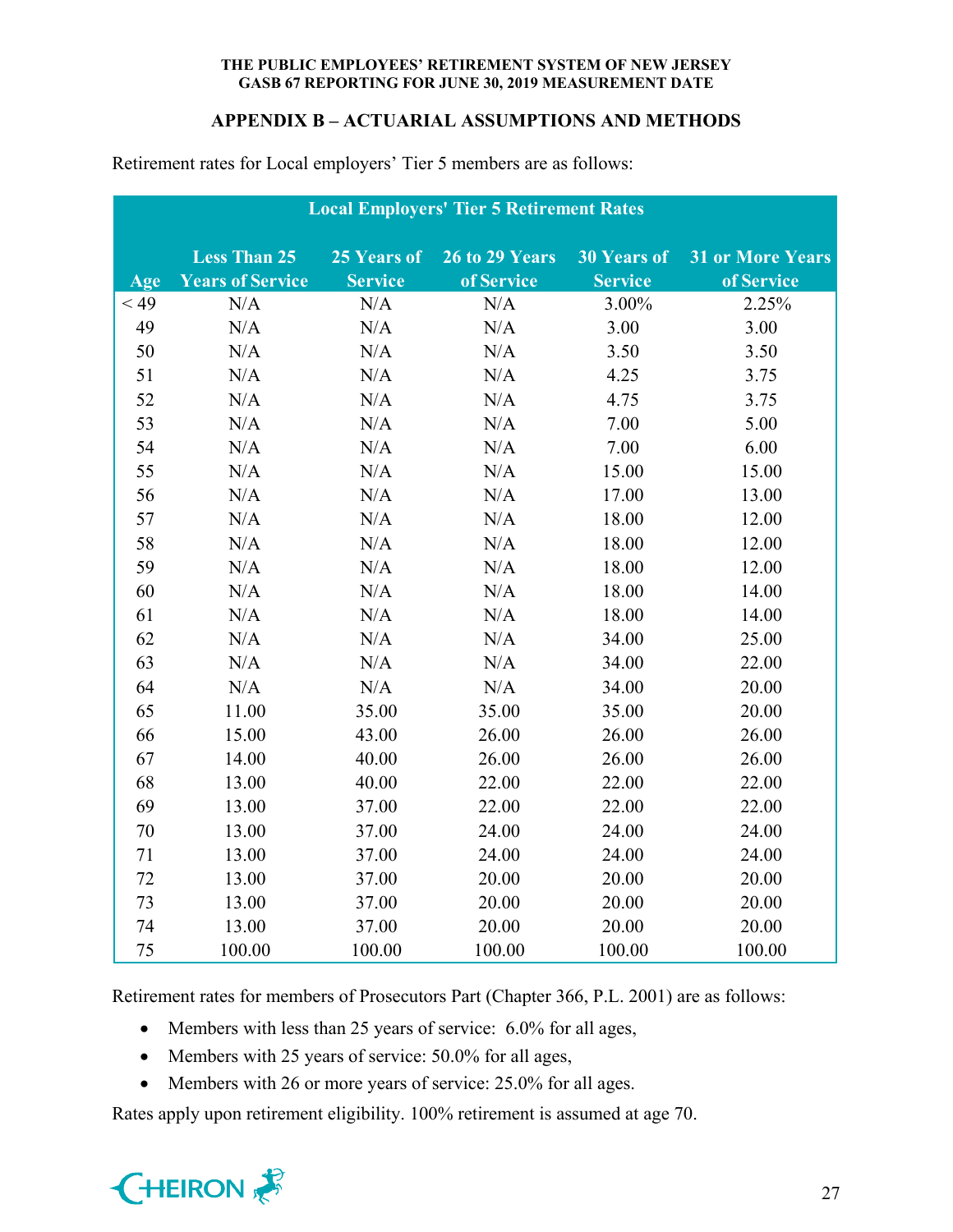# **APPENDIX B – ACTUARIAL ASSUMPTIONS AND METHODS**

| <b>15. Family Composition</b><br><b>Assumptions</b>               | For members not currently in receipt, 100% of members are<br>assumed married to spouses of the opposite sex. Males are assumed<br>to be three years older than females.                                                                                                                                                                                                                           |
|-------------------------------------------------------------------|---------------------------------------------------------------------------------------------------------------------------------------------------------------------------------------------------------------------------------------------------------------------------------------------------------------------------------------------------------------------------------------------------|
|                                                                   | For purposes of the optional form of payment death benefit for<br>members currently in receipt, beneficiary status is based on the<br>beneficiary allowance reported. If no beneficiary date of birth is<br>provided, the beneficiary is assumed to be the member's spouse of<br>the opposite sex with males assumed to be three years older than<br>females.                                     |
|                                                                   | No additional dependent children or parents are assumed.                                                                                                                                                                                                                                                                                                                                          |
| 16. Form of Payment                                               | Current active members are assumed to elect the Maximum Option.                                                                                                                                                                                                                                                                                                                                   |
| 17. Non-Contributory<br><b>Group Insurance Form</b><br>of Payment | All benefits are assumed to be paid as lump sums.                                                                                                                                                                                                                                                                                                                                                 |
| 18. Data                                                          | All non-contributing members are included in the valuation with a<br>liability based on the reported ASF.                                                                                                                                                                                                                                                                                         |
|                                                                   | Per discussions with DPB, the statuses for active records in<br>Locations $4 - 7$ (General Assembly and Senate) are based on<br>changes in service instead of the contribution code.                                                                                                                                                                                                              |
|                                                                   | For current beneficiaries with incomplete information, reasonable<br>assumptions were made based on information available in prior<br>years.                                                                                                                                                                                                                                                      |
|                                                                   | Inactive participants receiving benefits according to the 2017 data<br>but omitted from the 2018 data are assumed to have died without a<br>beneficiary.                                                                                                                                                                                                                                          |
| 19. Rationale for<br><b>Assumptions</b>                           | The demographic assumptions used in this report reflect the results<br>of the July 1, $2014 -$ June 30, 2018 Experience Study approved by<br>the Board of Trustees on February 19, 2020. The investment return<br>assumption was recommended by the State Treasurer. The MP-2019<br>mortality improvement scale was used to calculate the Total Pension<br>Liability upon direction from the DPB. |
| 20. Changes in Assumptions<br><b>Since Last Valuation</b>         | The assumed rates of termination, retirement, mortality, disability,<br>salary increases, and inflation were updated based on the<br>July 1, 2014 – June 30, 2018 Experience Study.                                                                                                                                                                                                               |

![](_page_29_Picture_3.jpeg)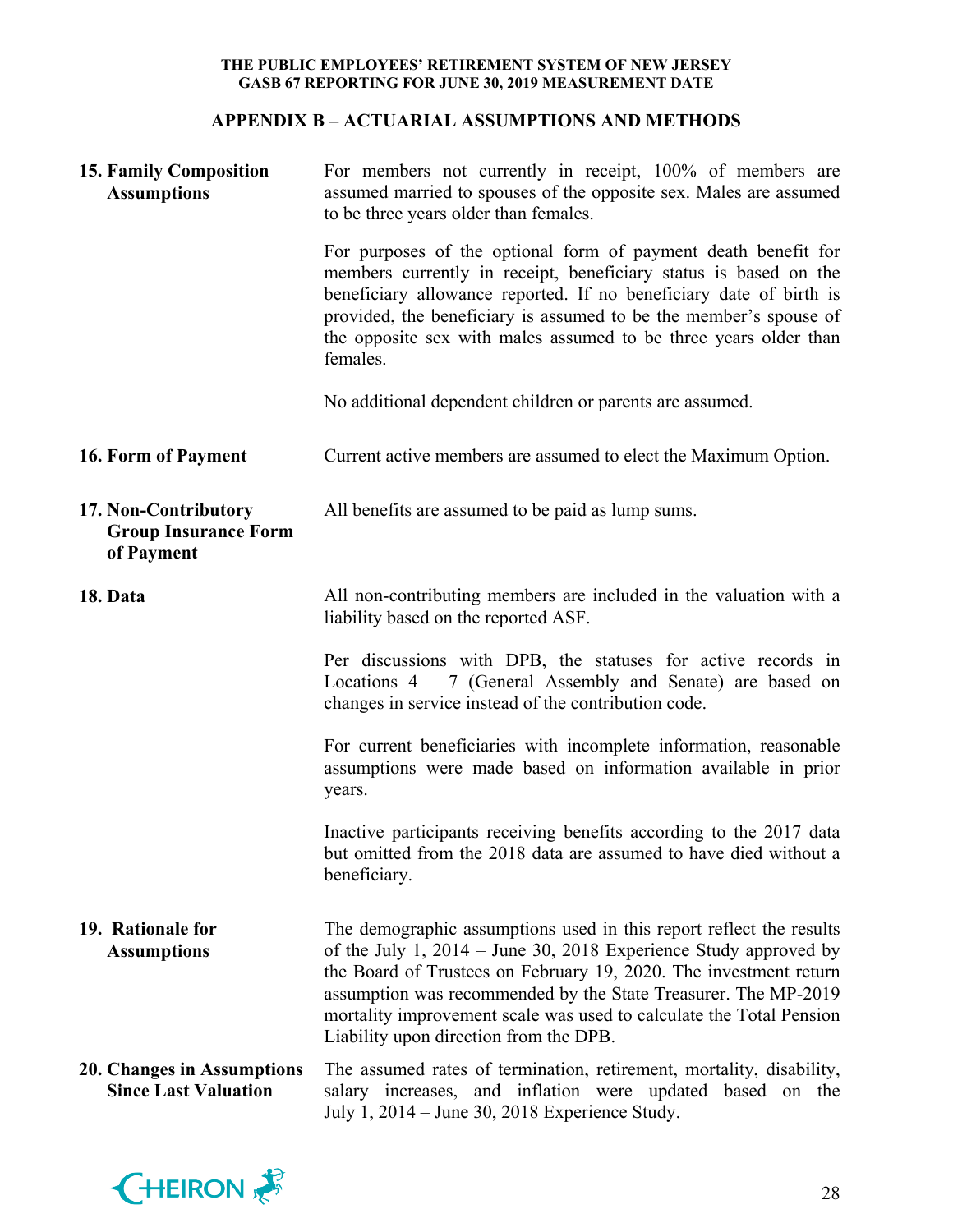# **APPENDIX B – ACTUARIAL ASSUMPTIONS AND METHODS**

# **B. Actuarial Methods**

The actuarial methods used for determining State and Local employer contributions are described below.

# **1. Actuarial Cost Method**

The actuarial cost method for funding calculations is the Projected Unit Credit Cost Method.

The actuarial liability is calculated as the actuarial present value of the projected benefits linearly allocated to periods prior to the valuation year based on service. Refunds are valued as the Accumulated Deductions with interest as of the valuation date as provided by the Division of Pensions and Benefits. The unfunded actuarial liability is the actuarial liability on the valuation date less the actuarial value of assets.

In accordance with Chapter 78, P.L. 2011:

- Beginning with the July 1, 2010 actuarial valuation, the accrued liability contribution shall be computed so that if the contribution is paid annually in level dollars, it will amortize the unfunded accrued liability over an open 30 year period.
- Beginning with the July 1, 2019 actuarial valuation, the accrued liability contribution shall be computed so that if the contribution is paid annually in level dollars, it will amortize the unfunded accrued liability over a closed 30 year period (i.e., for each subsequent actuarial valuation the amortization period shall decrease by one year).
- Beginning with the July 1, 2029 actuarial valuation, when the remaining amortization period reaches 20 years, any increase or decrease in the unfunded accrued liability as a result of actuarial losses or gains for subsequent valuation years shall serve to increase or decrease, respectively, the amortization period for the unfunded accrued liability, unless an increase in the amortization period will cause it to exceed 20 years. If an increase in the amortization period as a result of actuarial losses for a valuation year would exceed 20 years, the accrued liability contribution shall be computed for the valuation year using a 20 year amortization period.

Certain portions of the normal cost and unfunded actuarial liabilities attributable to Local employers are payable by the State and/or over different periods in accordance with the NJ State Statutes.

To the extent that the amortization period remains an open period in future years and depending upon the specific circumstances, it should be noted that in the absence of emerging actuarial gains or contributions made in excess of the actuarially determined contribution, any existing unfunded accrued liability may not be fully amortized in the future.

The non-contributory group life insurance benefit is funded separately through a term cost.

![](_page_30_Picture_14.jpeg)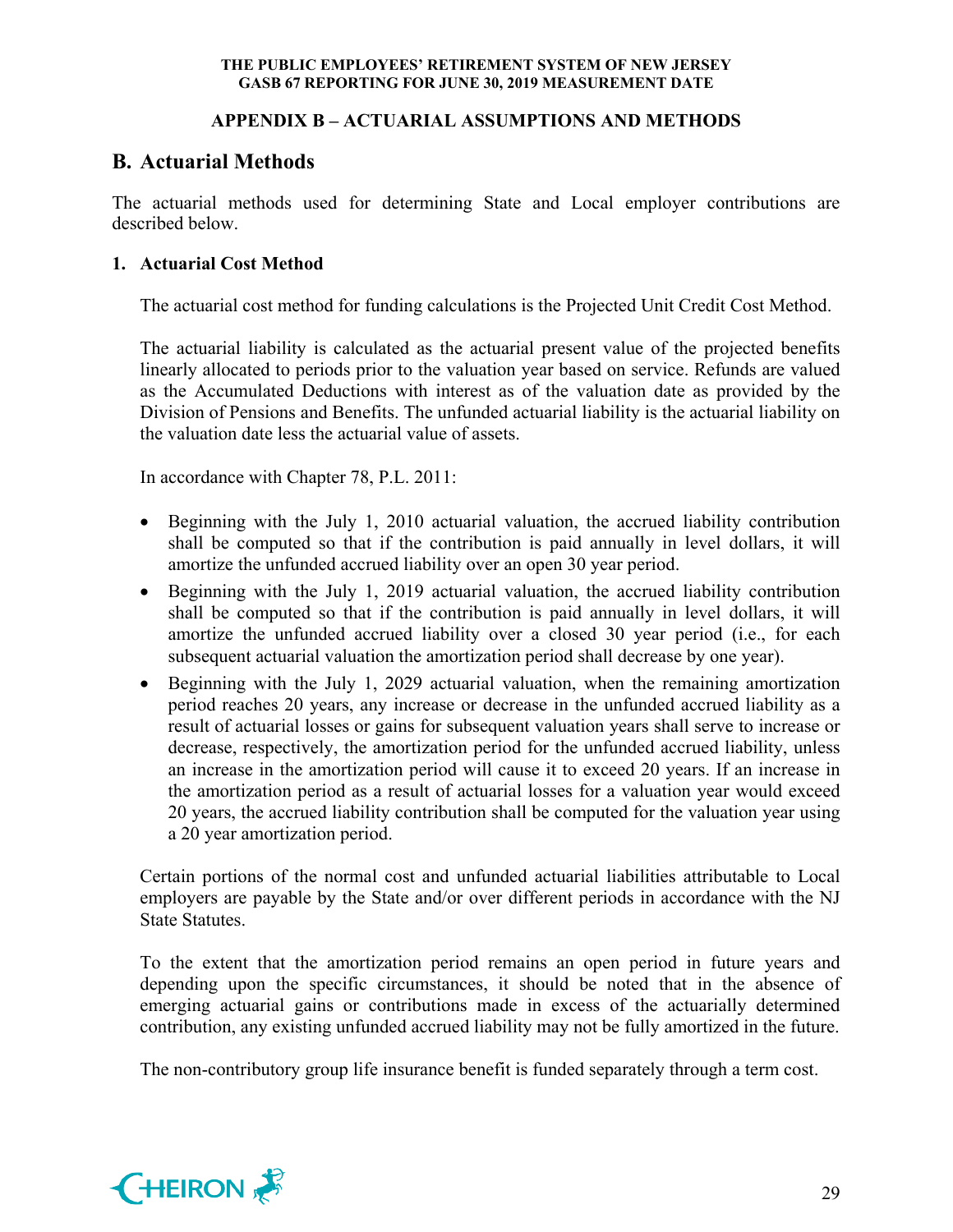# **APPENDIX B – ACTUARIAL ASSUMPTIONS AND METHODS**

#### **2. Asset Valuation Method**

For the purposes of determining contribution rates, an actuarial value of assets is used that dampens the volatility in the market value of assets, resulting in a smoother pattern of contributions.

The actuarial value of assets is adjusted to reflect actual contributions, benefit payments and administrative expenses, and an assumed rate of return on the previous year's assets and current year's cash flow at the prior year's actuarial valuation interest rate, with a further adjustment to reflect 20% of the difference between the resulting value and the actual market value of Plan assets.

#### **3. Contributions**

Chapter 83, P.L. 2016 requires the State to make pension contributions on a quarterly basis: at least 25% by September 30, at least 50% by December 31, at least 75% by March 31, and at least 100% by June 30. As such, contributions are assumed to be made on a quarterly basis with the first contribution 15 months after the associated valuation date.

Local employers' contributions are expected to be paid on April 1st, 21 months after the associated valuation date.

Chapter 98, P.L. 2017, the Lottery Enterprise Contribution Act, allows the PERS to receive 21.02% of the proceeds of the Lottery Enterprise, based upon their members' past or present employment in schools and institutions in the State for a term of 30 years. Revenues from Chapter 98, P.L. 2017, the Lottery Enterprise Contribution Act, are assumed to be contributed to the trust on a monthly basis. The State's pension contribution is reduced by the product of the allocable percentage for the PERS, the adjustment percentage, and the special asset value.

Contributions payable in the fiscal year starting on the valuation date are included in the actuarial value of assets as receivable contributions, discounted by the applicable valuation interest rate.

Legislation has provided for additional benefits and/or funding requirements which are included in this valuation and are described as follows.

#### Early Retirement Incentive Programs

Local employers which elected to participate in various early retirement incentive programs authorized by NJ Statute make contributions to cover the cost of these programs over amortization periods elected by the employer to the extent permitted by NJ Statute.

![](_page_31_Picture_13.jpeg)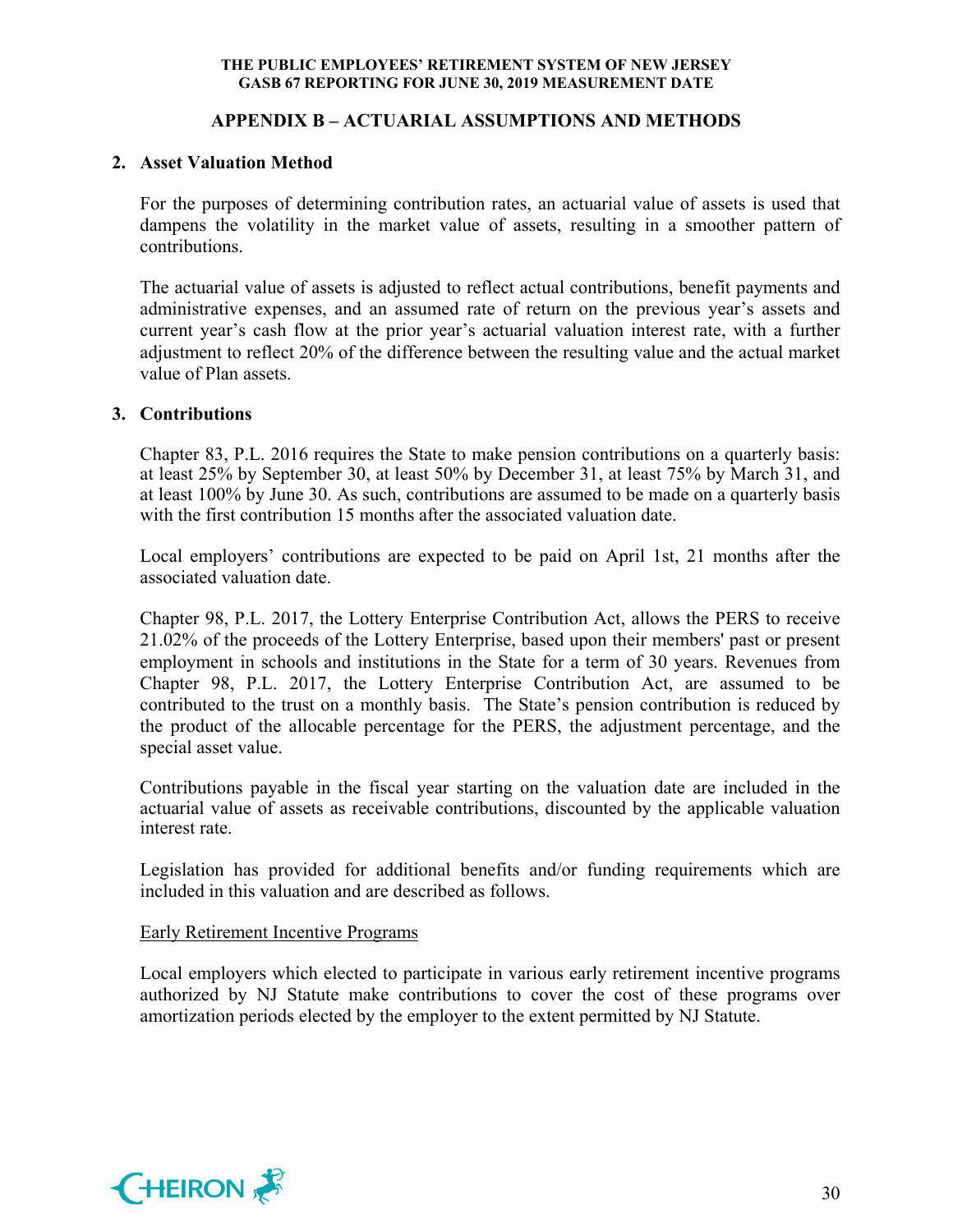# **APPENDIX B – ACTUARIAL ASSUMPTIONS AND METHODS**

# Chapter 133, P.L. 2001

Chapter 133, P.L. 2001 increased the accrual rate from 1/60 to 1/55. In addition, it lowered the age required for a veteran benefit equal to 1/55 of highest 12-month Compensation for each Year of Service from 60 to 55.

Chapter 133, P.L. 2001 also established the Benefit Enhancement Fund (BEF) to fund the additional annual employer normal contribution due to the Statute's increased benefits. (Chapter 353, P.L. 2001 extended this coverage to this Statute's additional annual employer normal contribution.) If the assets in the BEF are insufficient to cover the normal contribution for the increased benefits for a valuation period, the State will pay such amount for both the State and Local employers.

## Chapter 259, P.L. 2001

Chapter 259, P.L. 2001 established the Workers' Compensation Judges Part of the System with special retirement benefits for Workers' Compensation Judges. See Appendix C for details.

In accordance with the provisions of Chapter 259, P.L. 2001, the additional contributions for these special retirement benefits will be funded by transfers from the Second Injury Fund.

## Chapter 366, P.L. 2001

Chapter 366, P.L. 2001 established the Prosecutors Part of the System with special retirement benefits for Prosecutors. See Appendix C for details.

Chapter 366, P.L. 2001 also requires the State be liable for any increase in pension costs to a County that results from the enrollment of Prosecutors in the Prosecutors Part. Any increase in the unfunded actuarial liability arising from the benefits established for the Prosecutors Part are to be amortized over a closed 30 year period.

## Chapter 19, P.L. 2009

Chapter 19, P.L. 2009 provided that the State Treasurer will reduce for Local employers the normal and accrued liability contributions to 50 percent of the amount certified for fiscal year 2009. The remaining 50% of the contribution (unfunded liability) will be paid by the Local employers in level annual payments over a period of 15 years with the first payment due in the fiscal year ending June 30, 2012. The unfunded liability will be adjusted by the rate of return on the actuarial value of assets. The legislation also provided that a Local employer may pay 100 percent of the contribution for the fiscal year 2009. Such an employer will be credited with the full payment and any such amounts will not be included in their unfunded liability. In addition, certain Local employers who were eligible to defer 50% of their fiscal year 2009 pension contributions but instead paid 100% of the fiscal year 2009 pension contributions were permitted to defer 50% of their 2010 fiscal year pension contributions. The unfunded liability will be paid by these Local employers over a period of 15 years with the first payment due in the fiscal year ending June 30, 2012. The unfunded liability will be adjusted by the rate of return on the actuarial value of assets.

![](_page_32_Picture_13.jpeg)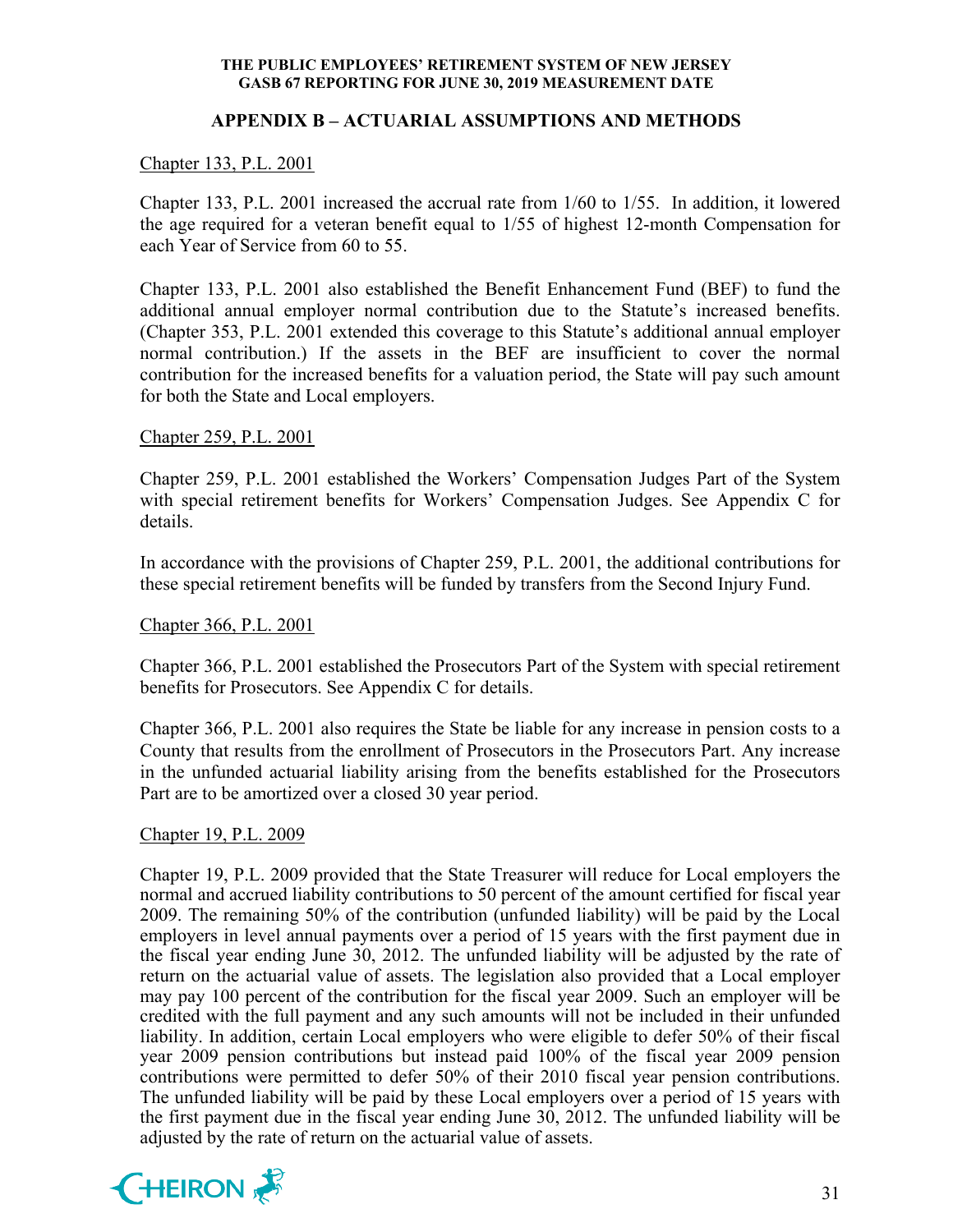# **APPENDIX B – ACTUARIAL ASSUMPTIONS AND METHODS**

# **4. Changes in Methods Since the Last Valuation**

Based on clarification from the Division of Pensions and Benefits, the actuarial liability is based solely on the formula benefit without any comparison to the value of the estimated member annuity.

![](_page_33_Picture_4.jpeg)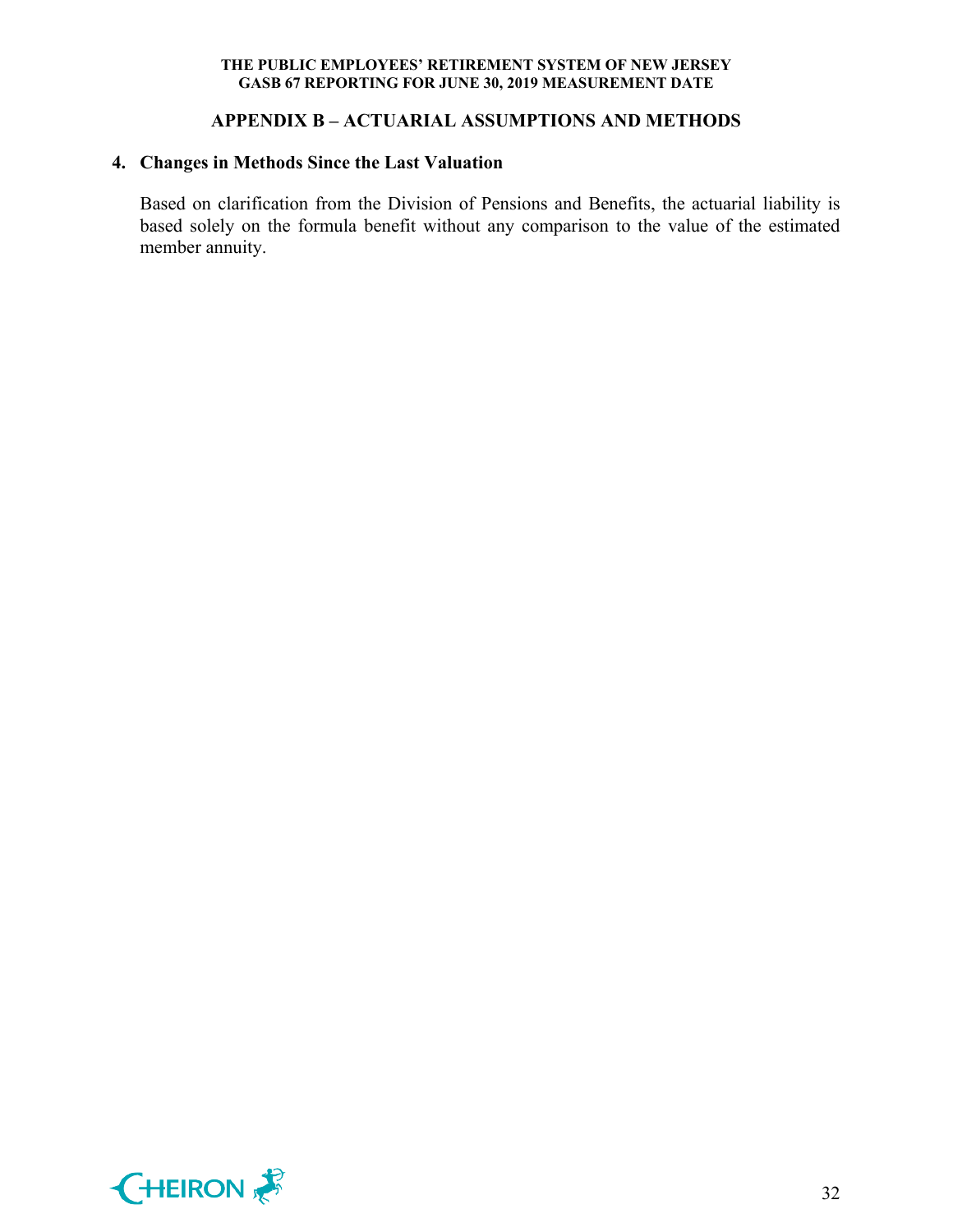# **APPENDIX C – SUMMARY OF PLAN PROVISIONS**

This summary of Plan provisions provides an overview of the major provisions of the PERS used in the actuarial valuation. It is not intended to replace the more precise language of the NJ State Statutes, Title 43, Chapter 15A, and if there is any difference between the description of the plan herein and the actual language in the NJ State Statutes, the NJ State Statutes will govern.

# **1. Eligibility for Membership**

Employees of the State or any county, municipality, school district, or public agency employed on a regular basis in a position covered by Social Security and not required to be a member of any other State or local government retirement system. Certain exceptions apply.

- a) Class B (or Tier 1) Member: Any member hired prior to July 1, 2007.
- b) Class D (or Tier 2) Member: Any member hired on or after July 1, 2007 and before November 2, 2008.
- c) Class E (or Tier 3) Member: Any member hired after November 1, 2008 and before May 22, 2010.
- d) Class F (or Tier 4) Member: Any member hired after May 21, 2010 and before June 28, 2011.
- e) Class G (or Tier 5) Member: Any member hired on or after June 28, 2011.

# **2. Plan Year**

The 12-month period beginning on July 1 and ending on June 30.

## **3. Years of Service**

A year of service for each year an employee is a Member of the Retirement System plus service, if any, covered by a prior service liability. Tier 4 and Tier 5 Members must be scheduled to work at least 35 hours per week for the State or 32 hours per week for a Local employer. Tier 3, 4 and 5 Members must have an annual salary of \$7,500 (indexed for inflation) and other members must have an annual salary of \$1,500.

## **4. Compensation**

Base salary upon which contributions by a Member to the Annuity Savings Fund were based. Chapter 113, P.L. 1997 provides that Compensation cannot exceed the compensation limitation of Section 401(a)(17) of the Internal Revenue Code. Chapter 103, P.L. 2007 provides that for a Tier 2, 3, 4 or 5 Member, Compensation cannot exceed the annual maximum wage contribution base for Social Security, pursuant to the Federal Insurance Contribution Act.

![](_page_34_Picture_16.jpeg)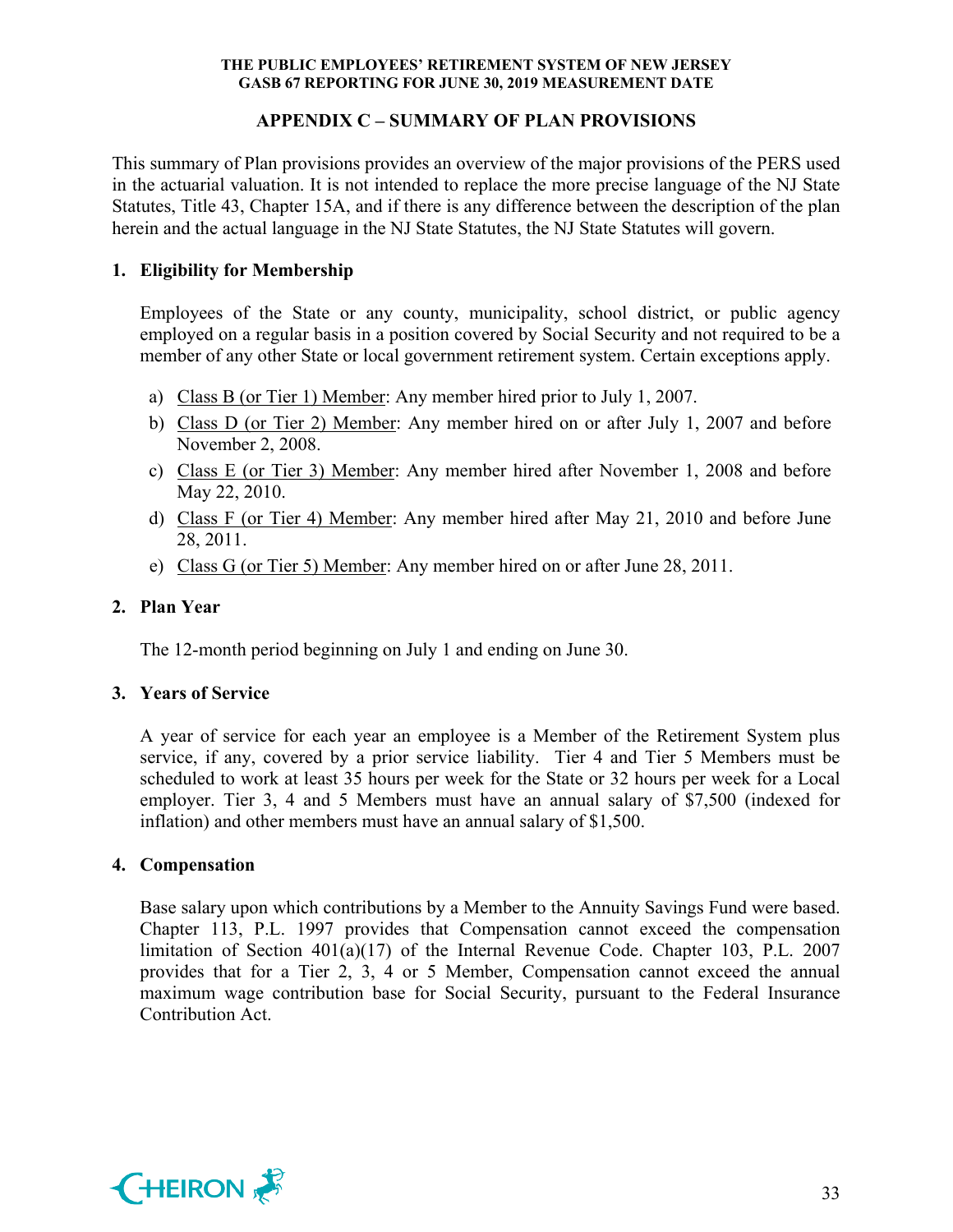# **APPENDIX C – SUMMARY OF PLAN PROVISIONS**

# **5. Final Compensation**

The average annual compensation upon which contributions by a Member are made for the three consecutive years of service immediately preceding retirement, or the highest three fiscal years of service, if greater. Chapter 1, P. L. 2010 provides that for a Tier 4 or Tier 5 Member, Final Compensation is the average annual compensation upon which contributions by a Member are made for the five consecutive years of service immediately preceding retirement, or the highest five fiscal years of service, if greater.

# **6. Final Year Compensation**

The compensation upon which contributions by a Member to the Annuity Savings Fund are based in the last year of service.

# **7. Accumulated Deductions**

The sum of all amounts deducted from the compensation of a Member or contributed by the Member or on the Member's behalf without interest.

# **8. Member Contributions**

Each Member contributes a percentage of Compensation. Effective October 1, 2011, Chapter 78, P.L. 2011 set the member contribution rate at 6.5% and causes it to increase by  $1/7<sup>th</sup>$  of 1 % each July thereafter until it attained an ultimate rate of 7.5% on July 1, 2018.

For members who are eligible to retire under the Prosecutors Part as provided by Chapter 366, P.L. 2001, Chapter 78, P.L. 2011 set the member contribution rate at 10.0%, effective October 1, 2011.

# **9. Benefits**

a) **Service Retirement:** For a Tier 1 or Tier 2 Member, age 60. For a Tier 3 or Tier 4 Member, age 62. For a Tier 5 Member, age 65.

Benefit is an annual retirement allowance comprised of a member annuity plus an employer pension which together will provide a total retirement allowance of:

- (1) For a Tier 1, 2 or 3 Member, 1/55 of Final Compensation for each Year of Service.
- (2) For a Tier 4 or 5 Member, 1/60 of Final Compensation for each Year of Service.
- b) **Early Retirement:** Prior to eligibility for Service Retirement. For a Tier 1, 2, 3 or 4 Member, 25 Years of Service. For a Tier 5 Member, 30 Years of Service.

![](_page_35_Picture_17.jpeg)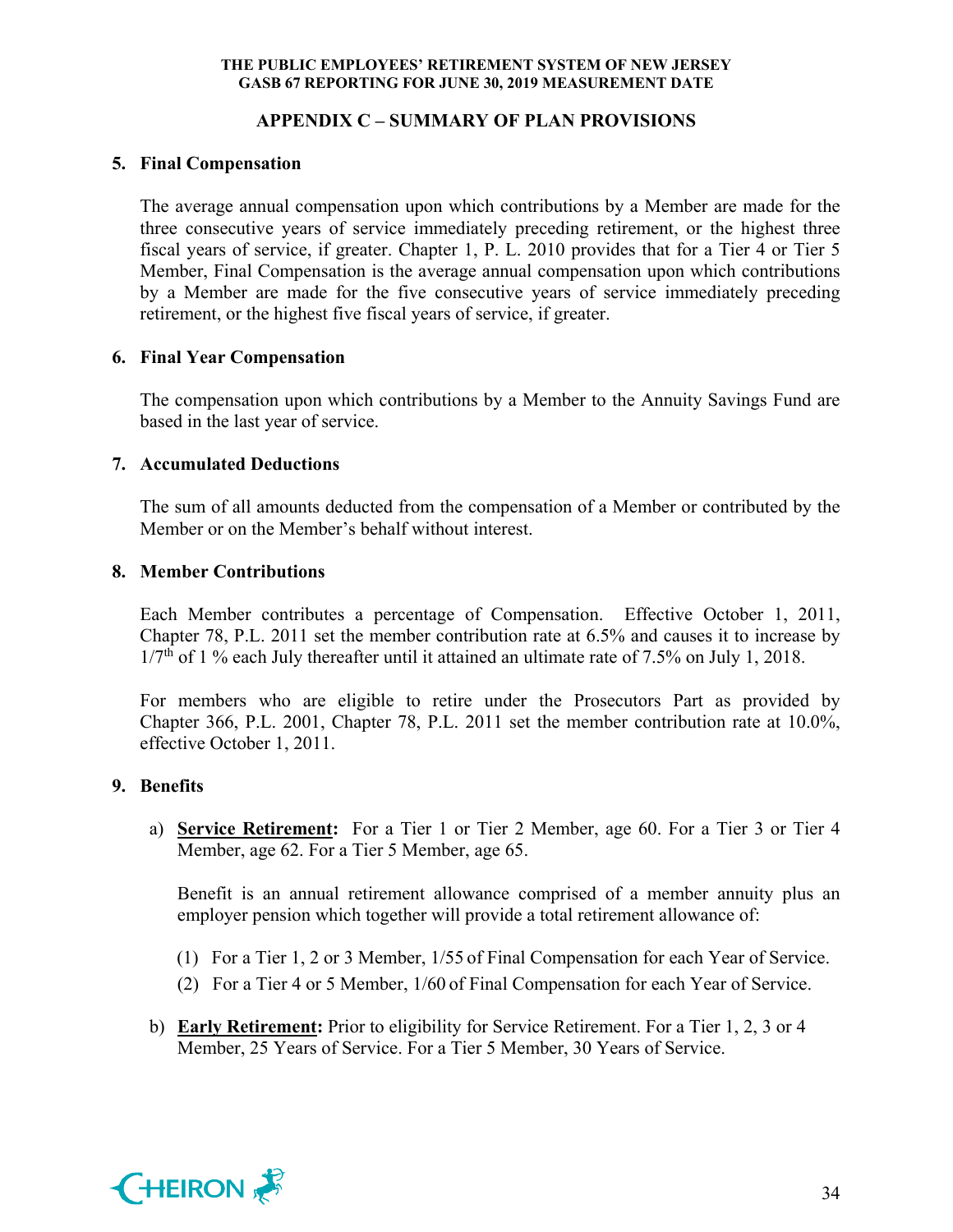# **APPENDIX C – SUMMARY OF PLAN PROVISIONS**

Benefit is an annual retirement allowance comprised of a member annuity plus an employer pension which together will provide a total retirement allowance of:

- (1) For a Tier 1 Member, the Service Retirement benefit reduced by 1/4 of one percent for each month the retirement date precedes age 55.
- (2) For a Tier 2 Member, the Service Retirement benefit reduced by 1/12 of one percent for each month the retirement date precedes age 60 through age 55 and by 1/4 of one percent for each month the retirement date precedes age 55.
- (3) For a Tier 3 or 4 Member, the Service Retirement benefit reduced by 1/12 of one percent for each month the retirement date precedes age 62 through age 55 and by 1/4 of one percent for each month the retirement date precedes age 55.
- (4) For a Tier 5 Member, the Service Retirement benefit reduced by 1/4 of one percent for each month the retirement date precedes age 65.
- c) **Veteran Retirement:** Age 55 with 25 Years of Service or Age 60 with 20 Years of Service for a qualified military veteran who retires directly from active service.

Benefit is an annual retirement allowance comprised of a member annuity plus an employer pension which together will provide a total retirement allowance of the greater of:

- (1) 54.5% of highest 12-month Compensation, or
- (2) For a member who is at least age 55 with 35 Years of Service, 1/55 of highest 12 month Compensation for each Year of Service.

Veterans may receive a Service Retirement benefit if greater.

- d) **Deferred Retirement:** Termination of service prior to eligibility for Service Retirement with 10 Years of Service. Benefit is either:
	- (1) A refund of Accumulated Deductions plus, if the member has completed three years of service, interest accumulated at 2.0% per annum; or
	- (2) A deferred life annuity, commencing at age 60 for a Tier 1 or Tier 2 Member, age 62 for a Tier 3 or Tier 4 Member or age 65 for a Tier 5 Member, comprised of a member annuity plus an employer pension which together will provide a total retirement allowance of the Service Retirement benefit based on Final Compensation and Years of Service at date of termination.

For Members who die during the deferral period, the benefit is a return of Accumulated Deductions with credited interest.

e) **Non-Vested Termination:** Termination of service prior to eligibility for Service Retirement and less than 10 Years of Service.

Benefit is a refund of Accumulated Deductions plus, if the member has completed three years of service, interest accumulated at 2.0% per annum.

![](_page_36_Picture_18.jpeg)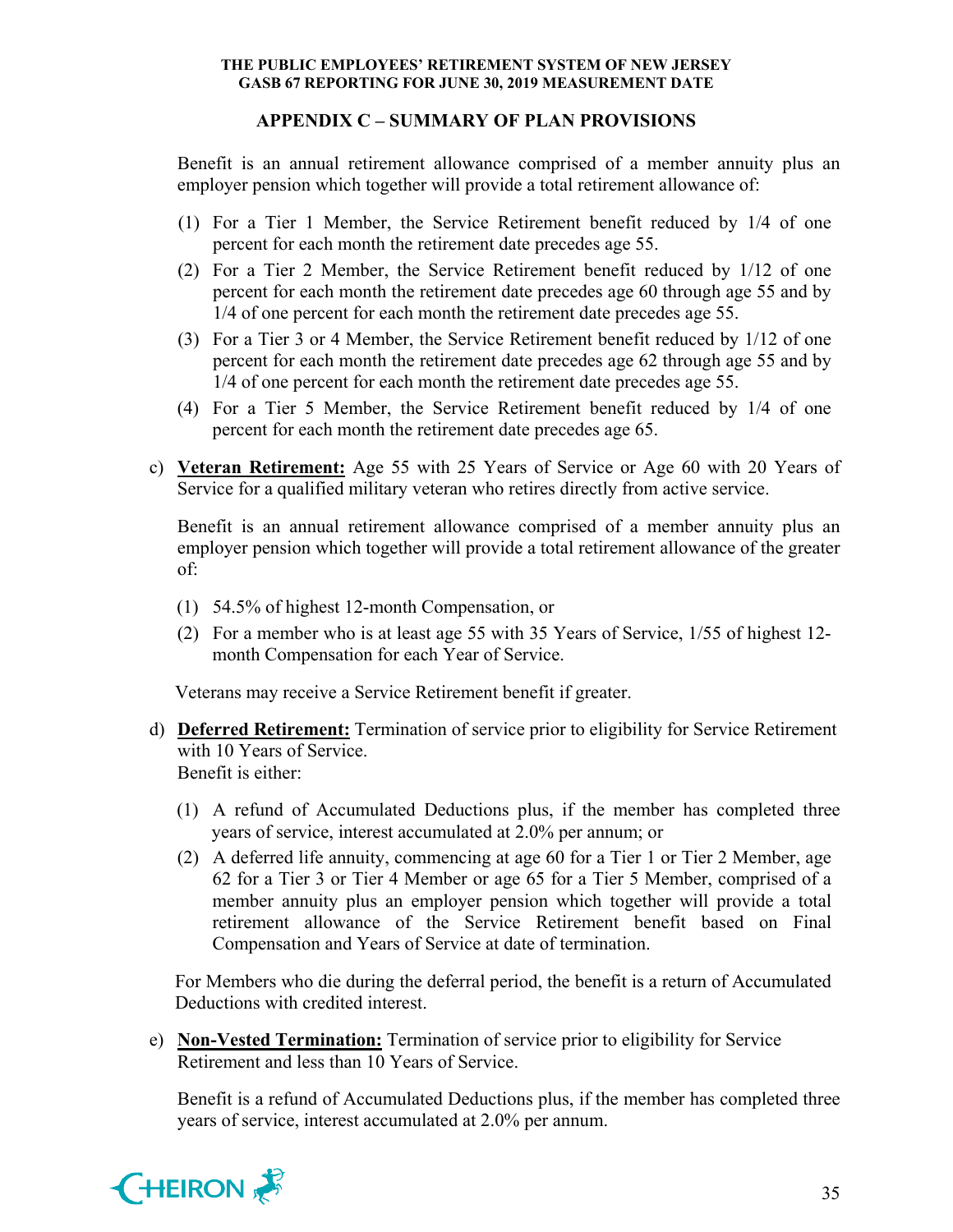# **APPENDIX C – SUMMARY OF PLAN PROVISIONS**

# f) **Death Benefits**

- (1) Ordinary Death Before Retirement: Death of an active contributing Member. Benefit is equal to:
	- a. Lump sum payment equal to 150% of Final Year Compensation, also known as the non-contributory group life insurance benefit, plus
	- b. Accumulated Deductions with credited interest.
- (2) Accidental Death Before Retirement: Death of an active Member resulting from injuries received from an accident during performance of duty and not a result of willful negligence. Benefit is equal to:
	- a. Lump sum payment equal to 150% of Final Year Compensation, also known as the non-contributory group life insurance benefit, plus
	- b. Spouse life annuity of 50% of Final Year Compensation payable until spouse's death or remarriage. If there is no surviving spouse or upon death or remarriage, a total of 20% (35%, 50%) of Final Year Compensation payable to one (two, three or more) dependent child(ren). If there is no surviving spouse or dependent child(ren), 25% (40%) of Final Year Compensation to one (two) dependent parent(s). If there is no surviving spouse, dependent child(ren) or parent(s), the benefit is a refund of Accumulated Deductions with credited interest.
- (3) Death After Retirement: Death of a retired Member. Benefit is equal to:
	- a. Lump sum payment equal to 3/16 of Final Year Compensation for a Member retired under Service, Early, Veteran or Deferred Retirement with 10 Years of Service. For a Member receiving a Disability benefit, lump sum payment of 150% of Final Year Compensation if death occurs prior to age 60 and 3/16 of Final Compensation if death occurs after age 60. This benefit is also known as the non-contributory group life insurance benefit, plus
	- b. Any survivor benefit due under the Member's optional form of payment election. Previously granted COLAs also apply to life annuities.

Members are also eligible for a voluntary, employee-paid life insurance policy, known as the contributory group life insurance policy. This benefit is not paid through the System and is not considered for valuation purposes.

![](_page_37_Picture_13.jpeg)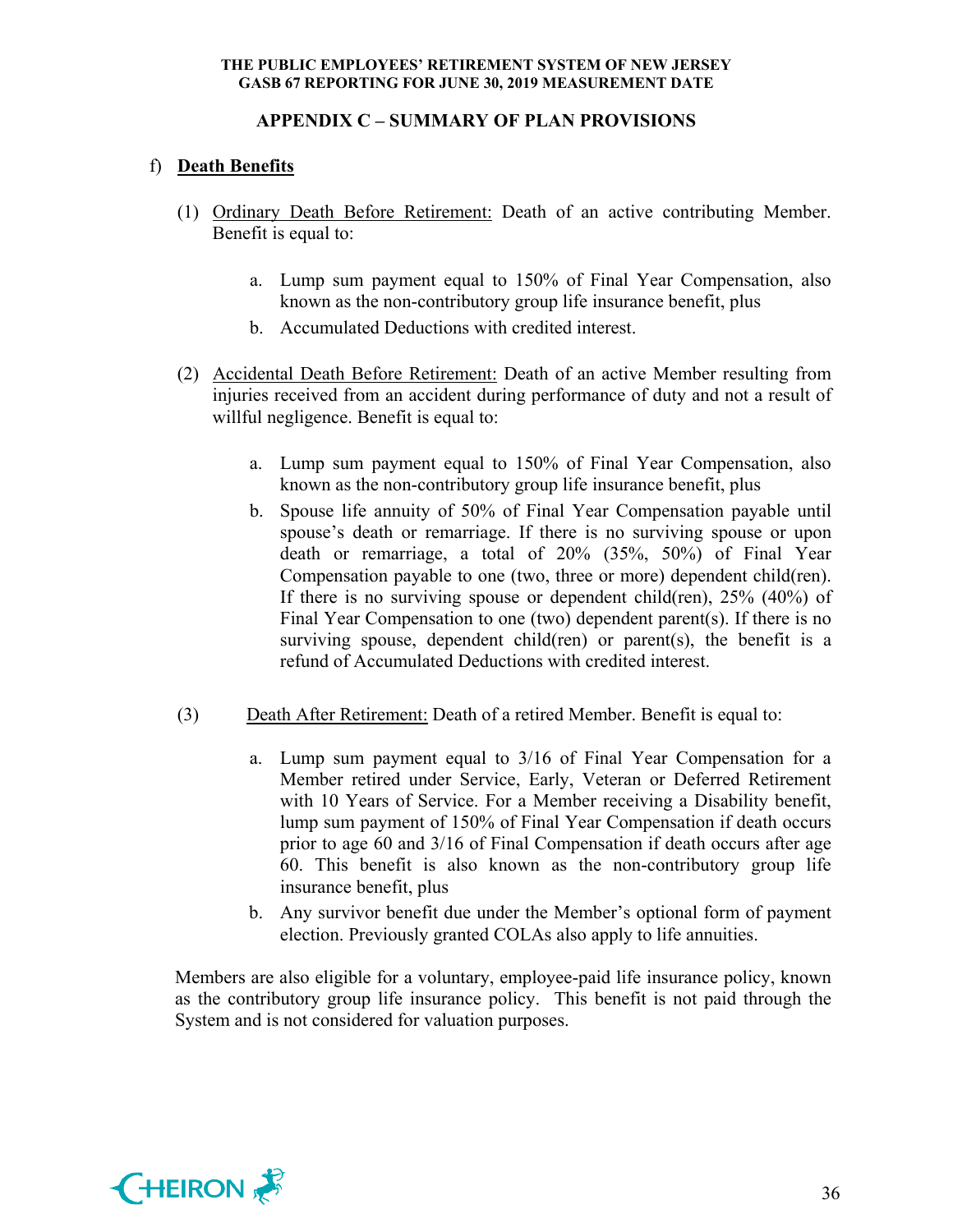# **APPENDIX C – SUMMARY OF PLAN PROVISIONS**

# g) **Disability Retirement**

(1) Ordinary Disability Retirement: 10 years of service and totally and permanently incapacitated from the performance of normal or assigned duties. Only available to Tier 1, 2 and 3 Members.

Benefit is an annual retirement allowance comprised of a member annuity plus an employer pension which together will provide a total retirement allowance of:

- a. 1.64% of Final Compensation for each Year of Service; or
- b. 43.6% of Final Compensation.
- (2) Accidental Disability Retirement: Total and permanent incapacitation as a direct result of a traumatic event occurring during and as a result of the performance of regular or assigned duties. Only available to Tier 1, 2 and 3 Members.

Benefit is an annual retirement allowance comprised of a member annuity plus an employer pension which together will provide a total retirement allowance of 72.7% of Compensation at the date of injury.

The pension portion of the benefit will be offset for any periodic Workers' Compensation benefits.

Tier 4 and Tier 5 Members are eligible for long-term disability coverage. This benefit is not paid through the System and is not considered for valuation purposes. Both Member and employer contributions to the System continue while on long-term disability, with the policy covering the Member portion. The long-term disability benefit equals 60% of Final Year Compensation and may be offset for other periodic benefits, such as Workers' Compensation, short-term disability or Social Security. The long-term disability benefit may continue through the earlier of age 70 or commencement of a retirement benefit under the System.

## **10. Benefits for Special Employee Groups**

Certain members qualify for enrollment into special employee groups. Such members receive the greater of the special benefits described below or the regular PERS benefit described above. For benefit types not explicitly mentioned, the regular PERS benefit applies.

# a) **Law Enforcement Officers (LEOs):**

Members employed in eligible job titles as well as individuals who do not meet the age or medical requirements for entry into the Police and Firemen's Retirement System (PFRS).

![](_page_38_Picture_15.jpeg)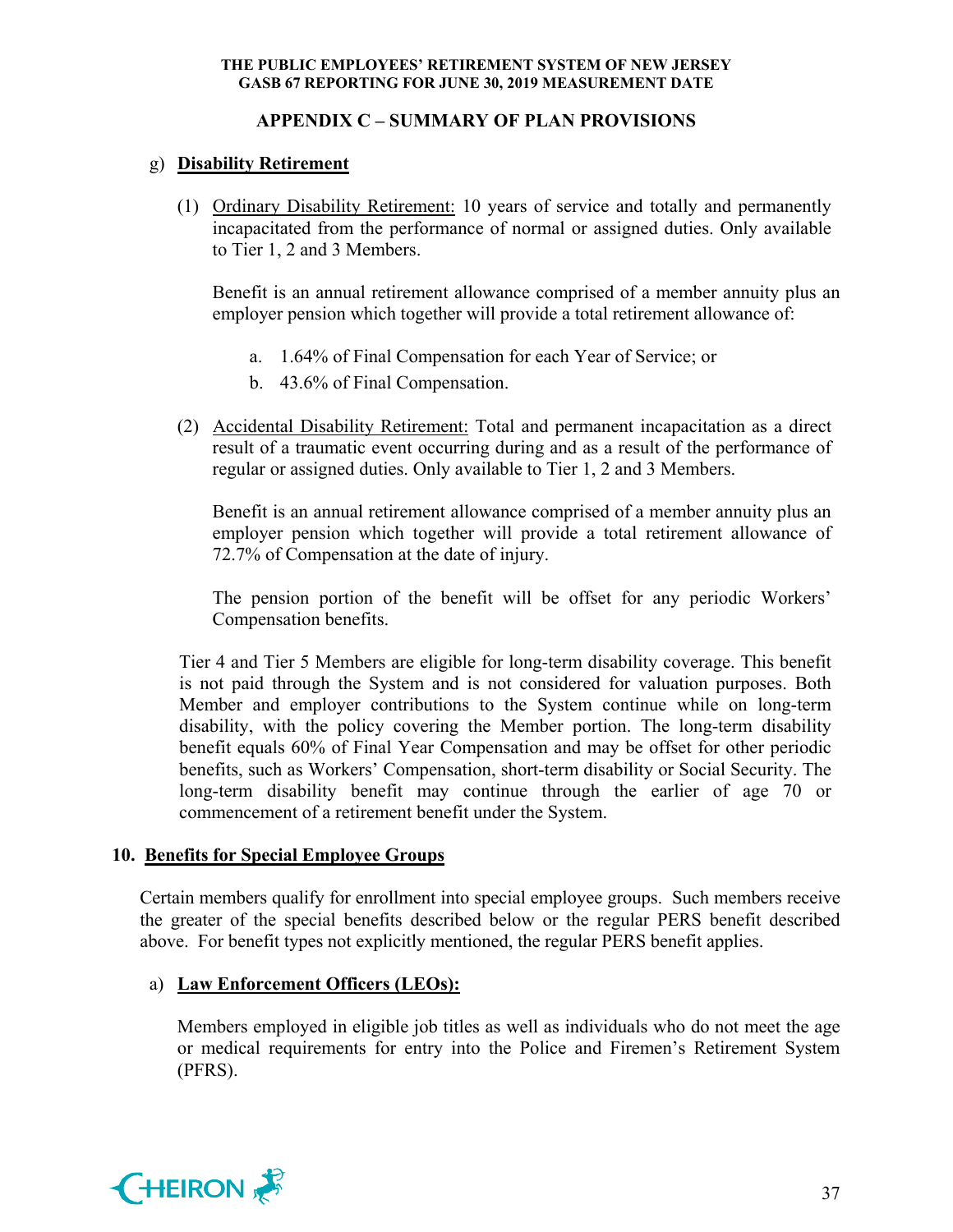# **APPENDIX C – SUMMARY OF PLAN PROVISIONS**

(1) Service and Special Retirement

Mandatory retirement at age 65. Veterans with less than 20 Years of Service at age 65 must retire upon attainment of 20 Years of Service or age 70, whichever is earlier. Voluntary retirement prior to those ages.

a. Service Retirement: Age 55 after 20 Years of LEO Service.

Benefit is an annual retirement allowance comprised of a member annuity plus an employer pension which together will provide a total retirement allowance of 2% of Final Compensation for each Year of LEO Service up to 25 years plus 1% of Final Compensation for each Year of LEO Service over 25 years.

The Member is also eligible for a regular PERS benefit based on any non-LEO service.

b. Special Retirement: 25 Years of LEO Service.

Benefit is the Service Retirement benefit plus 5% of Final Compensation with a maximum of 70% of Final Compensation.

(2) Ordinary Disability Retirement: 5 Years of LEO Service.

Benefit is the regular PERS Ordinary Disability benefit.

(3) Death Benefits:

Benefit is the regular PERS Death benefit except, upon Accidental Disability Retirement, the minimum lump sum payment is \$5,000.

## b) **Legislative Retirement System (LRS):**

Members of the State Legislature. Chapter 92, P.L. 2007 closed LRS to new members enrolled on or after July 1, 2007.

(1) Special Legislative Retirement: Age 60.

Benefit is an annual retirement allowance comprised of a member annuity plus an employer pension which together will provide a total retirement allowance of 3% of Final Compensation for each Year of Legislative Service with a maximum of twothirds of Final Compensation.

The Member is also eligible for a regular PERS benefit based on any nonlegislative service.

![](_page_39_Picture_18.jpeg)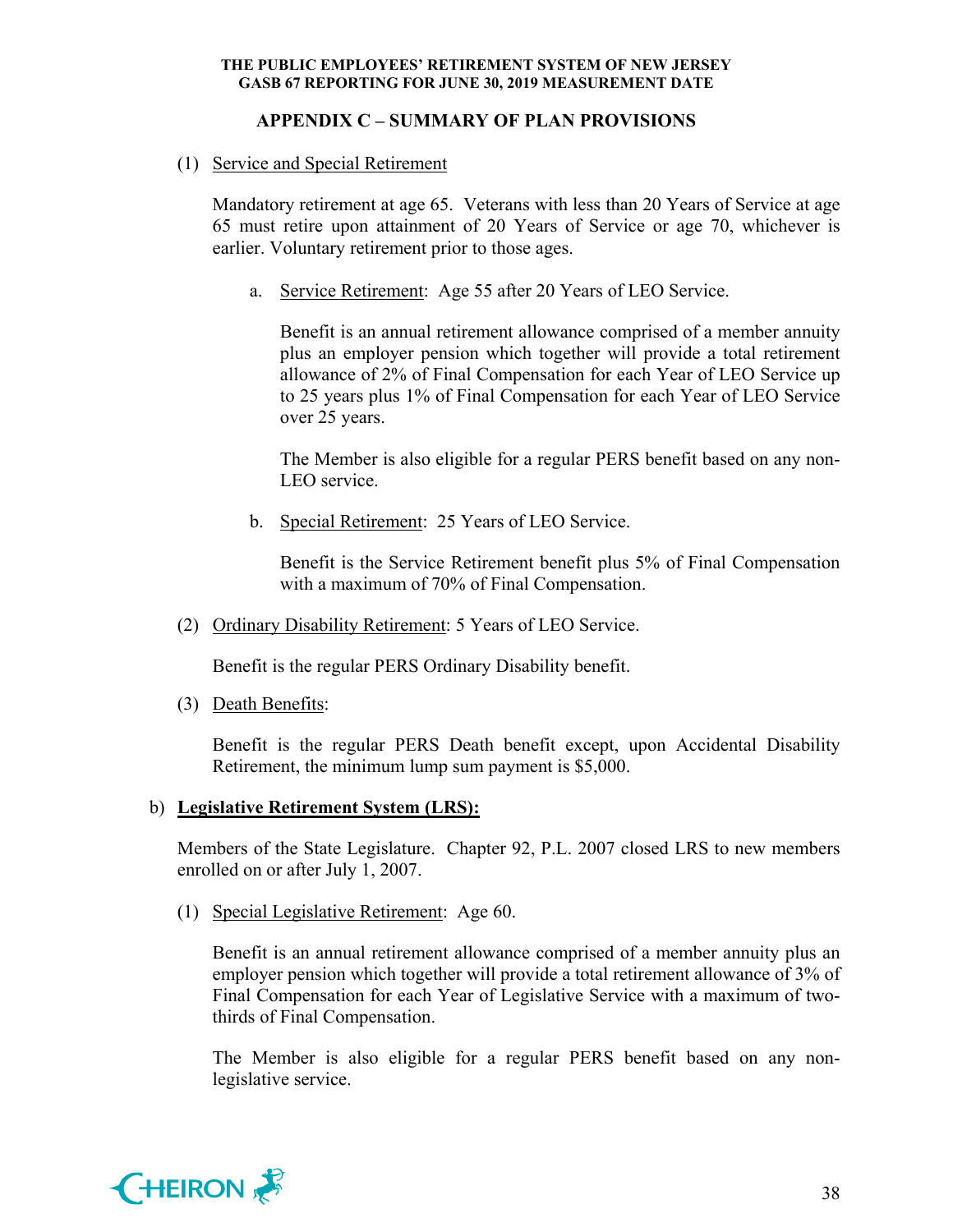# **APPENDIX C – SUMMARY OF PLAN PROVISIONS**

(2) Deferred Retirement: Termination of service prior to eligibility for Service or Special Legislative Retirement with 8 Years of Legislative Service.

Benefit is either:

- a. A refund of Accumulated Deductions plus, if the Member has completed three years of service, interest accumulated at 2.0% per annum; or
- b. A deferred life annuity, commencing at age 60, comprised of a member annuity plus an employer pension which together will provide a total retirement allowance of the Service or Special Legislative Retirement benefit based on Final Compensation and Years of Service at date of termination.

# c) **Prosecutors Part (Chapter 366, P.L. 2001):**

Covers prosecutors as well as members employed in certain other related job titles. Chapter 1. P.L. 2010 closed the Prosecutors Part to new members enrolled on or after May 22, 2010.

(1) Service and Special Retirement

Mandatory retirement at age 70. Voluntary retirement prior to that age.

In addition to the benefits described below, the member is eligible for a regular PERS benefit based on any non-Prosecutors Part service.

a. Service Retirement: For a Prosecutors Part Member enrolled as of January 7, 2002, age 55 or 20 Years of Prosecutors Part Service. For a Prosecutors Part Member enrolled after January 7, 2002, age 55.

Benefit is an annual retirement allowance comprised of a member annuity plus an employer pension which together will provide a total retirement allowance of the greater of:

- i. 2% of Final Year Compensation for each Year of Prosecutors Part Service up to 30 years plus 1% of Final Year Compensation for each Year of Prosecutors Part Service over 30 years.
- ii. 50% of Final Year Compensation for Prosecutors Part Members with 20 or more Years of Prosecutors Part Service.
- iii. 1/60 of Final Year Compensation for each Year of Prosecutors Part Service.

![](_page_40_Picture_16.jpeg)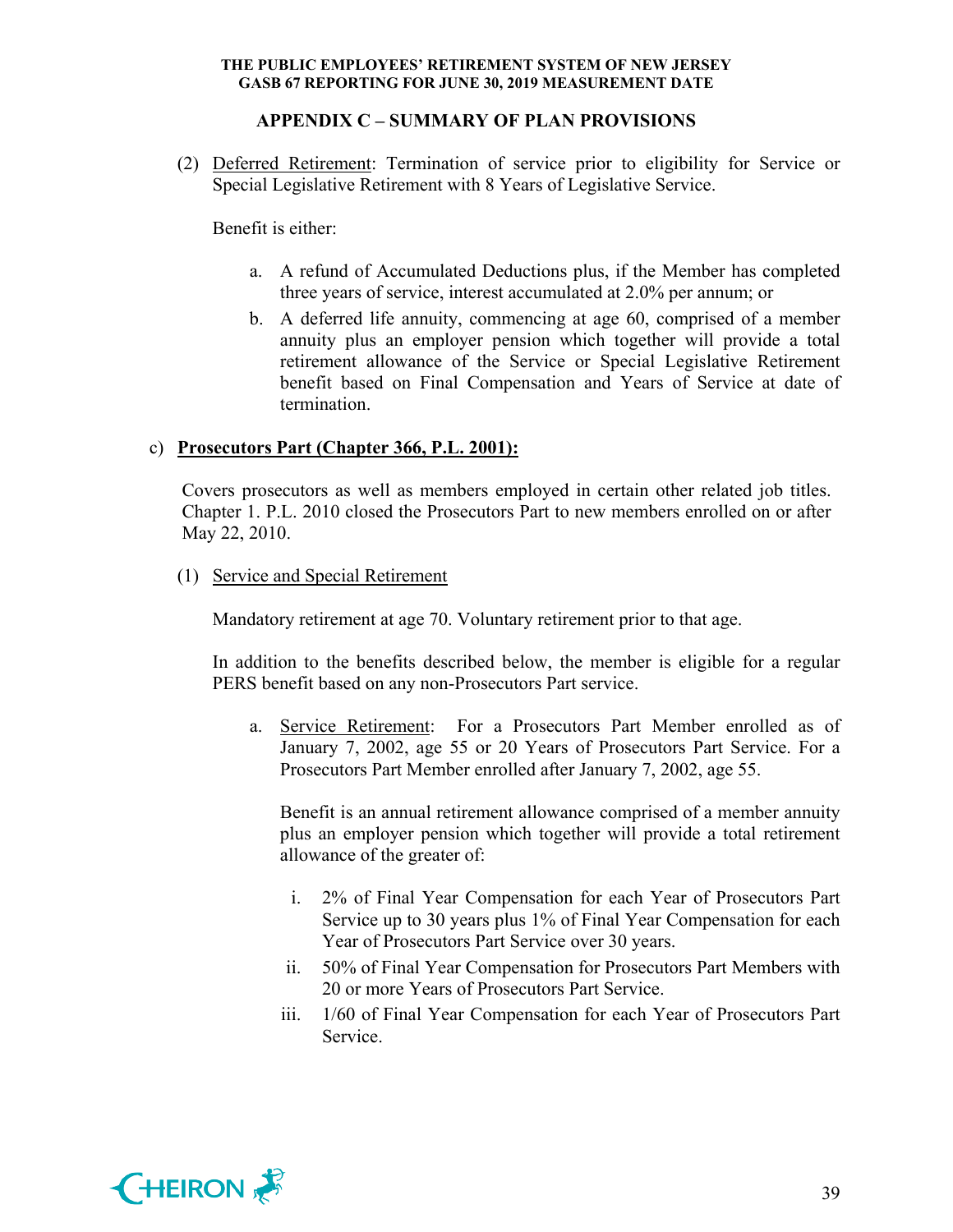# **APPENDIX C – SUMMARY OF PLAN PROVISIONS**

b. Special Retirement: 25 Years of Prosecutors Part Service.

Benefit is an annual retirement allowance comprised of a member annuity plus an employer pension which together will provide a total retirement allowance of 65% of Final Year Compensation plus 1% of Final Year Compensation for each Year of Prosecutors Part Service in excess of 25 years with a maximum of 70% of Final Compensation.

(2) Deferred Retirement: Termination of service prior to eligibility for Service or Special Retirement with 10 Years of Prosecutors Part Service.

Benefit is either:

- a. A refund of Accumulated Deductions plus, if the Member has completed three years of service, interest accumulated at 2.0% per annum; or
- b. A deferred life annuity, commencing at age 55, comprised of a member annuity plus an employer pension which together will provide a total retirement allowance of 2% of Final Year Compensation for each Year of Prosecutors Part Service.

## (3) Death Benefits:

Benefit is the regular PERS Death benefit except, upon Service, Special or Deferred Prosecutors Part Retirement with 10 Years of Prosecutors Part Service, the lump sum payment equals 50% of Final Year Compensation.

## d) **Workers Compensation Judges Part (WCJ) (Chapter 259, P.L. 2001):**

Member employed in an eligible job title by the Division of Workers' Compensation. Chapter 92, P.L. 2007 closed the Workers Compensation Judges Part to new members enrolled on or after July 1, 2007.

(1) Service Retirement:

Mandatory retirement age 70. Voluntary retirement prior to that age.

a. Age 70 and 10 Years of WCJ Service; or Age 65 and 15 Years of WCJ Service; or Age 60 and 20 Years of WCJ Service.

Benefit is an annual retirement allowance comprised of a member annuity plus an employer pension which together will provide a total retirement allowance of 75% of contractual Compensation at the date of retirement.

![](_page_41_Picture_16.jpeg)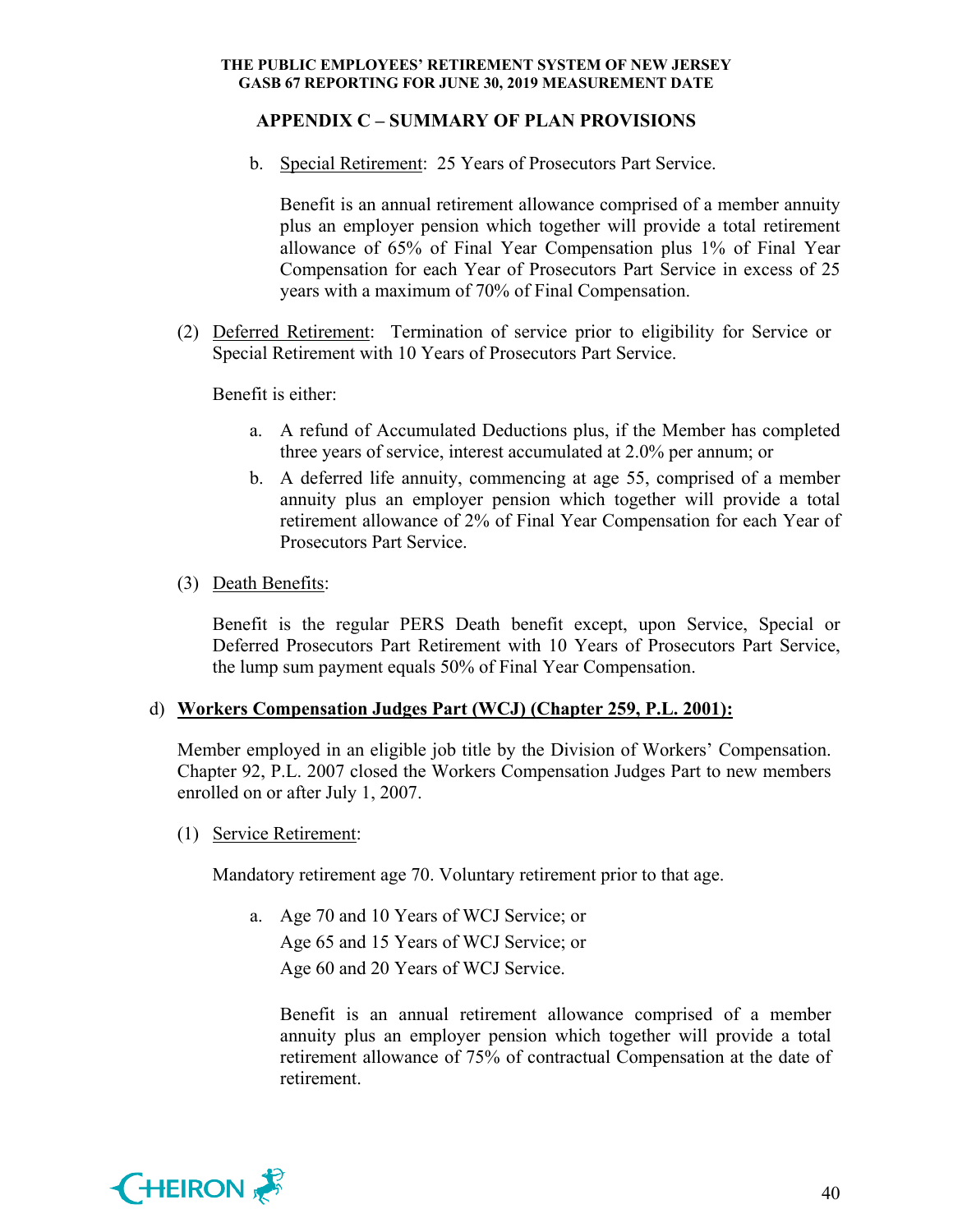#### **APPENDIX C – SUMMARY OF PLAN PROVISIONS**

b. Age 65, 5 consecutive Years of WCJ Service and 15 Years of Aggregate PERS Service; or

Age 60, 5 consecutive Years of WCJ Service and 20 Years of Aggregate PERS Service.

Benefit is an annual retirement allowance comprised of a member annuity plus an employer pension which together will provide a total retirement allowance of 50% of contractual Compensation at the date of retirement.

c. Age 60, 5 consecutive Years of WCJ Service and 15 Years of Aggregate PERS Service.

Benefit is an annual retirement allowance comprised of a member annuity plus an employer pension which together will provide a total retirement allowance of 2% of contractual Compensation at the date of retirement for each Year of Aggregate PERS Service up to 25 years plus 1% of contractual Compensation at the date of retirement for each Year of Aggregate PERS Service over 25 years.

d. Age 60.

Benefit is an annual retirement allowance comprised of a member annuity plus an employer pension which together will provide a total retirement allowance of 2% of contractual Compensation at the date of retirement for each Year of WCJ Service up to 25 years plus 1% of contractual Compensation at the date of retirement for each Year of Aggregate PERS Service over 25 years.

(2) Early Retirement: Prior to eligibility for Service Retirement and 5 consecutive Years of WCJ Service and 25 Years of Aggregate PERS Service.

Benefit is an annual retirement allowance comprised of a member annuity plus an employer pension which together will provide a total retirement allowance of 2% of contractual Compensation at the date of retirement for each Year of Aggregate PERS Service up to 25 years plus 1% of contractual Compensation at the date of retirement for each Year of Aggregate PERS Service over 25 years, actuarially reduced for commencement prior to age 60.

![](_page_42_Picture_11.jpeg)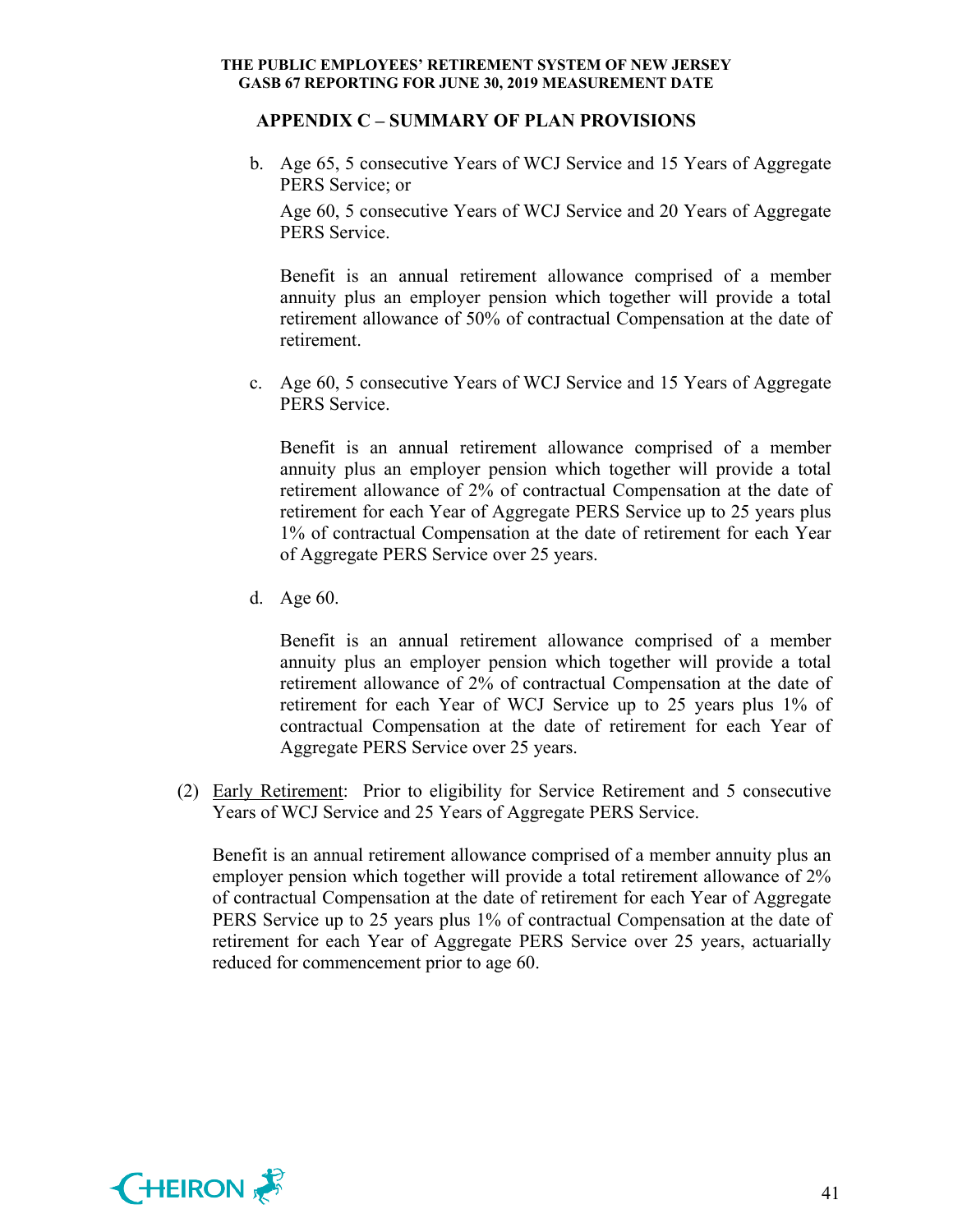# **APPENDIX C – SUMMARY OF PLAN PROVISIONS**

(3) Deferred Retirement: Termination of service prior to eligibility for Service Retirement with 5 consecutive Years of WCJ Service and 10 Years of Aggregate PERS Service.

Benefit is either:

- a. A refund of Accumulated Deductions plus, if the Member has completed three years of service, interest accumulated at 2.0% per annum; or
- b. A deferred life annuity, commencing at age 60, comprised of a member annuity plus an employer pension which together will provide a total retirement allowance of 2% of contractual Compensation at the date of retirement for each Year of Aggregate PERS Service up to 25 years plus 1% of contractual Compensation at the date of retirement for each Year of Aggregate PERS Service over 25 years.
- (4) Death Benefits
	- a. Before Retirement: Death of an active WCJ Member. Benefit is equal to:
		- i. Lump sum equal to 150% of contractual Compensation at the date of death, plus
		- ii. Spousal life annuity of 25% of contractual Compensation at the date of death payable until spouse's remarriage plus 10% (15%) to one (two or more) dependent child(ren). If there is no surviving spouse, or upon death or remarriage, a total of 15% (20%, 30%) of contractual Compensation at the date of death payable to one (two, three or more) dependent child(ren). If there is no surviving spouse or dependent child(ren), 20% (30%) of contractual Compensation at the date of death to one (two) dependent parent(s). If there is no surviving spouse, dependent child(ren) or parent(s), the benefit is a refund of Accumulated Deductions with interest.
	- b. After Retirement: Death of a retired WCJ Member. Benefit is equal to:
		- i. Lump sum equal to 25% of contractual Compensation at the date of death for a Member retired under Service or Early WCJ Retirement with 10 Years of Aggregate PERS Service. For a Member receiving a Disability benefit, lump sum payment of 150% of contractual Compensation at the date of death if death occurs prior to age 60 and 25% of contractual Compensation at the date of death if death occurs after age 60, plus
		- ii. Any survivor benefit due under the Member's optional form of payment election. Previously granted COLAs also apply to life annuities.

![](_page_43_Picture_13.jpeg)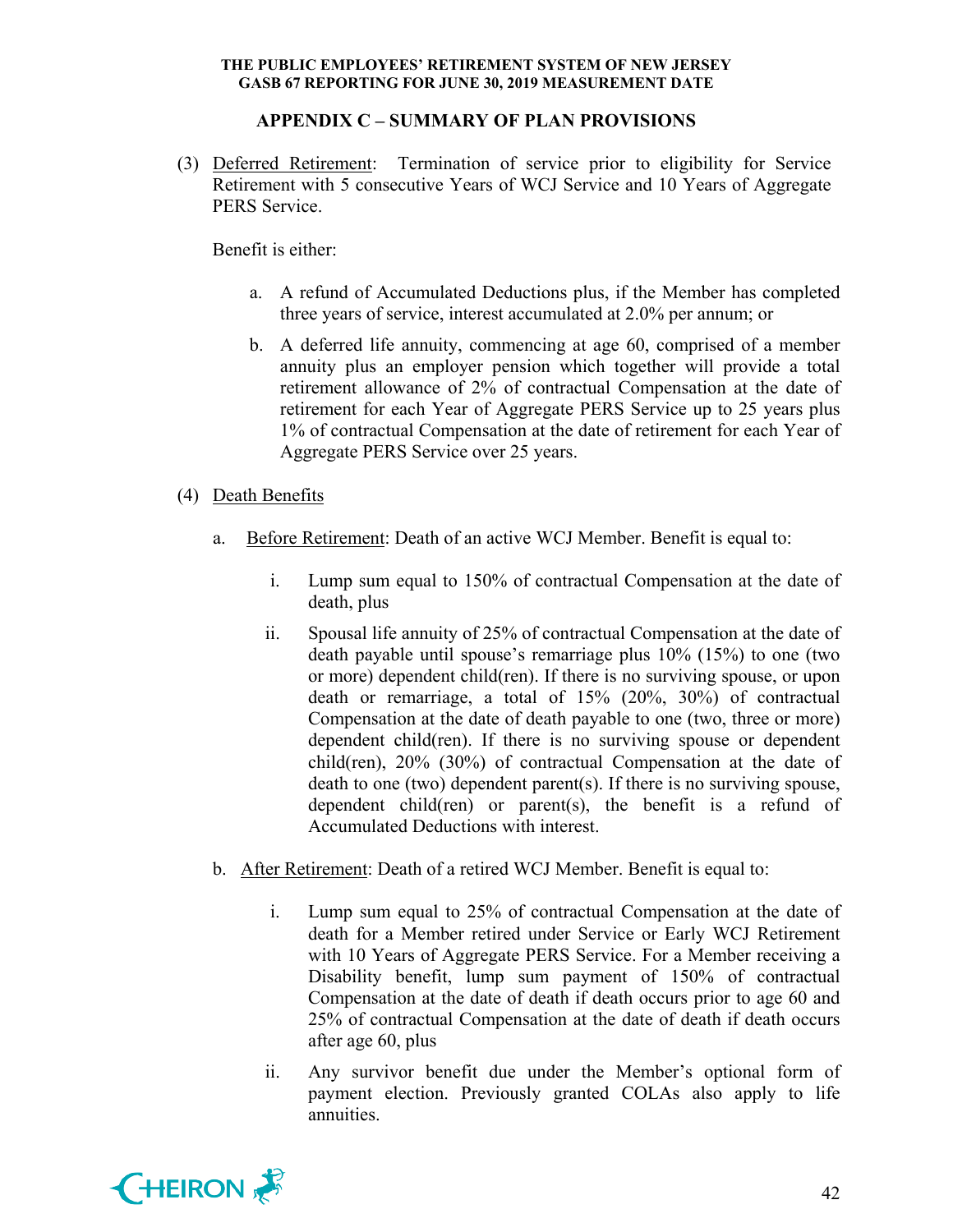# **APPENDIX C – SUMMARY OF PLAN PROVISIONS**

# **11. Optional Forms of Payment**

The member may elect the following forms of payment.

- a) Maximum Option: Single life annuity with a return of the balance of the Accumulated Deductions with credited interest.
- b) Option 1: Single life annuity with a return of the balance of the initial reserve.
- c) Option 2: 100% joint and survivor annuity.
- d) Option 3: 50% joint and survivor annuity.
- e) Option 4: Other percentage joint and survivor annuity.
- f) Option A: 100% pop-up joint and survivor annuity.
- g) Option B: 75% pop-up joint and survivor annuity.
- h) Option C: 50% pop-up joint and survivor annuity.
- i) Option D: 25% pop-up joint and survivor annuity.

# **12. Cost-of-Living Adjustments**

Also known as Pension Adjustments. Provided annually to retirees and survivors after 24 months of retirement prior to July 1, 2011. Chapter 78, P.L. 2011 eliminated future adjustments effective July 1, 2011. Adjustments may be reinstated in the future subject to certain conditions outlined in Chapter 78, P.L. 2011.

## **13. Changes in Plan Provisions Since Last Valuation**

None.

![](_page_44_Picture_17.jpeg)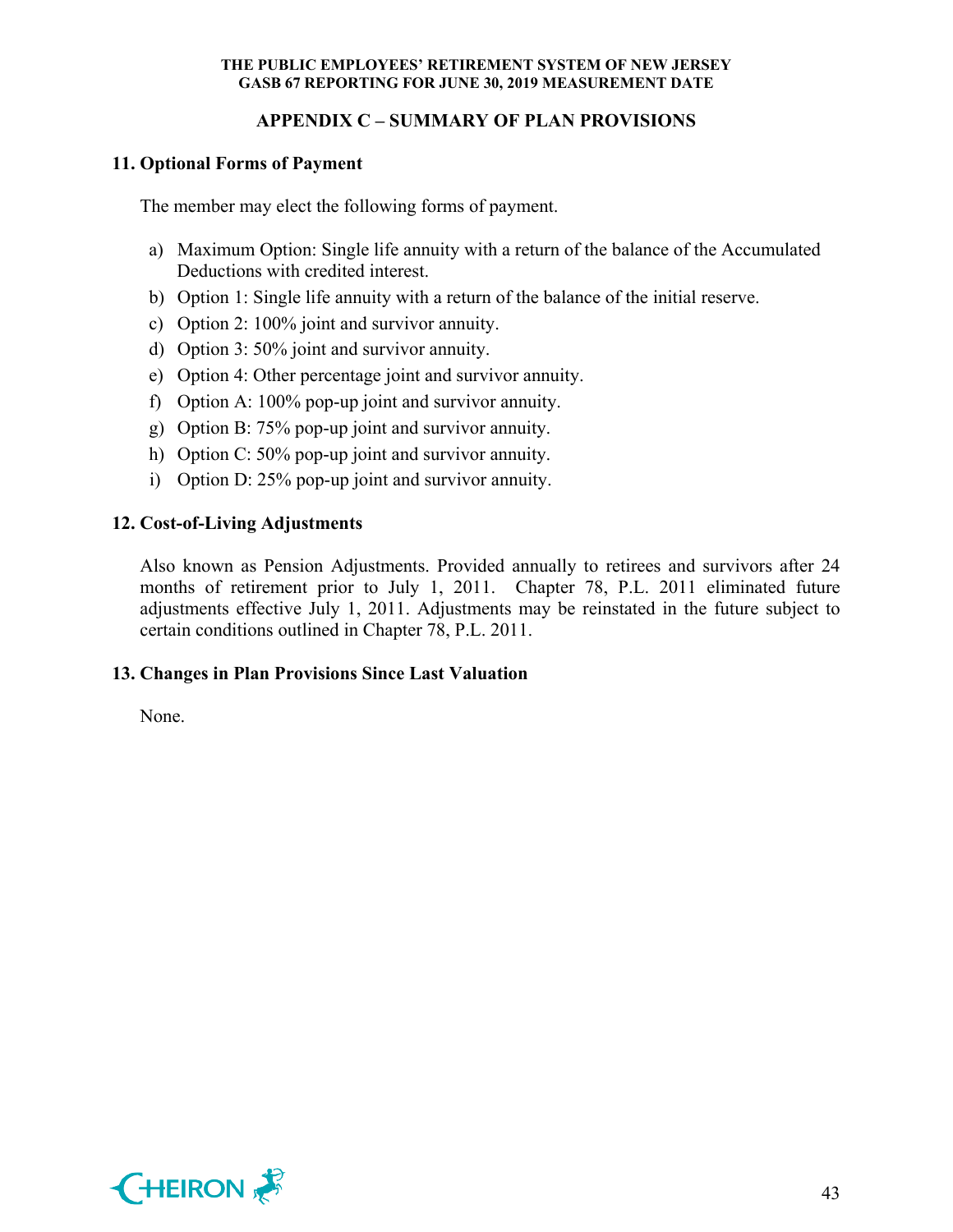## **APPENDIX D – DETERMINATION OF DISCOUNT RATE**

# **Table 1 - Projection of the Pension Plan's Fiduciary Net Position** (In Thousands) Projections Commence June 30, 2019

| Year                    | Projected<br><b>Beginning</b><br><b>Fiduciary Net</b><br><b>Position</b> | Projected<br>Member<br><b>Contributions</b> | <b>Projected State</b><br>Contributions | Projected State-<br>paid Local<br><b>Contributions</b> | <b>Projected Local</b><br><b>Employer</b><br>Contributions | Projected<br>Lottery<br>Contributions | Projected<br>Benefit<br><b>Payments</b> | Projected<br>Administrative<br><b>Expenses</b> | Projected<br>Investment<br><b>Earnings</b> | <b>Projected Ending</b><br><b>Fiduciary Net</b><br>Position<br>$(j) = (a) + (b) + (c)$ |
|-------------------------|--------------------------------------------------------------------------|---------------------------------------------|-----------------------------------------|--------------------------------------------------------|------------------------------------------------------------|---------------------------------------|-----------------------------------------|------------------------------------------------|--------------------------------------------|----------------------------------------------------------------------------------------|
| $\mathfrak{c}$          | (a)                                                                      | (b)                                         | (c)                                     | (d)                                                    | (e)                                                        | (f)                                   | (g)                                     | (h)                                            | (i)                                        | $+(d)+(e)+(f)-(g)$<br>$-(h) + (i)$                                                     |
| $\mathbf{1}$            | 28,809,086<br>\$                                                         | s<br>775,717                                | s<br>798,239                            | s<br>8,247                                             | s<br>992,863                                               | s<br>225,245                          | s<br>4,425,526                          | s<br>23,087                                    | s<br>1,936,060                             | s<br>29,096,843                                                                        |
| $\overline{2}$          | 29,096,843                                                               | 737,664                                     | 903,372                                 | 8,498                                                  | 1,182,258                                                  | 228,362                               | 4,584,800                               | 23,927                                         | 1,955,454                                  | 29,503,724                                                                             |
| $\overline{\mathbf{3}}$ | 29,503,724                                                               | 701,345                                     | 940,902                                 | 29,816                                                 | 1,200,806                                                  | 231,038                               | 4,736,020                               | 24,731                                         | 1,979,391                                  | 29,826,271                                                                             |
| $\overline{4}$          | 29,826,271                                                               | 666,004                                     | 1,112,016                               | 40,289                                                 | 1,315,448                                                  | 233,729                               | 4,879,779                               | 25,496                                         | 2,002,532                                  | 30,291,015                                                                             |
| 5                       | 30,291,015                                                               | 631,466                                     | 1,145,751                               | 40,035                                                 | 1,333,466                                                  | 236,565                               | 5,016,705                               | 26,229                                         | 2,030,414                                  | 30,665,778                                                                             |
| 6                       | 30,665,778                                                               | 597,698                                     | 1,180,614                               | 39,703                                                 | 1,350,355                                                  | 239,449                               | 5,146,722                               | 26,926                                         | 2,052,272                                  | 30,952,220                                                                             |
| 7                       | 30,952,220                                                               | 564,215                                     | 1,215,693                               | 39,347                                                 | 1,365,732                                                  | 242,366                               | 5,272,376                               | 27,599                                         | 2,068,089                                  | 31,147,687                                                                             |
| 8                       | 31,147,687                                                               | 531,028                                     | 1,250,947                               | 38,976                                                 | 1,370,294                                                  | 245,329                               | 5,392,029                               | 28,240                                         | 2,077,577                                  | 31,241,569                                                                             |
| $\mathbf Q$             | 31,241,569                                                               | 503,075                                     | 1,285,188                               | 38,666                                                 | 1,378,365                                                  | 248,120                               | 5,505,283                               | 28,850                                         | 2,080,385                                  | 31,241,235                                                                             |
| 10                      | 31,241,235                                                               | 475,281                                     | 1,320,906                               | 38,393                                                 | 1,386,418                                                  | 250,046                               | 5,611,897                               | 29,424                                         | 2,076,843                                  | 31,147,801                                                                             |
| 11                      | 31,147,801                                                               | 447,505                                     | 1,357,626                               | 38,245                                                 | 1,394,357                                                  | 252,573                               | 5,710,402                               | 29,949                                         | 2,067,112                                  | 30,964,868                                                                             |
| 12                      | 30,964,868                                                               | 419,895                                     | 1,395,311                               | 38,358                                                 | 1,401,743                                                  | 255,125                               | 5,800,241                               | 30,425                                         | 2,051,445                                  | 30,696,079                                                                             |
| 13                      | 30,696,079                                                               | 392,877                                     | 1,399,327                               | 38,697                                                 | 1,393,650                                                  | 257,702                               | 5,877,722                               | 30,835                                         | 2,029,088                                  | 30,298,863                                                                             |
| 14                      | 30,298,863                                                               | 366,511                                     | 1,402,973                               | 39,910                                                 | 1,385,219                                                  | 260,305                               | 5,943,251                               | 31,179                                         | 1,998,184                                  | 29,777,537                                                                             |
|                         |                                                                          |                                             |                                         |                                                        |                                                            |                                       |                                         |                                                |                                            |                                                                                        |
| 15                      | 29,777,537                                                               | 341,031                                     | 1,406,100                               | 44,188                                                 | 1,375,370                                                  | 262,935                               | 5,994,194                               | 31,441                                         | 1,959,170                                  | 29,140,696                                                                             |
| 16                      | 29,140,696                                                               | 316,841                                     | 1,403,632                               | 27,836                                                 | 1,366,407                                                  | 265,590                               | 6,028,439                               | 31,613                                         | 1,912,030                                  | 28,372,981                                                                             |
| 17                      | 28,372,981                                                               | 294,027                                     | 1,403,323                               | 21,733                                                 | 1,358,730                                                  | 268,272                               | 6,045,142                               | 31,689                                         | 1,856,726                                  | 27,498,961                                                                             |
| 18                      | 27,498,961                                                               | 272,644                                     | 1,403,244                               | 19,031                                                 | 1,351,669                                                  | 270,981                               | 6,044,170                               | 31,671                                         | 1,794,746                                  | 26,535,436                                                                             |
| 19                      | 26,535,436                                                               | 252,743                                     | 1,403,152                               | 17,554                                                 | 1,345,159                                                  | 273,717                               | 6,025,811                               | 31,558                                         | 1,727,195                                  | 25,497,587                                                                             |
| 20                      | 25,497,587                                                               | 234,285                                     | 1,403,138                               | 16,555                                                 | 1,339,566                                                  | 276,481                               | 5,990,450                               | 31,357                                         | 1,655,109                                  | 24,400,914                                                                             |
| 21                      | 24,400,914                                                               | 217,279                                     | 1,409,001                               | 15,762                                                 | 1,334,320                                                  | 279,272                               | 5,937,898                               | 31,068                                         | 1,579,714                                  | 23,267,295                                                                             |
| 22                      | 23,267,295                                                               | 201,528                                     | 1,415,082                               | 15,095                                                 | 1,329,657                                                  | 282,091                               | 5,870,200                               | 30,700                                         | 1,502,319                                  | 22,112,167                                                                             |
| 23                      | 22,112,167                                                               | 186,399                                     | 1,421,210                               | 14,515                                                 | 1,325,473                                                  | 284,938                               | 5,790,916                               | 30,271                                         | 1,423,852                                  | 20,947,368                                                                             |
| 24                      | 20,947,368                                                               | 170,892                                     | 1,426,905                               | 14,004                                                 | 1,321,265                                                  | 287,814                               | 5,706,509                               | 29,814                                         | 1,344,864                                  | 19,776,789                                                                             |
| 25                      | 19,776,789                                                               | 155,314                                     | 1,431,793                               | 13,560                                                 | 1,316,252                                                  | 290,718                               | 5,615,254                               | 29,320                                         | 1,265,672                                  | 18,605,523                                                                             |
| 26                      | 18,605,523                                                               | 139,922                                     | 1,436,724                               | 13,179                                                 | 1,311,238                                                  | 293,652                               | 5,516,889                               | 28,791                                         | 1,186,688                                  | 17,441,245                                                                             |
| 27                      | 17,441,245                                                               | 124,219                                     | 1,442,048                               | 12,850                                                 | 1,305,685                                                  | 296,614                               | 5,415,599                               | 28,247                                         | 1,108,286                                  | 16,287,101                                                                             |
| 28                      | 16,287,101                                                               | 108,181                                     | 1,447,602                               | 12,569                                                 | 1,299,296                                                  | 299,607                               | 5,311,518                               | 27,688                                         | 1,030,672                                  | 15,145,823                                                                             |
| 29                      | 15,145,823                                                               | 91,609                                      | 1,510,478                               | 12,337                                                 | 1,292,162                                                  | $\theta$                              | 5,207,910                               | 27,130                                         | 944,984                                    | 13,762,351                                                                             |
| 30                      | 13,762,351                                                               | 75,962                                      | 1,509,082                               | 12,149                                                 | 1,284,179                                                  | $\theta$                              | 5,096,699                               | 26,532                                         | 851,268                                    | 12,371,760                                                                             |
| 31                      | 12,371,760                                                               | 62,707                                      | 1,515,807                               | 11,999                                                 | 1,276,759                                                  | $\theta$                              | 4,970,738                               | 25,860                                         | 757,866                                    | 11,000,298                                                                             |
| 32                      | 11,000,298                                                               | 51,417                                      | 1,522,984                               | 11,882                                                 | 1,270,032                                                  | $\theta$                              | 4,741,441                               | 24,633                                         | 669,470                                    | 9,760,009                                                                              |
| 33                      | 9,760,009                                                                | 41,810                                      | 1,530,501                               | 11,797                                                 | 1,263,808                                                  | $\theta$                              | 4,594,369                               | 23,855                                         | 587,487                                    | 8,577,188                                                                              |
| 34                      | 8,577,188                                                                | 33,643                                      | 1,538,314                               | 11,740                                                 | 1,258,112                                                  | $\theta$                              | 4,440,110                               | 23,041                                         | 509,842                                    | 7,465,689                                                                              |
| 35                      | 7,465,689                                                                | 26,771                                      | 1,546,409                               | 11,705                                                 | 1,252,779                                                  | $\theta$                              | 4,278,910                               | 22,192                                         | 437,488                                    | 6,439,739                                                                              |
| 36                      | 6,439,739                                                                | 21,066                                      | 1,554,765                               | 11,688                                                 | 1,247,895                                                  | $\theta$                              | 4,112,528                               | 21,318                                         | 371,357                                    | 5,512,663                                                                              |
| 37                      | 5,512,663                                                                | 16,378                                      | 1,563,400                               | 11,686                                                 | 946,116                                                    | $\theta$                              | 3,941,861                               | 20,421                                         | 307,272                                    | 4,395,234                                                                              |
| 38                      | 4,395,234                                                                | 12,591                                      | 1,572,288                               | 11,695                                                 | 129,257                                                    | $\overline{0}$                        | 3,768,344                               | 19,512                                         | 221,213                                    | 2,554,422                                                                              |
| 39                      | 2,554,422                                                                | 9,540                                       | 1,581,436                               | 11,713                                                 | 80,992                                                     | $\overline{0}$                        | 3,593,205                               | 18,595                                         | 97,716                                     | 724,020                                                                                |
| 40                      | $\bf{0}$                                                                 | $\theta$                                    | 0                                       | $\theta$                                               | $\theta$                                                   | $\theta$                              | 3,416,918                               | 17,673                                         | $\bf{0}$                                   | $\theta$                                                                               |
| 41                      | $\bf{0}$                                                                 | $\theta$                                    | $\mathbf{0}$                            | $\bf{0}$                                               | $\theta$                                                   | $\theta$                              | 3,240,939                               | 16,754                                         | $\bf{0}$                                   | $\theta$                                                                               |
| 42                      | $\bf{0}$                                                                 | $\theta$                                    | $\bf{0}$                                | $\bf{0}$                                               | $\bf{0}$                                                   | $\theta$                              | 3,066,728                               | 15,844                                         | $\bf{0}$                                   | $\theta$                                                                               |
| 43                      | $\theta$                                                                 | $\theta$                                    | $\theta$                                | $\theta$                                               | $\theta$                                                   | $\theta$                              | 2,895,020                               | 14,948                                         | $\theta$                                   | $\mathbf{0}$                                                                           |
| 44                      | $\theta$                                                                 | $\theta$                                    | $\bf{0}$                                | $\theta$                                               | $\theta$                                                   | $\overline{0}$                        | 2,727,042                               | 14,073                                         | $\theta$                                   | $\theta$                                                                               |
| 45                      | $\bf{0}$                                                                 | $\bf{0}$                                    | $\mathbf{0}$                            | $\bf{0}$                                               | $\bf{0}$                                                   | $\theta$                              | 2,563,058                               | 13,219                                         | $\theta$                                   | $\bf{0}$                                                                               |
| 46                      | $\bf{0}$                                                                 | $\theta$                                    | $\mathbf{0}$                            | $\boldsymbol{0}$                                       | $\boldsymbol{0}$                                           | $\overline{0}$                        | 2,403,837                               | 12,391                                         | $\bf{0}$                                   | $\theta$                                                                               |
| 47                      | $\theta$                                                                 | $\theta$                                    | $\theta$                                | $\theta$                                               | $\theta$                                                   | $\theta$                              | 2,249,526                               | 11,589                                         | $\theta$                                   | $\theta$                                                                               |
|                         | $\theta$                                                                 | $\theta$                                    | $\theta$                                | $\theta$                                               | $\theta$                                                   | $\theta$                              |                                         |                                                | $\theta$                                   | $\theta$                                                                               |
| 48                      | $\theta$                                                                 | $\theta$                                    | $\theta$                                | $\theta$                                               | $\theta$                                                   | $\theta$                              | 2,100,441                               | 10,816                                         | $\theta$                                   | $\theta$                                                                               |
| 49                      | $\theta$                                                                 | $\theta$                                    |                                         |                                                        |                                                            | $\theta$                              | 1,956,559                               | 10,071                                         |                                            | $\theta$                                                                               |
| 50                      |                                                                          | $\theta$                                    | $\overline{0}$                          | $\mathbf{0}$                                           | $\mathbf{0}$                                               | $\theta$                              | 1,817,933                               | 9,355                                          | $\theta$                                   | $\theta$                                                                               |
| 51                      | $\theta$                                                                 |                                             | $\mathbf{0}$                            | $\mathbf{0}$                                           | $\theta$                                                   |                                       | 1,684,597                               | 8,667                                          | $\theta$                                   |                                                                                        |
| 52                      | $\theta$                                                                 | $\theta$                                    | $\theta$                                | $\theta$                                               | $\theta$                                                   | $\theta$                              | 1,556,567                               | 8,007                                          | $\theta$                                   | $\theta$                                                                               |
| 53                      | $\theta$                                                                 | $\theta$                                    | $\mathbf 0$                             | $\theta$                                               | $\theta$                                                   | $\theta$                              | 1,433,864                               | 7,376                                          | $\theta$                                   | $\theta$                                                                               |
| 54                      | $\theta$                                                                 | $\theta$                                    | $\theta$                                | $\mathbf{0}$                                           | $\theta$                                                   | $\theta$                              | 1,316,569                               | 6,774                                          | $\theta$                                   | $\theta$                                                                               |
| 55                      | $\theta$                                                                 | $\theta$                                    | $\overline{0}$                          | $\mathbf{0}$                                           | $\mathbf{0}$                                               | $\overline{0}$                        | 1,204,675                               | 6,199                                          | $\theta$                                   | $\theta$                                                                               |
| 56                      | $\Omega$                                                                 | $\theta$                                    | $\theta$                                | $\theta$                                               | $\Omega$                                                   | $\theta$                              | 1,098,179                               | 5,653                                          | $\theta$                                   | $\theta$                                                                               |
| 57                      | $\theta$                                                                 | $\theta$                                    | $\theta$                                | $\theta$                                               | $\theta$                                                   | $\theta$                              | 997,087                                 | 5,136                                          | $\theta$                                   | $\mathbf{0}$                                                                           |
| 58                      | $\theta$                                                                 | $\theta$                                    | $\theta$                                | $\theta$                                               | $\theta$                                                   | $\theta$                              | 901,389                                 | 4,646                                          | $\theta$                                   | $\mathbf{0}$                                                                           |
| 59                      | $\theta$                                                                 | $\theta$                                    | $\theta$                                | $\theta$                                               | $\theta$                                                   | $\theta$                              | 811,074                                 | 4,184                                          | $\theta$                                   | $\mathbf{0}$                                                                           |
| 60                      | $\alpha$                                                                 | $\Omega$                                    | $\alpha$                                | $\Omega$                                               | $\alpha$                                                   | $\Omega$                              | 726,148                                 | 3,749                                          | $\Omega$                                   | $\mathbf{0}$                                                                           |

![](_page_45_Picture_5.jpeg)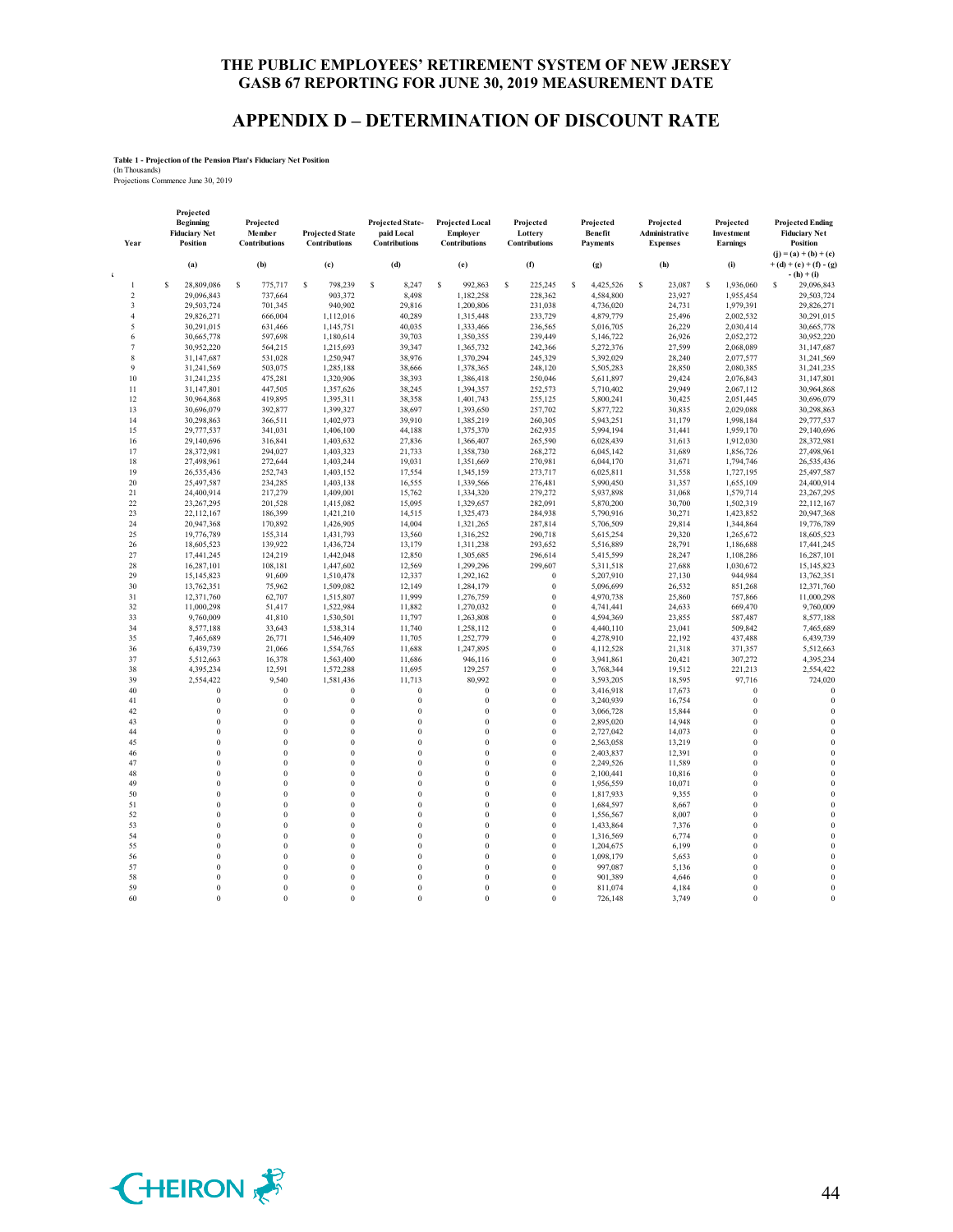# **APPENDIX D – DETERMINATION OF DISCOUNT RATE**

# **Table 1 - Projection of the Pension Plan's Fiduciary Net Position** (In Thousands) Projections Commence June 30, 2019

| Year               | Projected<br><b>Beginning</b><br><b>Fiduciary Net</b><br>Position | Projected<br>Member<br><b>Contributions</b> | <b>Projected State</b><br>Contributions | Projected State-<br>paid Local<br><b>Contributions</b> | <b>Projected Local</b><br><b>Employer</b><br>Contributions | Projected<br>Lottery<br>Contributions | Projected<br>Benefit<br><b>Payments</b> | Projected<br>Administrative<br><b>Expenses</b> | Projected<br>Investment<br><b>Earnings</b> | <b>Projected Ending</b><br><b>Fiduciary Net</b><br>Position<br>$(j) = (a) + (b) + (c)$ |
|--------------------|-------------------------------------------------------------------|---------------------------------------------|-----------------------------------------|--------------------------------------------------------|------------------------------------------------------------|---------------------------------------|-----------------------------------------|------------------------------------------------|--------------------------------------------|----------------------------------------------------------------------------------------|
| $\bar{\mathbf{t}}$ | (a)                                                               | (b)                                         | (c)                                     | (d)                                                    | (e)                                                        | (f)                                   | (g)                                     | (h)                                            | (i)                                        | $+(d)+(e)+(f)-(g)$<br>$-(h) + (i)$                                                     |
| 61                 | $\mathbf{0}$                                                      | $\bf{0}$                                    | $\boldsymbol{0}$                        | $\mathbf{0}$                                           | $\boldsymbol{0}$                                           | $\boldsymbol{0}$                      | 646,597                                 | 3,342                                          | $\theta$                                   | $\boldsymbol{0}$                                                                       |
| 62                 | $\bf{0}$                                                          | $\boldsymbol{0}$                            | $\boldsymbol{0}$                        | $\boldsymbol{0}$                                       | $\boldsymbol{0}$                                           | $\boldsymbol{0}$                      | 572,430                                 | 2,962                                          | $\bf{0}$                                   | $\boldsymbol{0}$                                                                       |
| 63                 | $\mathbf{0}$                                                      | $\boldsymbol{0}$                            | $\boldsymbol{0}$                        | $\boldsymbol{0}$                                       | $\boldsymbol{0}$                                           | $\boldsymbol{0}$                      | 503,647                                 | 2,610                                          | $\boldsymbol{0}$                           | $\boldsymbol{0}$                                                                       |
| 64                 | $\mathbf{0}$                                                      | $\bf{0}$                                    | $\boldsymbol{0}$                        | $\bf{0}$                                               | $\bf{0}$                                                   | $\boldsymbol{0}$                      | 440,230                                 | 2,285                                          | $\bf{0}$                                   | $\boldsymbol{0}$                                                                       |
| 65                 | $\mathbf{0}$                                                      | $\boldsymbol{0}$                            | $\boldsymbol{0}$                        | $\boldsymbol{0}$                                       | $\mathbf{0}$                                               | $\boldsymbol{0}$                      | 382,125                                 | 1,986                                          | $\boldsymbol{0}$                           | $\boldsymbol{0}$                                                                       |
|                    | $\theta$                                                          |                                             | $\mathbf{0}$                            | $\theta$                                               | $\theta$                                                   |                                       |                                         |                                                | $\theta$                                   |                                                                                        |
| 66                 | $\theta$                                                          | $\bf{0}$<br>$\mathbf{0}$                    | $\boldsymbol{0}$                        | $\mathbf{0}$                                           | $\boldsymbol{0}$                                           | $\boldsymbol{0}$<br>$\boldsymbol{0}$  | 329,257<br>281,509                      | 1,714                                          | $\mathbf{0}$                               | $\boldsymbol{0}$<br>$\mathbf{0}$                                                       |
| 67                 |                                                                   |                                             |                                         |                                                        |                                                            |                                       |                                         | 1,468                                          |                                            |                                                                                        |
| 68                 | $\mathbf{0}$                                                      | $\boldsymbol{0}$                            | $\boldsymbol{0}$                        | $\boldsymbol{0}$                                       | $\boldsymbol{0}$                                           | $\boldsymbol{0}$                      | 238,717                                 | 1,247                                          | $\boldsymbol{0}$                           | $\boldsymbol{0}$                                                                       |
| 69                 | $\mathbf{0}$                                                      | $\mathbf{0}$                                | $\mathbf{0}$                            | $\mathbf{0}$                                           | $\mathbf{0}$                                               | $\boldsymbol{0}$                      | 200,681                                 | 1,051                                          | $\mathbf{0}$                               | $\mathbf{0}$                                                                           |
| 70                 | $\mathbf{0}$                                                      | $\boldsymbol{0}$                            | $\boldsymbol{0}$                        | $\bf{0}$                                               | $\bf{0}$                                                   | $\boldsymbol{0}$                      | 167,156                                 | 877                                            | $\boldsymbol{0}$                           | $\boldsymbol{0}$                                                                       |
| 71                 | $\theta$                                                          | $\theta$                                    | $\mathbf{0}$                            | $\mathbf{0}$                                           | $\mathbf{0}$                                               | $\boldsymbol{0}$                      | 137,869                                 | 725                                            | $\mathbf{0}$                               | $\mathbf{0}$                                                                           |
| 72                 | $\mathbf{0}$                                                      | $\boldsymbol{0}$                            | $\mathbf{0}$                            | $\mathbf{0}$                                           | $\theta$                                                   | $\boldsymbol{0}$                      | 112,523                                 | 593                                            | $\bf{0}$                                   | $\boldsymbol{0}$                                                                       |
| 73                 | $\bf{0}$                                                          | $\boldsymbol{0}$                            | $\boldsymbol{0}$                        | $\bf{0}$                                               | $\boldsymbol{0}$                                           | $\boldsymbol{0}$                      | 90,804                                  | 479                                            | $\bf{0}$                                   | $\boldsymbol{0}$                                                                       |
| 74                 | $\mathbf{0}$                                                      | $\boldsymbol{0}$                            | $\boldsymbol{0}$                        | $\mathbf{0}$                                           | $\boldsymbol{0}$                                           | $\boldsymbol{0}$                      | 72,393                                  | 383                                            | $\mathbf{0}$                               | $\boldsymbol{0}$                                                                       |
| 75                 | $\boldsymbol{0}$                                                  | $\boldsymbol{0}$                            | $\boldsymbol{0}$                        | $\boldsymbol{0}$                                       | $\boldsymbol{0}$                                           | $\boldsymbol{0}$                      | 56,968                                  | 302                                            | $\boldsymbol{0}$                           | $\boldsymbol{0}$                                                                       |
| $76\,$             | $\mathbf{0}$                                                      | $\boldsymbol{0}$                            | $\boldsymbol{0}$                        | $\mathbf{0}$                                           | $\boldsymbol{0}$                                           | $\boldsymbol{0}$                      | 44,209                                  | 235                                            | $\mathbf{0}$                               | $\boldsymbol{0}$                                                                       |
| 77                 | $\mathbf{0}$                                                      | $\bf{0}$                                    | $\boldsymbol{0}$                        | $\boldsymbol{0}$                                       | $\bf{0}$                                                   | $\boldsymbol{0}$                      | 33,800                                  | 180                                            | $\bf{0}$                                   | $\boldsymbol{0}$                                                                       |
| 78                 | $\mathbf{0}$                                                      | $\boldsymbol{0}$                            | $\boldsymbol{0}$                        | $\mathbf{0}$                                           | $\boldsymbol{0}$                                           | $\boldsymbol{0}$                      | 25,436                                  | 136                                            | $\boldsymbol{0}$                           | $\boldsymbol{0}$                                                                       |
| 79                 | $\mathbf{0}$                                                      | $\boldsymbol{0}$                            | $\boldsymbol{0}$                        | $\boldsymbol{0}$                                       | $\boldsymbol{0}$                                           | $\boldsymbol{0}$                      | 18,823                                  | 101                                            | $\boldsymbol{0}$                           | $\boldsymbol{0}$                                                                       |
| 80                 | $\mathbf{0}$                                                      | $\boldsymbol{0}$                            | $\boldsymbol{0}$                        | $\boldsymbol{0}$                                       | $\boldsymbol{0}$                                           | $\boldsymbol{0}$                      | 13,686                                  | 74                                             | $\boldsymbol{0}$                           | $\boldsymbol{0}$                                                                       |
| 81                 | $\theta$                                                          | $\boldsymbol{0}$                            | $\boldsymbol{0}$                        | $\bf{0}$                                               | $\boldsymbol{0}$                                           | $\boldsymbol{0}$                      | 9,771                                   | 53                                             | $\boldsymbol{0}$                           | $\boldsymbol{0}$                                                                       |
|                    |                                                                   |                                             |                                         |                                                        |                                                            |                                       |                                         |                                                |                                            |                                                                                        |
| 82                 | $\theta$                                                          | $\boldsymbol{0}$                            | $\boldsymbol{0}$                        | $\boldsymbol{0}$                                       | $\mathbf{0}$                                               | $\boldsymbol{0}$                      | 6,845                                   | 37                                             | $\boldsymbol{0}$                           | $\boldsymbol{0}$                                                                       |
| 83                 | $\theta$                                                          | $\theta$                                    | $\mathbf{0}$                            | $\mathbf{0}$                                           | $\mathbf{0}$                                               | $\mathbf{0}$                          | 4,704                                   | 26                                             | $\theta$                                   | $\boldsymbol{0}$                                                                       |
| 84                 | $\boldsymbol{0}$                                                  | $\boldsymbol{0}$                            | $\boldsymbol{0}$                        | $\boldsymbol{0}$                                       | $\bf{0}$                                                   | $\boldsymbol{0}$                      | 3,172                                   | 17                                             | $\bf{0}$                                   | $\boldsymbol{0}$                                                                       |
| 85                 | $\mathbf{0}$                                                      | $\boldsymbol{0}$                            | $\boldsymbol{0}$                        | $\boldsymbol{0}$                                       | $\boldsymbol{0}$                                           | $\boldsymbol{0}$                      | 2,100                                   | 12                                             | $\boldsymbol{0}$                           | $\boldsymbol{0}$                                                                       |
| 86                 | $\mathbf{0}$                                                      | $\boldsymbol{0}$                            | $\boldsymbol{0}$                        | $\bf{0}$                                               | $\bf{0}$                                                   | $\boldsymbol{0}$                      | 1,367                                   | $\,$ 8 $\,$                                    | $\bf{0}$                                   | $\boldsymbol{0}$                                                                       |
| 87                 | $\mathbf{0}$                                                      | $\boldsymbol{0}$                            | $\boldsymbol{0}$                        | $\bf{0}$                                               | $\boldsymbol{0}$                                           | $\boldsymbol{0}$                      | 878                                     | 5                                              | $\boldsymbol{0}$                           | $\boldsymbol{0}$                                                                       |
| 88                 | $\theta$                                                          | $\bf{0}$                                    | $\boldsymbol{0}$                        | $\theta$                                               | $\theta$                                                   | $\boldsymbol{0}$                      | 559                                     | 3                                              | $\bf{0}$                                   | $\boldsymbol{0}$                                                                       |
| 89                 | $\mathbf{0}$                                                      | $\boldsymbol{0}$                            | $\boldsymbol{0}$                        | $\mathbf{0}$                                           | $\boldsymbol{0}$                                           | $\boldsymbol{0}$                      | 355                                     | $\mathbf 2$                                    | $\mathbf{0}$                               | $\boldsymbol{0}$                                                                       |
| 90                 | $\boldsymbol{0}$                                                  | $\boldsymbol{0}$                            | $\boldsymbol{0}$                        | $\boldsymbol{0}$                                       | $\boldsymbol{0}$                                           | $\boldsymbol{0}$                      | 227                                     | $\mathbf{1}$                                   | $\boldsymbol{0}$                           | $\boldsymbol{0}$                                                                       |
| 91                 | $\theta$                                                          | $\boldsymbol{0}$                            | $\boldsymbol{0}$                        | $\mathbf{0}$                                           | $\boldsymbol{0}$                                           | $\boldsymbol{0}$                      | 147                                     | $\mathbf{1}$                                   | $\mathbf{0}$                               | $\boldsymbol{0}$                                                                       |
| 92                 | $\mathbf{0}$                                                      | $\boldsymbol{0}$                            | $\boldsymbol{0}$                        | $\bf{0}$                                               | $\boldsymbol{0}$                                           | $\boldsymbol{0}$                      | 98                                      | 1                                              | $\bf{0}$                                   | $\boldsymbol{0}$                                                                       |
| 93                 | $\theta$                                                          | $\mathbf{0}$                                | $\mathbf{0}$                            | $\mathbf{0}$                                           | $\mathbf{0}$                                               | $\mathbf{0}$                          | 67                                      | $\mathbf{0}$                                   | $\mathbf{0}$                               | $\boldsymbol{0}$                                                                       |
| 94                 | $\mathbf{0}$                                                      | $\bf{0}$                                    | $\boldsymbol{0}$                        | $\boldsymbol{0}$                                       | $\theta$                                                   | $\boldsymbol{0}$                      | 47                                      | $\mathbf{0}$                                   | $\bf{0}$                                   | $\boldsymbol{0}$                                                                       |
| 95                 | $\mathbf{0}$                                                      | $\boldsymbol{0}$                            | $\boldsymbol{0}$                        | $\mathbf{0}$                                           | $\boldsymbol{0}$                                           | $\boldsymbol{0}$                      | 34                                      | $\mathbf{0}$                                   | $\mathbf{0}$                               | $\boldsymbol{0}$                                                                       |
| 96                 | $\theta$                                                          | $\boldsymbol{0}$                            | $\boldsymbol{0}$                        | $\boldsymbol{0}$                                       | $\boldsymbol{0}$                                           | $\boldsymbol{0}$                      | 25                                      | $\boldsymbol{0}$                               | $\boldsymbol{0}$                           | $\boldsymbol{0}$                                                                       |
| 97                 | $\mathbf{0}$                                                      |                                             |                                         |                                                        |                                                            |                                       |                                         | $\mathbf{0}$                                   |                                            |                                                                                        |
|                    |                                                                   | $\boldsymbol{0}$                            | $\boldsymbol{0}$                        | $\boldsymbol{0}$                                       | $\boldsymbol{0}$                                           | $\boldsymbol{0}$                      | 19                                      |                                                | $\boldsymbol{0}$                           | $\boldsymbol{0}$                                                                       |
| 98                 | $\theta$                                                          | $\boldsymbol{0}$                            | $\boldsymbol{0}$                        | $\theta$                                               | $\bf{0}$                                                   | $\boldsymbol{0}$                      | 14                                      | $\boldsymbol{0}$                               | $\bf{0}$                                   | $\boldsymbol{0}$                                                                       |
| 99                 | $\mathbf{0}$                                                      | $\bf{0}$                                    | $\boldsymbol{0}$                        | $\bf{0}$                                               | $\bf{0}$                                                   | $\boldsymbol{0}$                      | 10                                      | $\boldsymbol{0}$                               | $\bf{0}$                                   | $\boldsymbol{0}$                                                                       |
| 100                | $\mathbf{0}$                                                      | $\boldsymbol{0}$                            | $\boldsymbol{0}$                        | $\bf{0}$                                               | $\bf{0}$                                                   | $\boldsymbol{0}$                      | 8                                       | $\boldsymbol{0}$                               | $\bf{0}$                                   | $\boldsymbol{0}$                                                                       |
| 101                | $\mathbf{0}$                                                      | $\boldsymbol{0}$                            | $\boldsymbol{0}$                        | $\boldsymbol{0}$                                       | $\boldsymbol{0}$                                           | $\boldsymbol{0}$                      | 6                                       | $\boldsymbol{0}$                               | $\boldsymbol{0}$                           | $\boldsymbol{0}$                                                                       |
| 102                | $\mathbf{0}$                                                      | $\boldsymbol{0}$                            | $\boldsymbol{0}$                        | $\boldsymbol{0}$                                       | $\boldsymbol{0}$                                           | $\boldsymbol{0}$                      | $\overline{4}$                          | $\boldsymbol{0}$                               | $\boldsymbol{0}$                           | $\boldsymbol{0}$                                                                       |
| 103                | $\mathbf{0}$                                                      | $\boldsymbol{0}$                            | $\boldsymbol{0}$                        | $\boldsymbol{0}$                                       | $\bf{0}$                                                   | $\boldsymbol{0}$                      | $\mathfrak z$                           | $\boldsymbol{0}$                               | $\bf{0}$                                   | $\boldsymbol{0}$                                                                       |
| 104                | $\mathbf{0}$                                                      | $\boldsymbol{0}$                            | $\boldsymbol{0}$                        | $\boldsymbol{0}$                                       | $\boldsymbol{0}$                                           | $\boldsymbol{0}$                      | $\,2$                                   | $\boldsymbol{0}$                               | $\boldsymbol{0}$                           | $\boldsymbol{0}$                                                                       |
| 105                | $\theta$                                                          | $\bf{0}$                                    | $\mathbf{0}$                            | $\theta$                                               | $\theta$                                                   | $\boldsymbol{0}$                      | $\mathbf{1}$                            | $\mathbf{0}$                                   | $\theta$                                   | $\boldsymbol{0}$                                                                       |
| 106                | $\theta$                                                          | $\boldsymbol{0}$                            | $\boldsymbol{0}$                        | $\mathbf{0}$                                           | $\boldsymbol{0}$                                           | $\boldsymbol{0}$                      | 1                                       | $\mathbf{0}$                                   | $\mathbf{0}$                               | $\mathbf{0}$                                                                           |
| 107                | $\mathbf{0}$                                                      | $\boldsymbol{0}$                            | $\boldsymbol{0}$                        | $\boldsymbol{0}$                                       | $\boldsymbol{0}$                                           | $\boldsymbol{0}$                      | 1                                       | $\boldsymbol{0}$                               | $\boldsymbol{0}$                           | $\boldsymbol{0}$                                                                       |
| 108                | $\mathbf{0}$                                                      | $\mathbf{0}$                                | $\mathbf{0}$                            | $\mathbf{0}$                                           | $\mathbf{0}$                                               | $\mathbf{0}$                          | $\boldsymbol{0}$                        | $\mathbf{0}$                                   | $\mathbf{0}$                               | $\boldsymbol{0}$                                                                       |
| 109                | $\mathbf{0}$                                                      | $\boldsymbol{0}$                            | $\boldsymbol{0}$                        | $\bf{0}$                                               | $\bf{0}$                                                   | $\boldsymbol{0}$                      | $\boldsymbol{0}$                        | $\boldsymbol{0}$                               | $\bf{0}$                                   | $\boldsymbol{0}$                                                                       |
| 110                | $\theta$                                                          | $\theta$                                    | $\mathbf{0}$                            | $\mathbf{0}$                                           | $\theta$                                                   | $\mathbf{0}$                          | $\mathbf{0}$                            | $\mathbf{0}$                                   | $\mathbf{0}$                               | $\mathbf{0}$                                                                           |
| 111                | $\theta$                                                          | $\boldsymbol{0}$                            | $\boldsymbol{0}$                        | $\boldsymbol{0}$                                       | $\bf{0}$                                                   | $\boldsymbol{0}$                      | $\boldsymbol{0}$                        | $\boldsymbol{0}$                               | $\boldsymbol{0}$                           | $\mathbf{0}$                                                                           |
|                    |                                                                   |                                             |                                         |                                                        |                                                            |                                       |                                         |                                                |                                            |                                                                                        |
| 112                | $\boldsymbol{0}$                                                  | $\boldsymbol{0}$                            | $\boldsymbol{0}$                        | $\boldsymbol{0}$                                       | $\boldsymbol{0}$                                           | $\boldsymbol{0}$                      | $\boldsymbol{0}$                        | $\boldsymbol{0}$                               | $\boldsymbol{0}$                           | $\boldsymbol{0}$                                                                       |
| 113                | $\mathbf{0}$                                                      | $\boldsymbol{0}$                            | $\boldsymbol{0}$                        | $\mathbf{0}$                                           | $\boldsymbol{0}$                                           | $\boldsymbol{0}$                      | $\boldsymbol{0}$                        | $\boldsymbol{0}$                               | $\boldsymbol{0}$                           | $\boldsymbol{0}$                                                                       |
| 114                | $\boldsymbol{0}$                                                  | $\boldsymbol{0}$                            | $\boldsymbol{0}$                        | $\boldsymbol{0}$                                       | $\boldsymbol{0}$                                           | $\boldsymbol{0}$                      | $\boldsymbol{0}$                        | $\boldsymbol{0}$                               | $\boldsymbol{0}$                           | $\boldsymbol{0}$                                                                       |
| 115                | $\mathbf{0}$                                                      | $\mathbf{0}$                                | $\mathbf{0}$                            | $\mathbf{0}$                                           | $\mathbf{0}$                                               | $\mathbf{0}$                          | $\boldsymbol{0}$                        | $\mathbf{0}$                                   | $\boldsymbol{0}$                           | $\boldsymbol{0}$                                                                       |

![](_page_46_Picture_5.jpeg)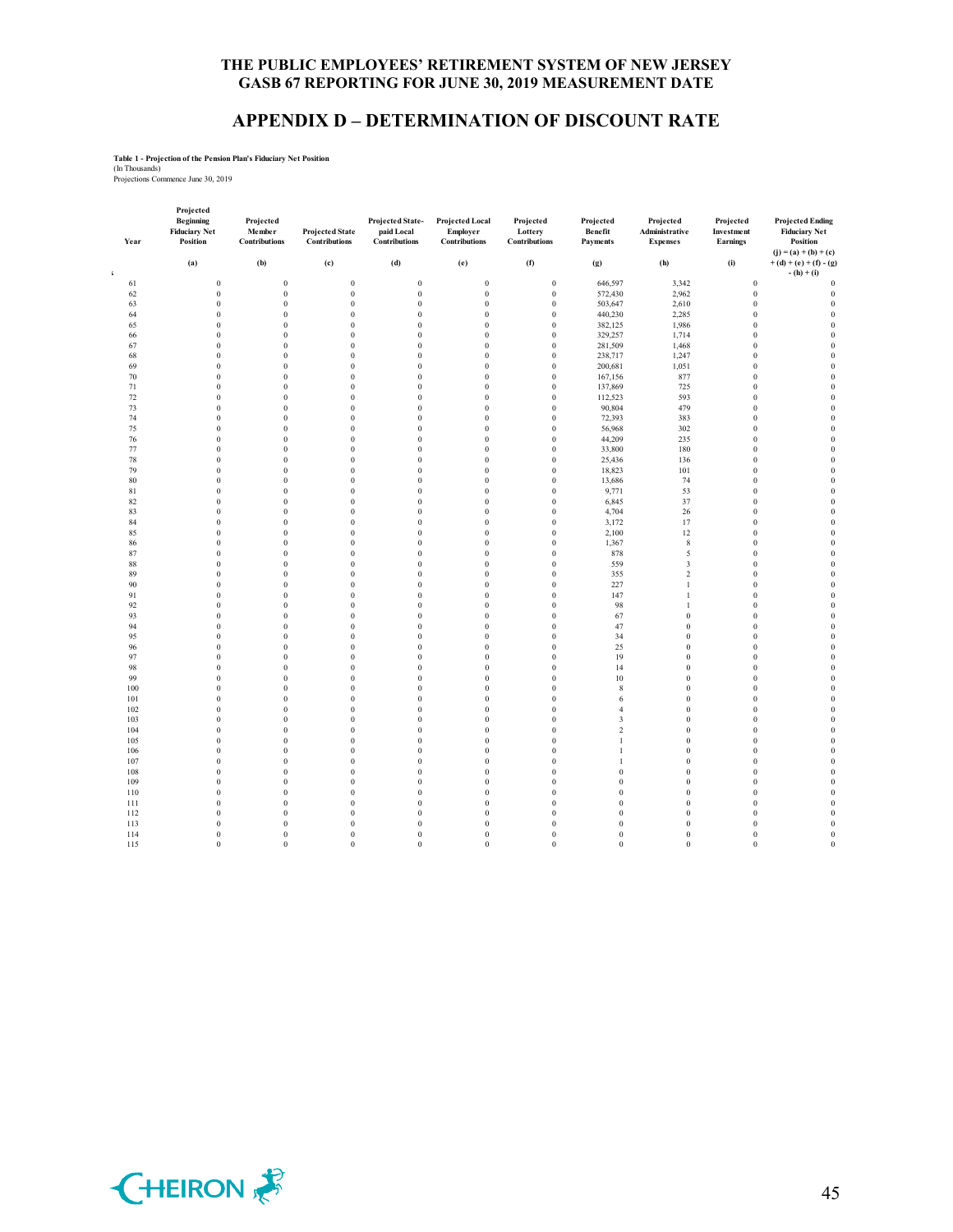# **APPENDIX D – DETERMINATION OF DISCOUNT RATE**

**Table 2 - Actuarial Present Values of Projected Benefit Payments**

(In Thousands)

Projections Commence June 30, 2019

\* From Table 1 - Projection of the Pension Plan's Fiduciary Net Position, column (a)

\*\* From Table 1 - Projection of the Pension Plan's Fiduciary Net Position, column (g) **Projected Projected Benefit** 

| Year           | Projected<br><b>Beginning</b><br><b>Fiduciary Net</b><br>Position* | <b>Projected Benefit</b><br><b>Payments</b> for<br>current Plan<br>participants** | "Funded" Portion of<br><b>Benefit Payments</b> | "Unfunde d"<br>Portion of<br>Benefit<br><b>Payments</b> | <b>Present Value of</b><br>"Funded" Benefit<br><b>Payments</b> | <b>Present Value of</b><br>"Unfunded" Benefit<br><b>Payments</b> | <b>Present Value of</b><br><b>Benefit Payments</b><br><b>Using the Single</b><br><b>Discount Rate</b> |
|----------------|--------------------------------------------------------------------|-----------------------------------------------------------------------------------|------------------------------------------------|---------------------------------------------------------|----------------------------------------------------------------|------------------------------------------------------------------|-------------------------------------------------------------------------------------------------------|
| (a)            | (b)                                                                | (c)                                                                               | (d) = (c) if (b) >= (c)                        | $(e) = (c) - (d)$                                       | $(f) = (d) /$<br>$(1+7.00\%)$ <sup>^</sup> [(a) - .5]          | $(g) = (e) /$<br>$(1+3.50\%)$ <sup>^</sup> [(a) - .5]            | $(h) = (c) /$<br>$(1+6.28\%)$ <sup>^</sup> [(a) - .5]                                                 |
| 1              | s<br>28,809,086                                                    | s<br>4,425,526                                                                    | \$<br>4,425,526                                | \$<br>$\boldsymbol{0}$                                  | \$<br>4,278,318                                                | \$<br>$\boldsymbol{0}$                                           | $\mathsf{\$}$<br>4,292,802                                                                            |
| $\sqrt{2}$     | 29,096,843                                                         | 4,584,800                                                                         | 4,584,800                                      | $\boldsymbol{0}$                                        | 4,142,331                                                      | $\boldsymbol{0}$                                                 | 4,184,545                                                                                             |
| 3              | 29,503,724                                                         | 4,736,020                                                                         | 4,736,020                                      | $\boldsymbol{0}$                                        | 3,999,025                                                      | $\boldsymbol{0}$                                                 | 4,067,180                                                                                             |
| $\overline{4}$ | 29,826,271                                                         | 4,879,779                                                                         | 4,879,779                                      | $\boldsymbol{0}$                                        | 3,850,853                                                      | $\boldsymbol{0}$                                                 | 3,943,046                                                                                             |
| 5              | 30,291,015                                                         | 5,016,705                                                                         | 5,016,705                                      | $\boldsymbol{0}$                                        | 3,699,914                                                      | $\boldsymbol{0}$                                                 | 3,814,189                                                                                             |
| 6              | 30,665,778                                                         | 5,146,722                                                                         | 5,146,722                                      | $\boldsymbol{0}$                                        | 3,547,480                                                      | $\boldsymbol{0}$                                                 | 3,681,851                                                                                             |
| $\overline{7}$ | 30,952,220                                                         | 5,272,376                                                                         | 5,272,376                                      | $\boldsymbol{0}$                                        | 3,396,345                                                      | $\boldsymbol{0}$                                                 | 3,548,900                                                                                             |
| 8              | 31,147,687                                                         | 5,392,029                                                                         | 5,392,029                                      | $\boldsymbol{0}$                                        | 3,246,190                                                      | $\mathbf{0}$                                                     | 3,415,007                                                                                             |
| 9              | 31,241,569                                                         | 5,505,283                                                                         | 5,505,283                                      | $\boldsymbol{0}$                                        | 3,097,544                                                      | $\mathbf{0}$                                                     | 3,280,733                                                                                             |
| 10             | 31,241,235                                                         | 5,611,897                                                                         | 5,611,897                                      | $\boldsymbol{0}$                                        | 2,950,963                                                      | $\boldsymbol{0}$                                                 | 3,146,682                                                                                             |
| 11             | 31,147,801                                                         | 5,710,402                                                                         | 5,710,402                                      | $\boldsymbol{0}$                                        | 2,806,319                                                      | $\boldsymbol{0}$                                                 | 3,012,740                                                                                             |
| 12             | 30,964,868                                                         | 5,800,241                                                                         | 5,800,241                                      | $\boldsymbol{0}$                                        | 2,663,990                                                      | $\mathbf{0}$                                                     | 2,879,341                                                                                             |
| 13             | 30,696,079                                                         | 5,877,722                                                                         | 5,877,722                                      | $\boldsymbol{0}$                                        | 2,522,968                                                      | $\boldsymbol{0}$                                                 | 2,745,415                                                                                             |
| 14             | 30,298,863                                                         | 5,943,251                                                                         | 5,943,251                                      | $\boldsymbol{0}$                                        | 2,384,202                                                      | $\mathbf{0}$                                                     | 2,612,010                                                                                             |
| 15             | 29,777,537                                                         | 5,994,194                                                                         | 5,994,194                                      | $\boldsymbol{0}$                                        | 2,247,326                                                      | $\boldsymbol{0}$                                                 | 2,478,754                                                                                             |
| 16             | 29,140,696                                                         | 6,028,439                                                                         | 6,028,439                                      | $\boldsymbol{0}$                                        | 2,112,303                                                      | $\boldsymbol{0}$                                                 | 2,345,630                                                                                             |
| 17             | 28,372,981                                                         | 6,045,142                                                                         | 6,045,142                                      | $\boldsymbol{0}$                                        | 1,979,585                                                      | $\boldsymbol{0}$                                                 | 2,213,161                                                                                             |
| 18             | 27,498,961                                                         | 6,044,170                                                                         | 6,044,170                                      | $\mathbf{0}$                                            | 1,849,782                                                      | $\boldsymbol{0}$                                                 | 2,082,069                                                                                             |
| 19             | 26,535,436                                                         | 6,025,811                                                                         | 6,025,811                                      | $\boldsymbol{0}$                                        | 1,723,517                                                      | $\boldsymbol{0}$                                                 | 1,953,106                                                                                             |
| 20             | 25,497,587                                                         | 5,990,450                                                                         | 5,990,450                                      | $\boldsymbol{0}$                                        | 1,601,311                                                      | $\boldsymbol{0}$                                                 | 1,826,929                                                                                             |
| 21             | 24,400,914                                                         | 5,937,898                                                                         | 5,937,898                                      | $\boldsymbol{0}$                                        | 1,483,424                                                      | $\boldsymbol{0}$                                                 | 1,703,911                                                                                             |
| 22             | 23, 267, 295                                                       | 5,870,200                                                                         | 5,870,200                                      | $\mathbf{0}$                                            | 1,370,571                                                      | $\boldsymbol{0}$                                                 | 1,584,963                                                                                             |
| 23             | 22,112,167                                                         | 5,790,916                                                                         | 5,790,916                                      | $\boldsymbol{0}$                                        | 1,263,608                                                      | $\boldsymbol{0}$                                                 | 1,471,178                                                                                             |
| 24             | 20,947,368                                                         | 5,706,509                                                                         | 5,706,509                                      | $\mathbf{0}$                                            | 1,163,729                                                      | $\boldsymbol{0}$                                                 | 1,364,082                                                                                             |
| 25             | 19,776,789                                                         | 5,615,254                                                                         | 5,615,254                                      | $\boldsymbol{0}$                                        | 1,070,205                                                      | $\boldsymbol{0}$                                                 | 1,262,965                                                                                             |
| 26             | 18,605,523                                                         | 5,516,889                                                                         | 5,516,889                                      | $\boldsymbol{0}$                                        | 982,670                                                        | $\boldsymbol{0}$                                                 | 1,167,530                                                                                             |
| 27             | 17,441,245                                                         | 5,415,599                                                                         | 5,415,599                                      | $\boldsymbol{0}$                                        | 901,522                                                        | $\mathbf{0}$                                                     | 1,078,381                                                                                             |
| 28             | 16,287,101                                                         | 5,311,518                                                                         | 5,311,518                                      | $\boldsymbol{0}$                                        | 826,351                                                        | $\boldsymbol{0}$                                                 | 995,168                                                                                               |
| 29             | 15, 145, 823                                                       | 5,207,910                                                                         | 5,207,910                                      | $\boldsymbol{0}$                                        | 757,226                                                        | $\boldsymbol{0}$                                                 | 918,106                                                                                               |
| 30             | 13,762,351                                                         | 5,096,699                                                                         | 5,096,699                                      | $\boldsymbol{0}$                                        | 692,576                                                        | $\boldsymbol{0}$                                                 | 845,416                                                                                               |
| 31             | 12,371,760                                                         | 4,970,738                                                                         | 4,970,738                                      | $\boldsymbol{0}$                                        | 631,271                                                        | $\mathbf{0}$                                                     | 775,808                                                                                               |
| 32             | 11,000,298                                                         | 4,741,441                                                                         | 4,741,441                                      | $\boldsymbol{0}$                                        | 562,758                                                        | $\boldsymbol{0}$                                                 | 696,299                                                                                               |
| 33             | 9,760,009                                                          | 4,594,369                                                                         | 4,594,369                                      | $\mathbf{0}$                                            | 509,628                                                        | $\mathbf{0}$                                                     | 634,838                                                                                               |
| 34             | 8,577,188                                                          | 4,440,110                                                                         | 4,440,110                                      | $\boldsymbol{0}$                                        | 460,296                                                        | $\mathbf{0}$                                                     | 577,275                                                                                               |
| 35             | 7,465,689                                                          | 4,278,910                                                                         | 4,278,910                                      | $\boldsymbol{0}$                                        | 414,565                                                        | $\mathbf{0}$                                                     | 523,449                                                                                               |
| 36             | 6,439,739                                                          | 4,112,528                                                                         | 4,112,528                                      | $\boldsymbol{0}$<br>$\boldsymbol{0}$                    | 372,379                                                        | $\boldsymbol{0}$<br>$\boldsymbol{0}$                             | 473,371                                                                                               |
| 37             | 5,512,663                                                          | 3,941,861                                                                         | 3,941,861                                      | $\theta$                                                | 333,575                                                        | $\mathbf{0}$                                                     | 426,920                                                                                               |
| 38<br>39       | 4,395,234                                                          | 3,768,344                                                                         | 3,768,344                                      |                                                         | 298,029<br>188,807                                             |                                                                  | 384,014                                                                                               |
| 40             | 2,554,422<br>$\boldsymbol{0}$                                      | 3,593,205<br>3,416,918                                                            | 2,554,422<br>$\bf{0}$                          | 1,038,783<br>3,416,918                                  | $\boldsymbol{0}$                                               | 276,262<br>877,992                                               | 344,533                                                                                               |
| 41             | $\boldsymbol{0}$                                                   | 3,240,939                                                                         | $\mathbf{0}$                                   | 3,240,939                                               | $\boldsymbol{0}$                                               | 804,612                                                          | 308,273<br>275,121                                                                                    |
| 42             | $\boldsymbol{0}$                                                   | 3,066,728                                                                         | $\bf{0}$                                       | 3,066,728                                               | $\boldsymbol{0}$                                               | 735,615                                                          | 244,951                                                                                               |
| 43             | $\mathbf{0}$                                                       | 2,895,020                                                                         | $\mathbf{0}$                                   | 2,895,020                                               | $\boldsymbol{0}$                                               | 670,945                                                          | 217,574                                                                                               |
| 44             | $\mathbf{0}$                                                       | 2,727,042                                                                         | $\bf{0}$                                       | 2,727,042                                               | $\boldsymbol{0}$                                               | 610,642                                                          | 192,841                                                                                               |
| 45             | $\mathbf{0}$                                                       | 2,563,058                                                                         | $\mathbf{0}$                                   | 2,563,058                                               | $\mathbf{0}$                                                   | 554,514                                                          | 170,537                                                                                               |
| 46             | $\boldsymbol{0}$                                                   | 2,403,837                                                                         | $\bf{0}$                                       | 2,403,837                                               | $\boldsymbol{0}$                                               | 502,480                                                          | 150,493                                                                                               |
| 47             | $\mathbf{0}$                                                       | 2,249,526                                                                         | $\mathbf{0}$                                   | 2,249,526                                               | $\mathbf{0}$                                                   | 454,323                                                          | 132,512                                                                                               |
| 48             | 0                                                                  | 2,100,441                                                                         | 0                                              | 2,100,441                                               | 0                                                              | 409,868                                                          | 116,420                                                                                               |
| 49             | $\boldsymbol{0}$                                                   | 1,956,559                                                                         | $\boldsymbol{0}$                               | 1,956,559                                               | $\boldsymbol{0}$                                               | 368,881                                                          | 102,038                                                                                               |
| 50             | $\boldsymbol{0}$                                                   | 1,817,933                                                                         | $\boldsymbol{0}$                               | 1,817,933                                               | $\boldsymbol{0}$                                               | 331,154                                                          | 89,207                                                                                                |
| 51             | $\boldsymbol{0}$                                                   | 1,684,597                                                                         | $\boldsymbol{0}$                               | 1,684,597                                               | $\boldsymbol{0}$                                               | 296,489                                                          | 77,780                                                                                                |
| 52             | $\boldsymbol{0}$                                                   | 1,556,567                                                                         | $\boldsymbol{0}$                               | 1,556,567                                               | $\boldsymbol{0}$                                               | 264,691                                                          | 67,623                                                                                                |
| 53             | $\boldsymbol{0}$                                                   | 1,433,864                                                                         | $\boldsymbol{0}$                               | 1,433,864                                               | $\boldsymbol{0}$                                               | 235,581                                                          | 58,612                                                                                                |
| 54             | $\boldsymbol{0}$                                                   | 1,316,569                                                                         | $\boldsymbol{0}$                               | 1,316,569                                               | $\boldsymbol{0}$                                               | 208,995                                                          | 50,637                                                                                                |
| 55             | $\boldsymbol{0}$                                                   | 1,204,675                                                                         | $\boldsymbol{0}$                               | 1,204,675                                               | $\boldsymbol{0}$                                               | 184,766                                                          | 43,596                                                                                                |
| 56             | $\boldsymbol{0}$                                                   | 1,098,179                                                                         | $\boldsymbol{0}$                               | 1,098,179                                               | $\boldsymbol{0}$                                               | 162,736                                                          | 37,394                                                                                                |
| 57             | $\boldsymbol{0}$                                                   | 997,087                                                                           | $\boldsymbol{0}$                               | 997,087                                                 | $\boldsymbol{0}$                                               | 142,759                                                          | 31,946                                                                                                |
| 58             | $\boldsymbol{0}$                                                   | 901,389                                                                           | $\boldsymbol{0}$                               | 901,389                                                 | $\boldsymbol{0}$                                               | 124,693                                                          | 27,174                                                                                                |
| 59             | $\boldsymbol{0}$                                                   | 811,074                                                                           | $\boldsymbol{0}$                               | 811,074                                                 | $\boldsymbol{0}$                                               | 108,405                                                          | 23,006                                                                                                |
| 60             | $\boldsymbol{0}$                                                   | 726,148                                                                           | $\boldsymbol{0}$                               | 726,148                                                 | $\boldsymbol{0}$                                               | 93,772                                                           | 19,380                                                                                                |

![](_page_47_Picture_8.jpeg)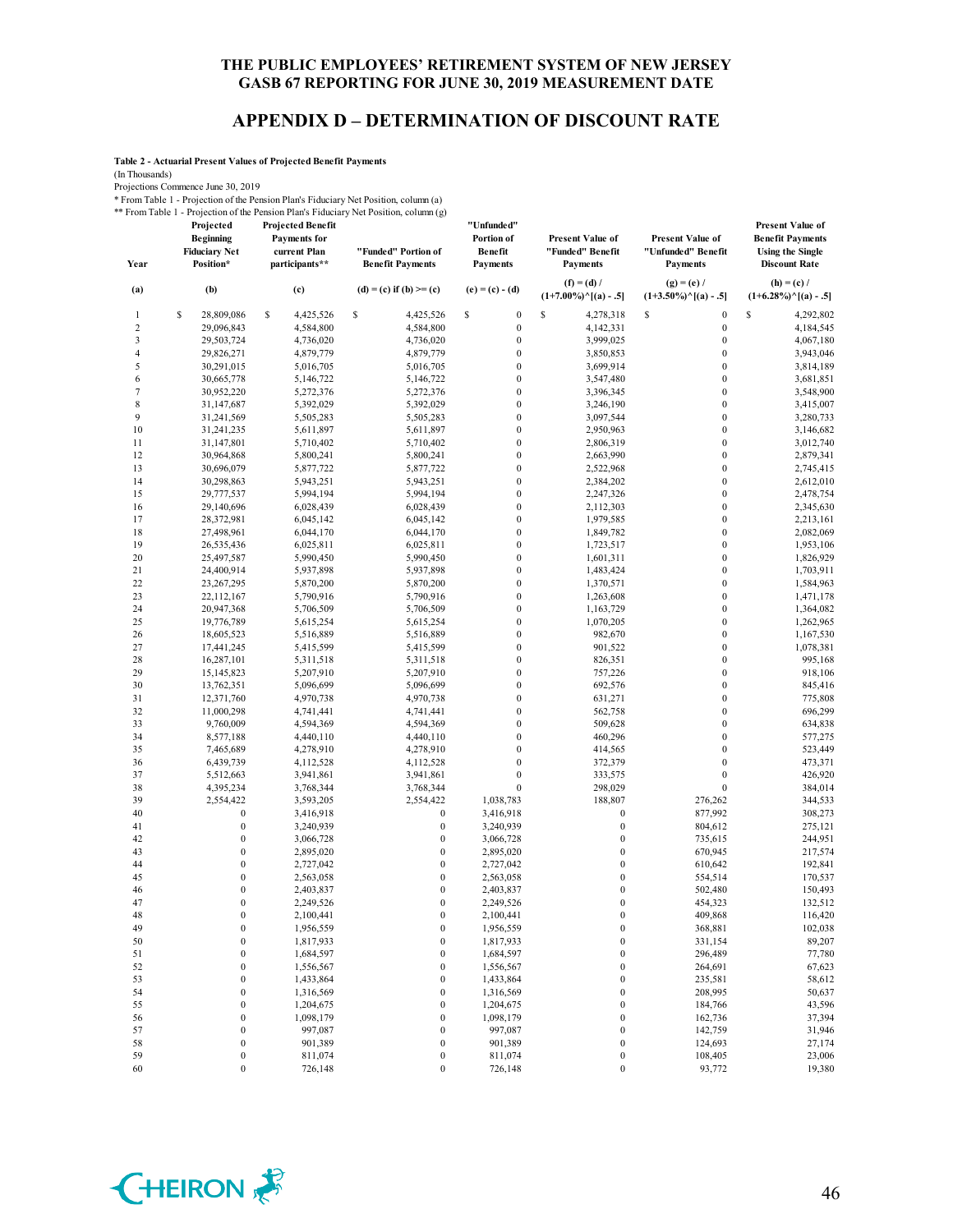# **APPENDIX D – DETERMINATION OF DISCOUNT RATE**

**Table 2 - Actuarial Present Values of Projected Benefit Payments**

(In Thousands)

Projections Commence June 30, 2019

\* From Table 1 - Projection of the Pension Plan's Fiduciary Net Position, column (a) \*\* From Table 1 - Projection of the Pension Plan's Fiduciary Net Position, column (g)

|            | Projected<br><b>Beginning</b><br><b>Fiduciary Net</b> | <b>Projected Benefit</b><br><b>Payments</b> for<br>current Plan | "Funded" Portion of                  | "Unfunded"<br>Portion of<br>Benefit | <b>Present Value of</b><br>"Funded" Benefit           | <b>Present Value of</b><br>"Unfunded" Benefit         | <b>Present Value of</b><br><b>Benefit Payments</b><br><b>Using the Single</b> |
|------------|-------------------------------------------------------|-----------------------------------------------------------------|--------------------------------------|-------------------------------------|-------------------------------------------------------|-------------------------------------------------------|-------------------------------------------------------------------------------|
| Year       | Position*                                             | participants**                                                  | <b>Benefit Payments</b>              | <b>Payments</b>                     | <b>Payments</b>                                       | <b>Payments</b>                                       | <b>Discount Rate</b>                                                          |
| (a)        | (b)                                                   | (c)                                                             | (d) = (c) if (b) >= (c)              | $(e) = (c) - (d)$                   | $(f) = (d) /$<br>$(1+7.00\%)$ <sup>^</sup> [(a) - .5] | $(g) = (e) /$<br>$(1+3.50\%)$ <sup>^</sup> [(a) - .5] | $(h) = (c) /$<br>$(1+6.28\%)$ <sup>^</sup> [(a) - .5]                         |
| 61         | $\boldsymbol{0}$                                      | 646,597                                                         | $\boldsymbol{0}$                     | 646,597                             | $\boldsymbol{0}$                                      | 80,676                                                | 16,238                                                                        |
| 62         | $\boldsymbol{0}$                                      | 572,430                                                         | $\boldsymbol{0}$                     | 572,430                             | $\boldsymbol{0}$                                      | 69,007                                                | 13,526                                                                        |
| 63         | $\boldsymbol{0}$                                      | 503,647                                                         | $\boldsymbol{0}$                     | 503,647                             | $\boldsymbol{0}$                                      | 58,662                                                | 11,197                                                                        |
| 64         | $\boldsymbol{0}$                                      | 440,230                                                         | $\boldsymbol{0}$                     | 440,230                             | $\mathbf{0}$                                          | 49,541                                                | 9,209                                                                         |
| 65         | $\boldsymbol{0}$                                      | 382,125                                                         | $\boldsymbol{0}$                     | 382,125                             | $\boldsymbol{0}$                                      | 41,548                                                | 7,521                                                                         |
| 66         | $\boldsymbol{0}$                                      | 329,257                                                         | $\boldsymbol{0}$                     | 329,257                             | $\boldsymbol{0}$                                      | 34,589                                                | 6,098                                                                         |
| 67         | $\mathbf{0}$                                          | 281,509                                                         | $\mathbf{0}$                         | 281,509                             | $\mathbf{0}$                                          | 28,573                                                | 4,906                                                                         |
| 68         | $\mathbf{0}$                                          | 238,717                                                         | $\mathbf{0}$                         | 238,717                             | $\mathbf{0}$                                          | 23,410                                                | 3,914                                                                         |
| 69         | $\boldsymbol{0}$                                      | 200,681                                                         | $\boldsymbol{0}$                     | 200,681                             | $\mathbf{0}$                                          | 19,015                                                | 3,096                                                                         |
| 70         | $\boldsymbol{0}$                                      | 167,156                                                         | $\boldsymbol{0}$                     | 167,156                             | $\boldsymbol{0}$                                      | 15,303                                                | 2,426                                                                         |
| 71<br>72   | $\boldsymbol{0}$<br>$\boldsymbol{0}$                  | 137,869<br>112,523                                              | $\boldsymbol{0}$<br>$\boldsymbol{0}$ | 137,869<br>112,523                  | $\boldsymbol{0}$<br>$\mathbf{0}$                      | 12,195<br>9,616                                       | 1,883<br>1,446                                                                |
| 73         | $\boldsymbol{0}$                                      | 90,804                                                          | $\boldsymbol{0}$                     | 90,804                              | $\boldsymbol{0}$                                      | 7,498                                                 | 1,098                                                                         |
| 74         | $\boldsymbol{0}$                                      | 72,393                                                          | $\boldsymbol{0}$                     | 72,393                              | $\boldsymbol{0}$                                      | 5,775                                                 | 824                                                                           |
| 75         | $\boldsymbol{0}$                                      | 56,968                                                          | $\boldsymbol{0}$                     | 56,968                              | $\boldsymbol{0}$                                      | 4,391                                                 | 610                                                                           |
| 76         | $\mathbf{0}$                                          | 44,209                                                          | $\mathbf{0}$                         | 44,209                              | $\mathbf{0}$                                          | 3,292                                                 | 445                                                                           |
| 77         | $\boldsymbol{0}$                                      | 33,800                                                          | $\boldsymbol{0}$                     | 33,800                              | $\boldsymbol{0}$                                      | 2,432                                                 | 320                                                                           |
| 78         | $\boldsymbol{0}$                                      | 25,436                                                          | $\boldsymbol{0}$                     | 25,436                              | $\mathbf{0}$                                          | 1,768                                                 | 227                                                                           |
| 79         | $\boldsymbol{0}$                                      | 18,823                                                          | $\boldsymbol{0}$                     | 18,823                              | $\boldsymbol{0}$                                      | 1,264                                                 | 158                                                                           |
| 80         | $\boldsymbol{0}$                                      | 13,686                                                          | $\boldsymbol{0}$                     | 13,686                              | $\mathbf{0}$                                          | 888                                                   | 108                                                                           |
| 81         | $\boldsymbol{0}$                                      | 9,771                                                           | $\boldsymbol{0}$                     | 9,771                               | $\boldsymbol{0}$                                      | 613                                                   | 73                                                                            |
| 82         | $\boldsymbol{0}$                                      | 6,845                                                           | $\boldsymbol{0}$                     | 6,845                               | $\boldsymbol{0}$                                      | 415                                                   | 48                                                                            |
| 83         | $\boldsymbol{0}$                                      | 4,704                                                           | $\boldsymbol{0}$                     | 4,704                               | $\boldsymbol{0}$                                      | 275                                                   | 31                                                                            |
| 84         | $\boldsymbol{0}$                                      | 3,172                                                           | $\boldsymbol{0}$                     | 3,172                               | $\boldsymbol{0}$                                      | 179                                                   | 20                                                                            |
| 85         | $\mathbf{0}$                                          | 2,100                                                           | $\mathbf{0}$                         | 2,100                               | $\mathbf{0}$                                          | 115                                                   | 12                                                                            |
| 86         | $\boldsymbol{0}$                                      | 1,367                                                           | $\boldsymbol{0}$                     | 1,367                               | $\boldsymbol{0}$                                      | 72                                                    | $\overline{7}$                                                                |
| 87         | $\boldsymbol{0}$                                      | 878                                                             | $\boldsymbol{0}$                     | 878                                 | $\boldsymbol{0}$                                      | 45                                                    | 5                                                                             |
| 88         | $\boldsymbol{0}$                                      | 559                                                             | $\boldsymbol{0}$                     | 559                                 | $\mathbf{0}$                                          | 28                                                    | $\mathbf{3}$                                                                  |
| 89<br>90   | $\boldsymbol{0}$<br>$\boldsymbol{0}$                  | 355<br>227                                                      | $\boldsymbol{0}$<br>$\boldsymbol{0}$ | 355<br>227                          | $\boldsymbol{0}$<br>$\boldsymbol{0}$                  | 17<br>$10\,$                                          | $\overline{2}$<br>$\mathbf{1}$                                                |
| 91         | $\boldsymbol{0}$                                      | 147                                                             | $\boldsymbol{0}$                     | 147                                 | $\boldsymbol{0}$                                      | $\boldsymbol{7}$                                      | $\mathbf{1}$                                                                  |
| 92         | $\boldsymbol{0}$                                      | 98                                                              | $\boldsymbol{0}$                     | 98                                  | $\boldsymbol{0}$                                      | $\overline{4}$                                        | $\boldsymbol{0}$                                                              |
| 93         | $\mathbf{0}$                                          | 67                                                              | $\mathbf{0}$                         | 67                                  | $\mathbf{0}$                                          | $\overline{3}$                                        | $\mathbf{0}$                                                                  |
| 94         | $\mathbf{0}$                                          | 47                                                              | $\mathbf 0$                          | 47                                  | $\mathbf{0}$                                          | $\sqrt{2}$                                            | $\mathbf{0}$                                                                  |
| 95         | $\boldsymbol{0}$                                      | 34                                                              | $\mathbf 0$                          | 34                                  | $\boldsymbol{0}$                                      | $\mathbf{1}$                                          | $\mathbf{0}$                                                                  |
| 96         | $\mathbf{0}$                                          | 25                                                              | $\boldsymbol{0}$                     | 25                                  | $\mathbf{0}$                                          | 1                                                     | $\boldsymbol{0}$                                                              |
| 97         | $\boldsymbol{0}$                                      | 19                                                              | $\boldsymbol{0}$                     | 19                                  | $\boldsymbol{0}$                                      | 1                                                     | $\boldsymbol{0}$                                                              |
| 98         | $\boldsymbol{0}$                                      | 14                                                              | $\boldsymbol{0}$                     | 14                                  | $\boldsymbol{0}$                                      | $\boldsymbol{0}$                                      | $\boldsymbol{0}$                                                              |
| 99         | $\boldsymbol{0}$                                      | 10                                                              | $\boldsymbol{0}$                     | 10                                  | $\bf{0}$                                              | $\boldsymbol{0}$                                      | $\boldsymbol{0}$                                                              |
| 100        | $\boldsymbol{0}$                                      | $\,$ 8 $\,$                                                     | $\boldsymbol{0}$                     | 8                                   | $\boldsymbol{0}$                                      | $\boldsymbol{0}$                                      | $\boldsymbol{0}$                                                              |
| 101        | $\boldsymbol{0}$                                      | 6                                                               | $\boldsymbol{0}$                     | 6                                   | $\boldsymbol{0}$                                      | $\boldsymbol{0}$                                      | $\boldsymbol{0}$                                                              |
| 102        | $\mathbf{0}$                                          | $\overline{4}$                                                  | $\boldsymbol{0}$                     | 4                                   | $\mathbf{0}$                                          | $\boldsymbol{0}$                                      | $\boldsymbol{0}$                                                              |
| 103        | $\boldsymbol{0}$                                      | 3                                                               | $\mathbf{0}$                         | $\mathfrak z$                       | $\boldsymbol{0}$                                      | $\boldsymbol{0}$                                      | $\mathbf{0}$                                                                  |
| 104        | $\mathbf{0}$                                          | $\overline{c}$                                                  | $\mathbf 0$                          | $\overline{c}$                      | $\mathbf{0}$                                          | $\boldsymbol{0}$                                      | $\mathbf{0}$                                                                  |
| 105<br>106 | $\mathbf{0}$<br>$\boldsymbol{0}$                      | $\mathbf{1}$<br>1                                               | $\mathbf{0}$<br>$\boldsymbol{0}$     | $\mathbf{1}$<br>$\mathbf{1}$        | $\mathbf{0}$<br>$\boldsymbol{0}$                      | $\boldsymbol{0}$<br>$\boldsymbol{0}$                  | $\boldsymbol{0}$<br>$\boldsymbol{0}$                                          |
| 107        | $\boldsymbol{0}$                                      | $\mathbf{1}$                                                    | $\boldsymbol{0}$                     | $\mathbf{1}$                        | $\boldsymbol{0}$                                      | $\boldsymbol{0}$                                      | $\boldsymbol{0}$                                                              |
| 108        | $\boldsymbol{0}$                                      | $\boldsymbol{0}$                                                | $\boldsymbol{0}$                     | $\boldsymbol{0}$                    | $\boldsymbol{0}$                                      | $\boldsymbol{0}$                                      | $\boldsymbol{0}$                                                              |
| 109        | $\boldsymbol{0}$                                      | $\boldsymbol{0}$                                                | $\boldsymbol{0}$                     | $\boldsymbol{0}$                    | $\boldsymbol{0}$                                      | $\boldsymbol{0}$                                      | $\boldsymbol{0}$                                                              |
| 110        | $\mathbf{0}$                                          | $\mathbf{0}$                                                    | $\mathbf{0}$                         | $\boldsymbol{0}$                    | $\mathbf{0}$                                          | $\boldsymbol{0}$                                      | $\mathbf{0}$                                                                  |
| 111        | $\boldsymbol{0}$                                      | $\boldsymbol{0}$                                                | $\mathbf 0$                          | $\mathbf{0}$                        | $\mathbf 0$                                           | $\boldsymbol{0}$                                      | $\mathbf{0}$                                                                  |
| 112        | $\mathbf{0}$                                          | $\mathbf{0}$                                                    | $\boldsymbol{0}$                     | $\boldsymbol{0}$                    | $\boldsymbol{0}$                                      | $\boldsymbol{0}$                                      | $\boldsymbol{0}$                                                              |
| 113        | $\mathbf{0}$                                          | $\boldsymbol{0}$                                                | $\boldsymbol{0}$                     | $\boldsymbol{0}$                    | $\mathbf{0}$                                          | $\mathbf{0}$                                          | $\mathbf{0}$                                                                  |
| 114        | $\boldsymbol{0}$                                      | $\boldsymbol{0}$                                                | $\boldsymbol{0}$                     | $\mathbf{0}$                        | $\boldsymbol{0}$                                      | $\boldsymbol{0}$                                      | $\boldsymbol{0}$                                                              |
| 115        | $\boldsymbol{0}$                                      | $\boldsymbol{0}$                                                | $\mathbf 0$                          | $\mathbf{0}$                        | $\bf{0}$                                              | $\boldsymbol{0}$                                      | $\boldsymbol{0}$                                                              |
|            |                                                       |                                                                 |                                      |                                     | 72,383,456<br>S                                       | \$<br>8,891,409                                       | 81,274,865<br>$\mathbf{s}$                                                    |

![](_page_48_Picture_7.jpeg)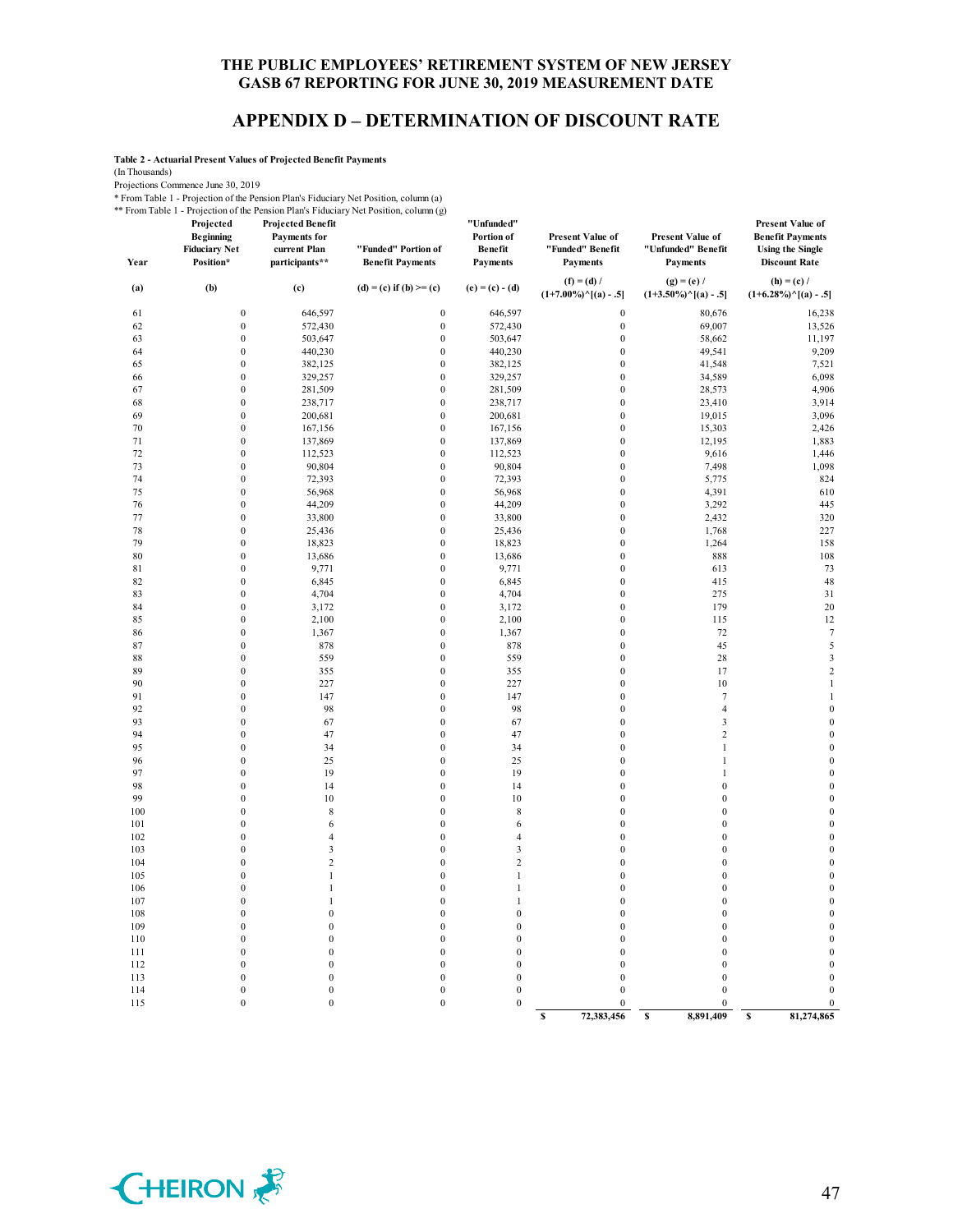# **APPENDIX E – GLOSSARY OF TERMS**

#### **1. Actuarially Determined Contribution**

A target or recommended contribution for the reporting period, determined in conformity with Actuarial Standards of Practice based on the most recent measurement available when the contribution for the reporting period was adopted.

#### **2. Actuarial Valuation Date**

The date as of which an actuarial valuation is performed. This date may be up to 24 months prior to the measurement date and up to 30 months prior to the employer's reporting date.

## **3. Entry Age Actuarial Cost Method**

The actuarial cost method required for GASB 67 calculations. Under this method, the actuarial present value of the projected benefits of each individual included in an actuarial valuation is allocated on a level basis over the earnings of the individual between entry age and assumed exit ages. The portion of this actuarial present value allocated to a valuation year is called the Service Cost. The portion of this actuarial present value not provided for at a valuation date by the actuarial present value of future service costs is called the Total Pension Liability.

#### **4. Measurement Date**

The date as of which the Total Pension Liability and Plan Fiduciary Net Position are measured. The Total Pension Liability may be projected from the Actuarial Valuation Date to the Measurement Date. The Measurement Date must be the same as the Reporting Date for the plan.

## **5. Net Pension Liability**

The liability of employers and nonemployer contributing entities for employees for benefits provided through a defined benefit pension plan. It is calculated as the Total Pension Liability less the Plan Fiduciary Net Position.

## **6. Plan Fiduciary Net Position**

The fair or market value of assets.

## **7. Reporting Date**

The last day of the plan or employer's fiscal year.

![](_page_49_Picture_16.jpeg)